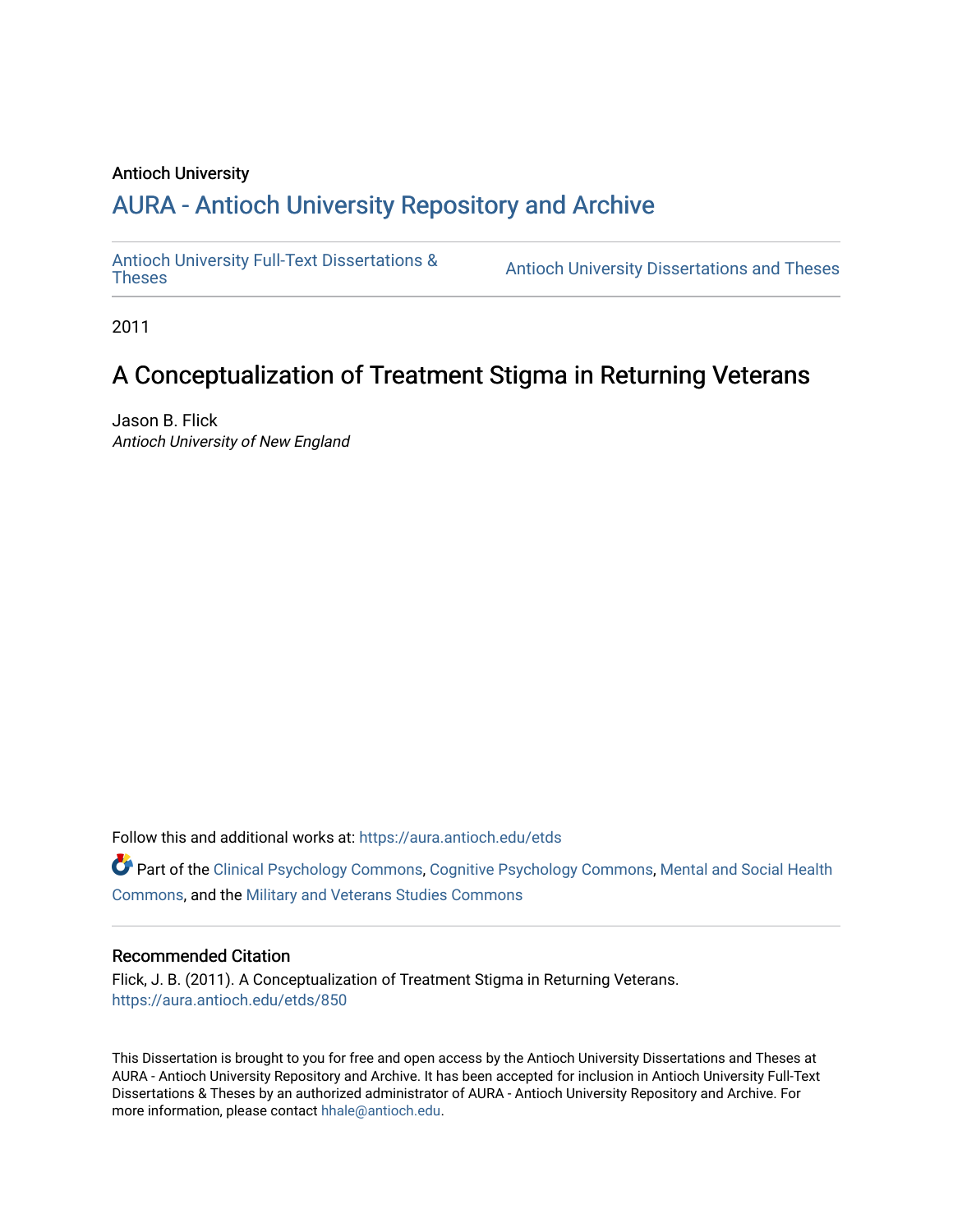Running head: TREATMENT STIGMA IN RETURNING VETERANS

A Conceptualization of Treatment Stigma in Returning Veterans

by

Jason B. Flick

B.A., Indiana University of Pennsylvania, 2004 M.A., Western Carolina University, 2006

### **DISSERTATION**

Submitted in partial fulfillment of the requirements for the degree of Doctor of Psychology in the Department of Clinical Psychology at Antioch University New England, 2011

Keene, New Hampshire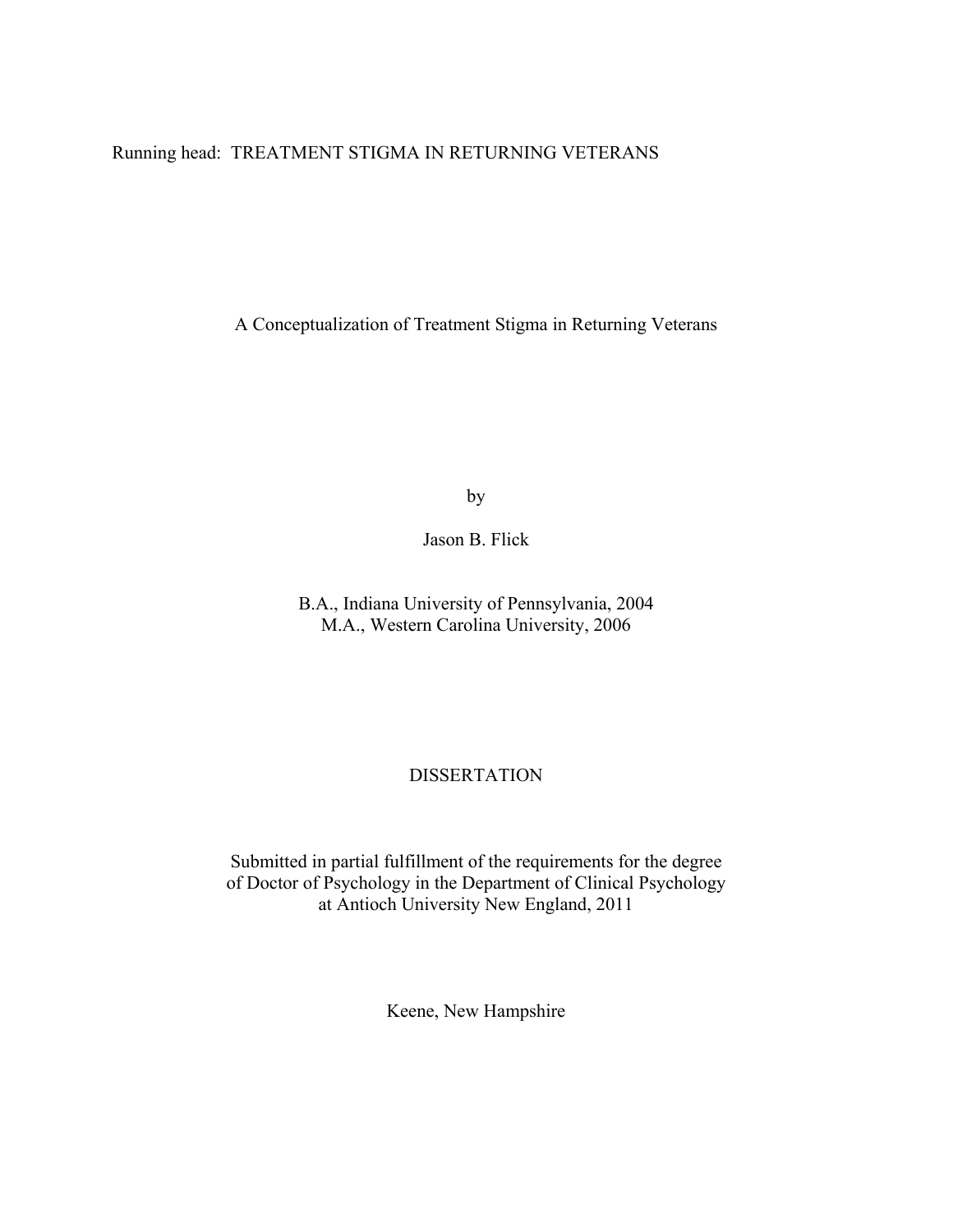

## Department of Clinical Psychology

## **DISSERTATION COMMITTEE PAGE**

The undersigned have examined the dissertation entitled:

### A CONCEPTUALIZATION OF TREATMENT STIGMA IN RETURNING VETERANS

presented on July 19, 2011

by

Jason B. Flick

Candidate for the degree of Doctor of Psychology

and hereby certify that it is accepted\*.

Dissertation Committee Chairperson: Colborn W. Smith, PhD

Dissertation Committee members: Jim Graves, PhD Amanda Houle, PsyD

Accepted by the Department of Clinical Psychology Chairperson

Kathi A. Borden, PhD

on 7/19/11

\* Signatures are on file with the Registrar's Office at Antioch University New England.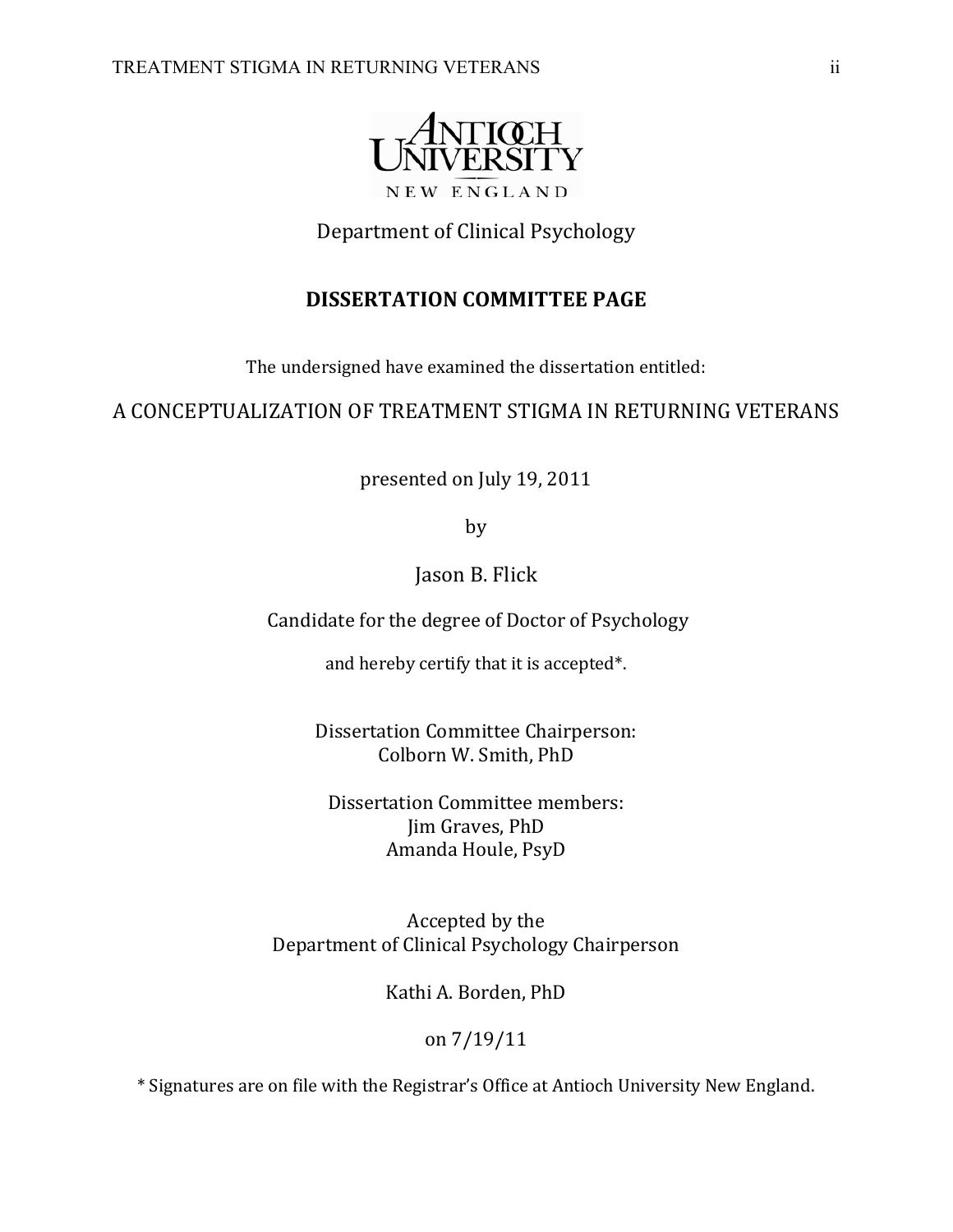### Dedication

This dissertation project is dedicated to the memory of Lieutenant Commander Clifford Eugene Pollock. His counsel as a leader, a mentor, a shipmate, and an honorable man are sorely missed. My hope is that a glimpse of your wisdom touches this body of work, so that it can continue your legacy of one generation handing down the hard-learned lessons of the past to the next. Your instruction, advice, and friendship are fondly remembered.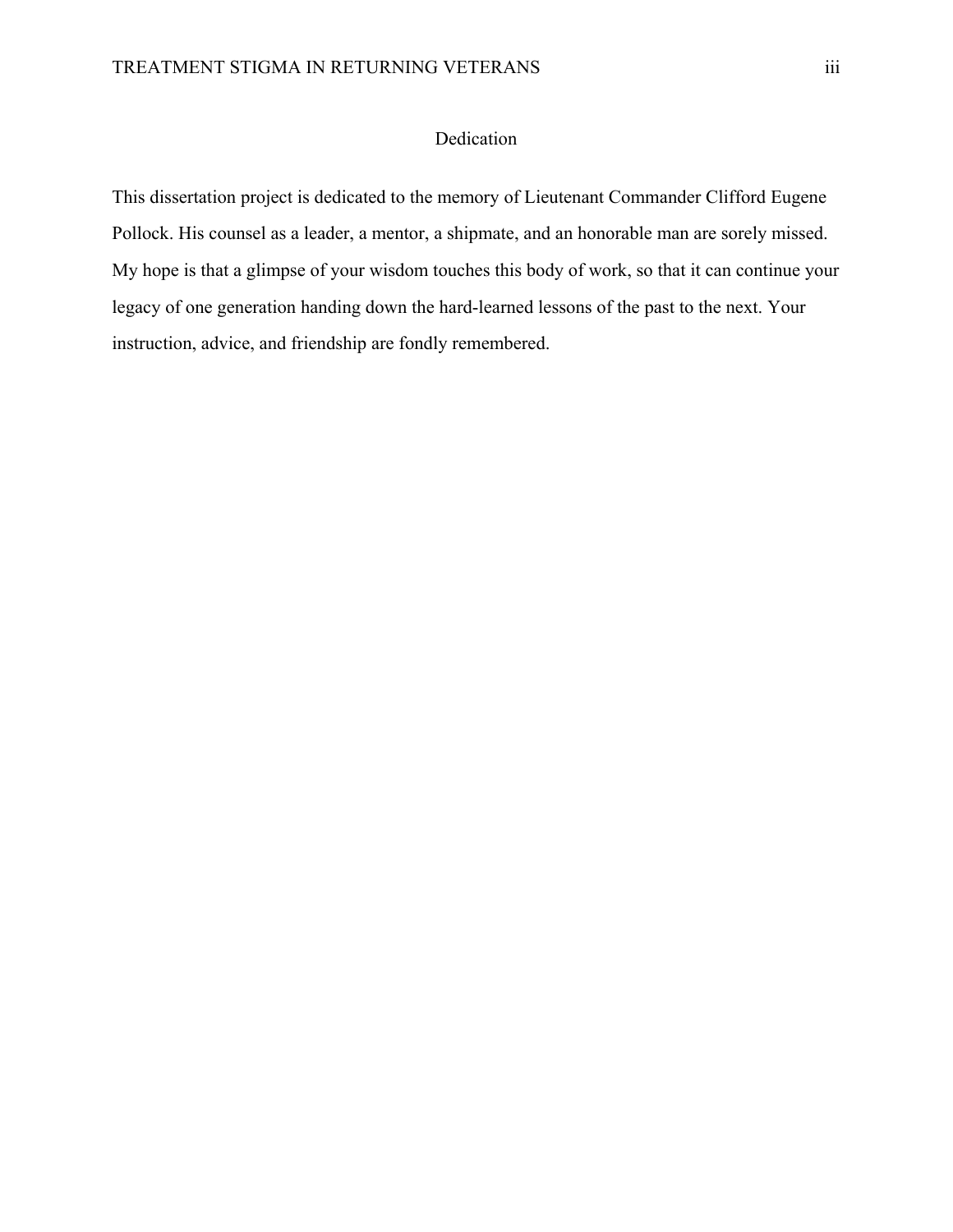### Acknowledgements

 I want to acknowledge the contributions of many people who spent time and energy to make this project a reality. This project would never have been possible without the encouragement and support of my wife Sarah. Her undying devotion to my development as a compassionate professional is matched only by her ability to remind me of the importance of this endeavor. Along with her, I want to thank my son, Maxwell, for his ability to remind me to take perspective on life and its many splendors and intrigues.

 I also want to acknowledge the support of my family. My parents and my parents-in-law, who have supported me on this and many other journeys in life, have given both inspiration and motivation not only to do well, but also to be well while doing so. The support of my siblings and has also been valuable, as these are the people who helped form me into the person I am today. From my extended family, many of whom are veterans of various eras, I found the courage to lead, even into hostile territory. To my other family—my military brothers and sisters—standing beside you while defending this great nation gave me the drive to stand next to you today in both this project and in my clinical practice.

 Finally, I want to express my gratitude to my dissertation committee. Colby, your counsel and inspiration are unmatched in the creation of this body of work. Amanda, you have challenged me, but what is more is that you have always encouraged me to continue challenging myself. Jim, your lesson, seemingly regardless of the situation, is to look at the world always from a different perspective than seems natural. Each of you encouraged me to improve as a clinician, and your leadership will always be appreciated.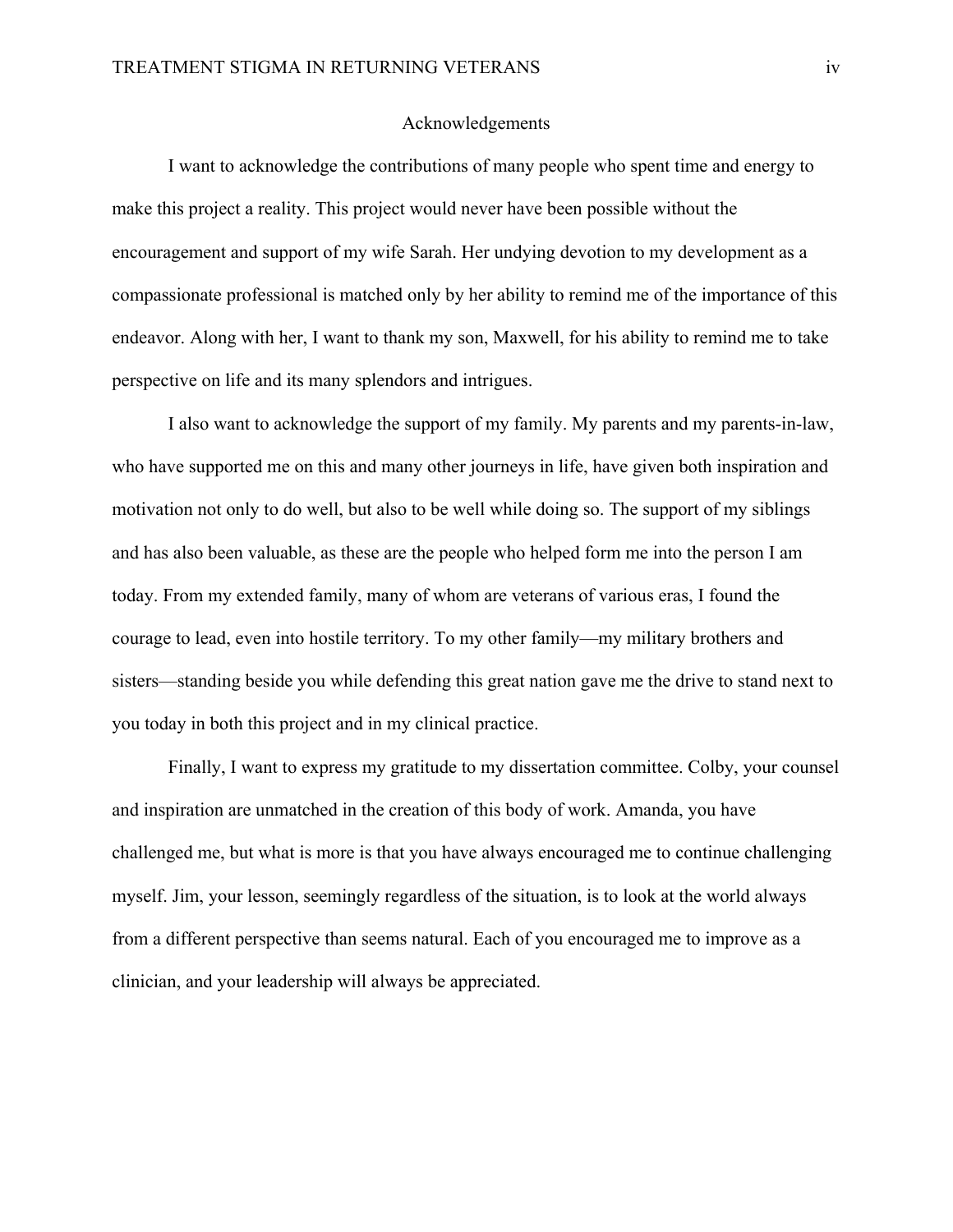## Table of Contents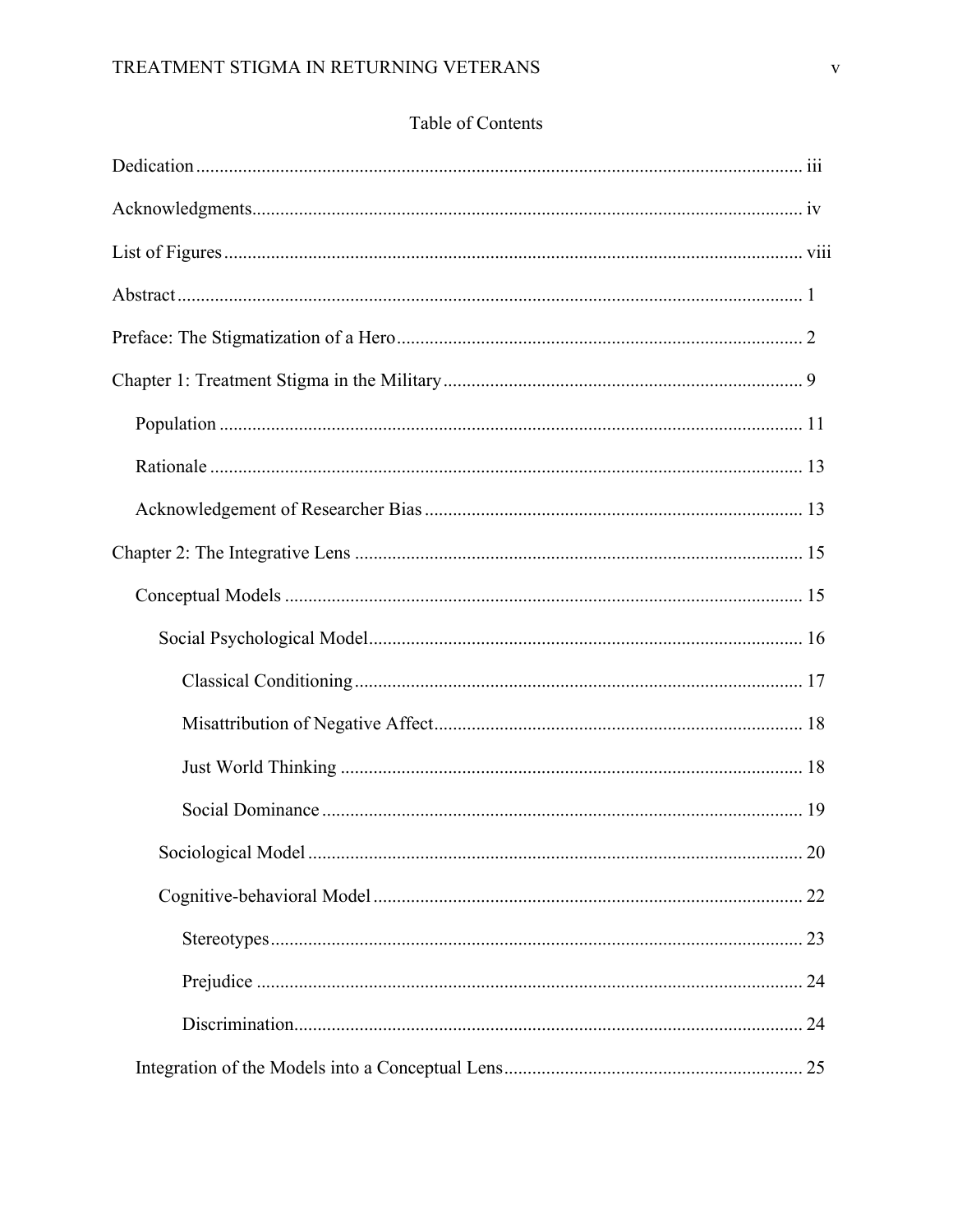### TREATMENT STIGMA IN RETURNING VETERANS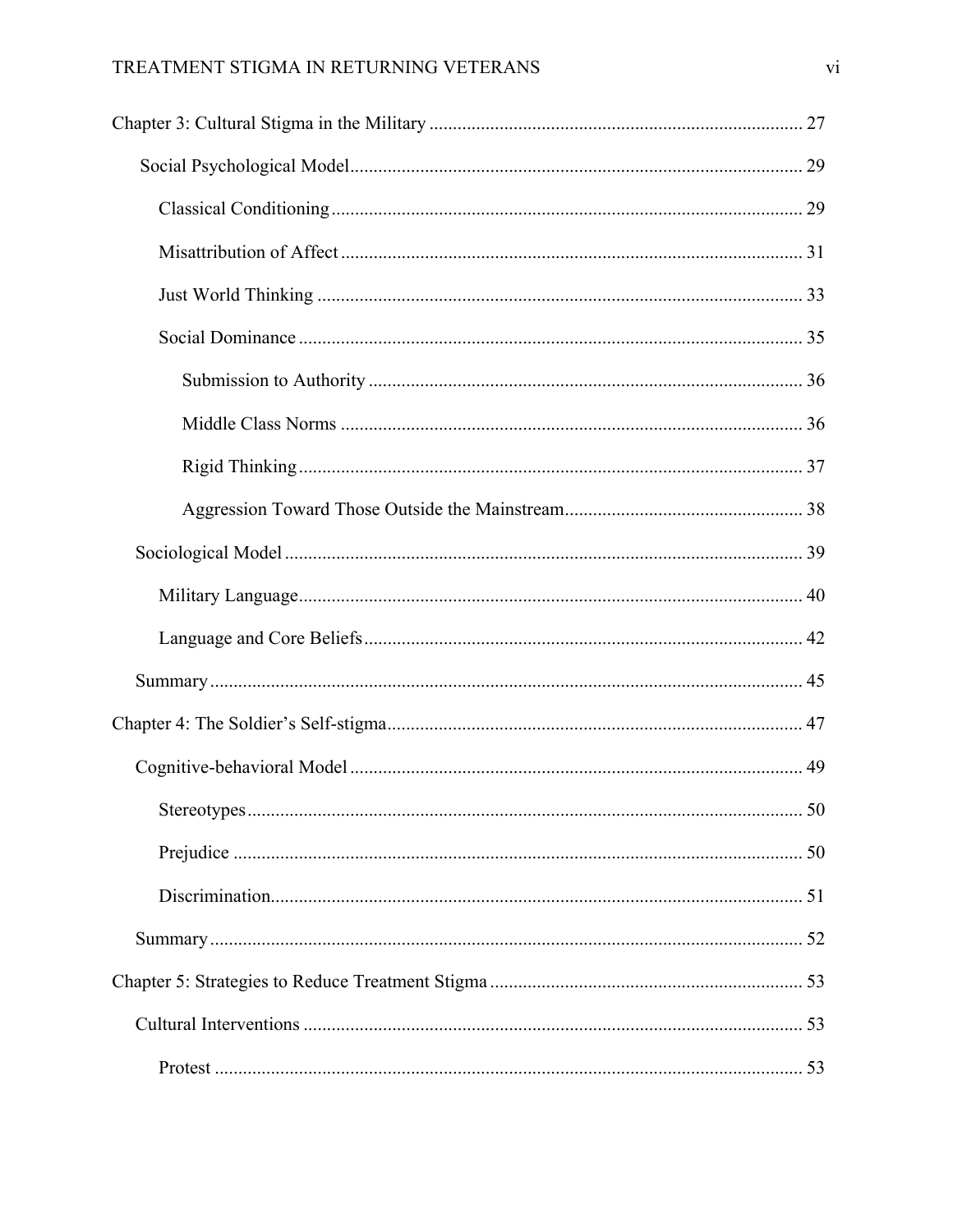| Appendix B: Suicide-focused Stigma Lessening Programs Currently Used by the Military 72 |
|-----------------------------------------------------------------------------------------|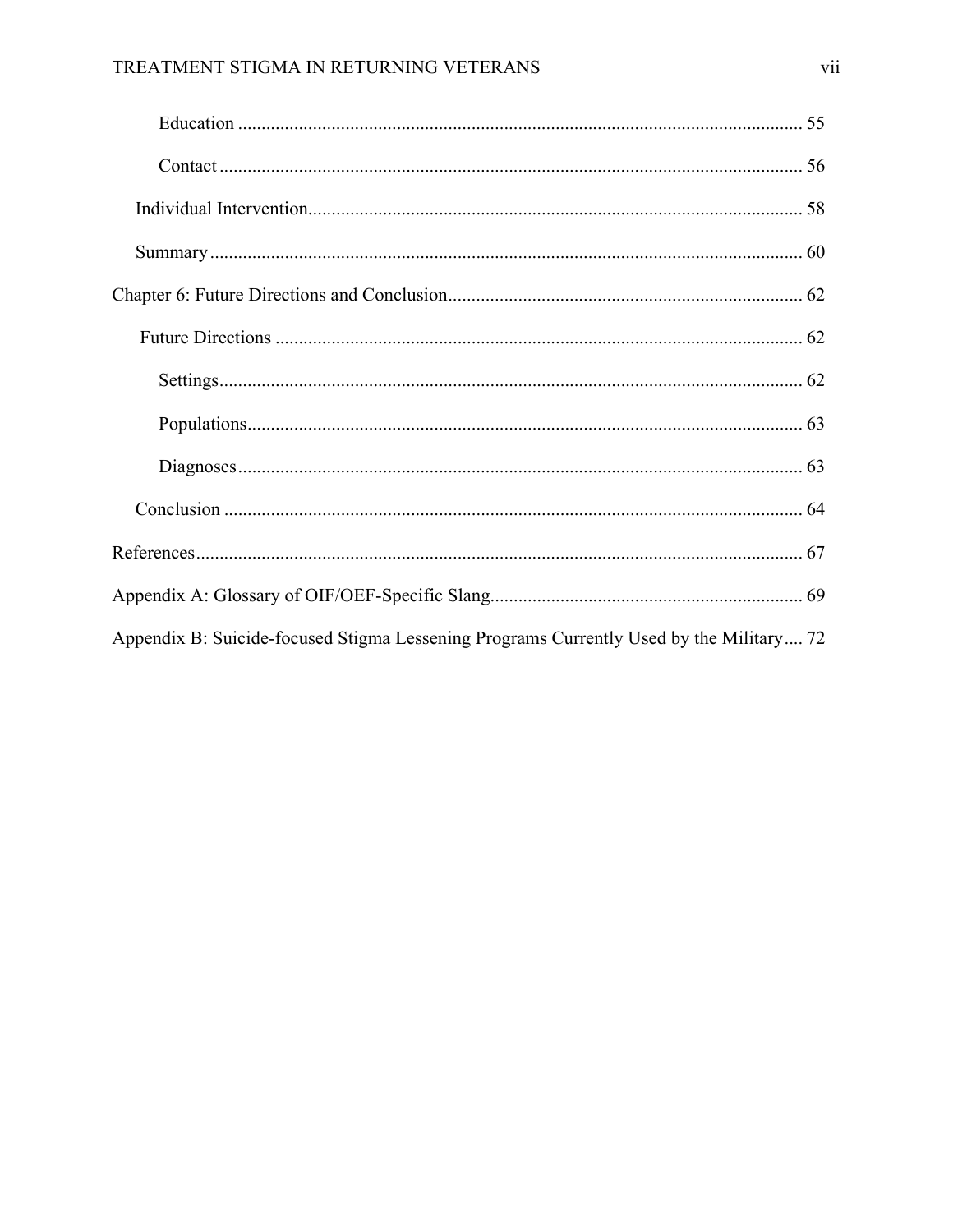## List of Figures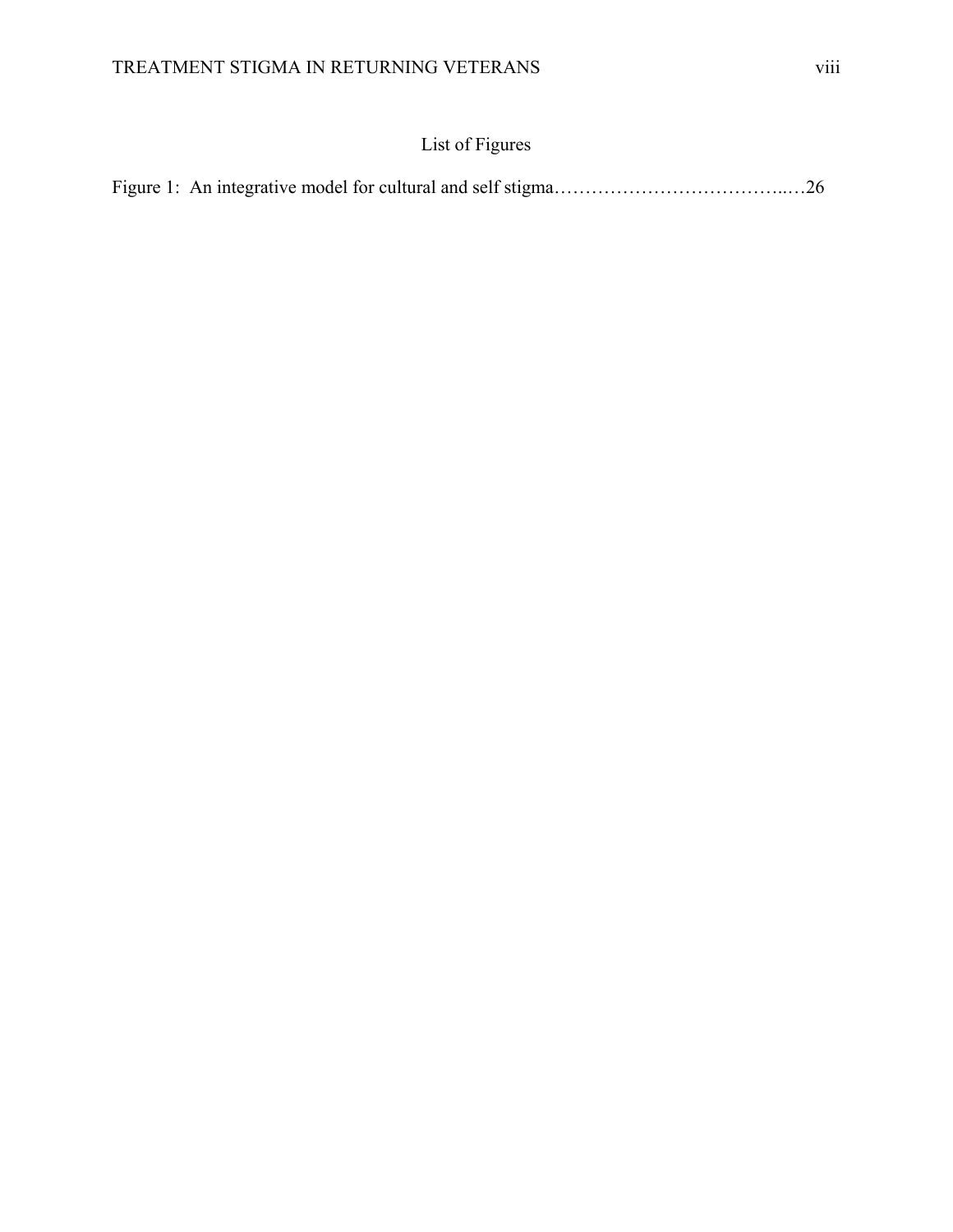### Abstract

The dissertation project combines three theoretical models that inform conceptualizations of the origins, manifestations, and consequences of stigma: the Social Psychological model (SPM), the Sociological model (SM), and the Cognitive-behavioral model (CBM). These models merge into a single, integrative lens, through which stigma can be examined on both cultural and individual levels. This lens is then applied to the cultural and individual manifestations of the stigma of seeking psychological treatment experienced by veterans who have served in Operation Iraqi Freedom (OIF) and Operation Enduring Freedom (OEF). Through this lens, an understanding of the inception, maintenance, and effects of this treatment stigma is presented. Strategies for the reduction of this stigma are then offered, including a review of current stigma-reducing programs in which the branches of the military are currently engaged. As the purpose of the creation of this integrative lens is to provide a foundation of understanding about the cultural and individual implications of stigma, future directions in stigma research, treatment implications, and influences on public policy are also discussed.

*Keywords:* cultural stigma, self-stigma, military, Iraq, Afghanistan, veteran, OIF/OEF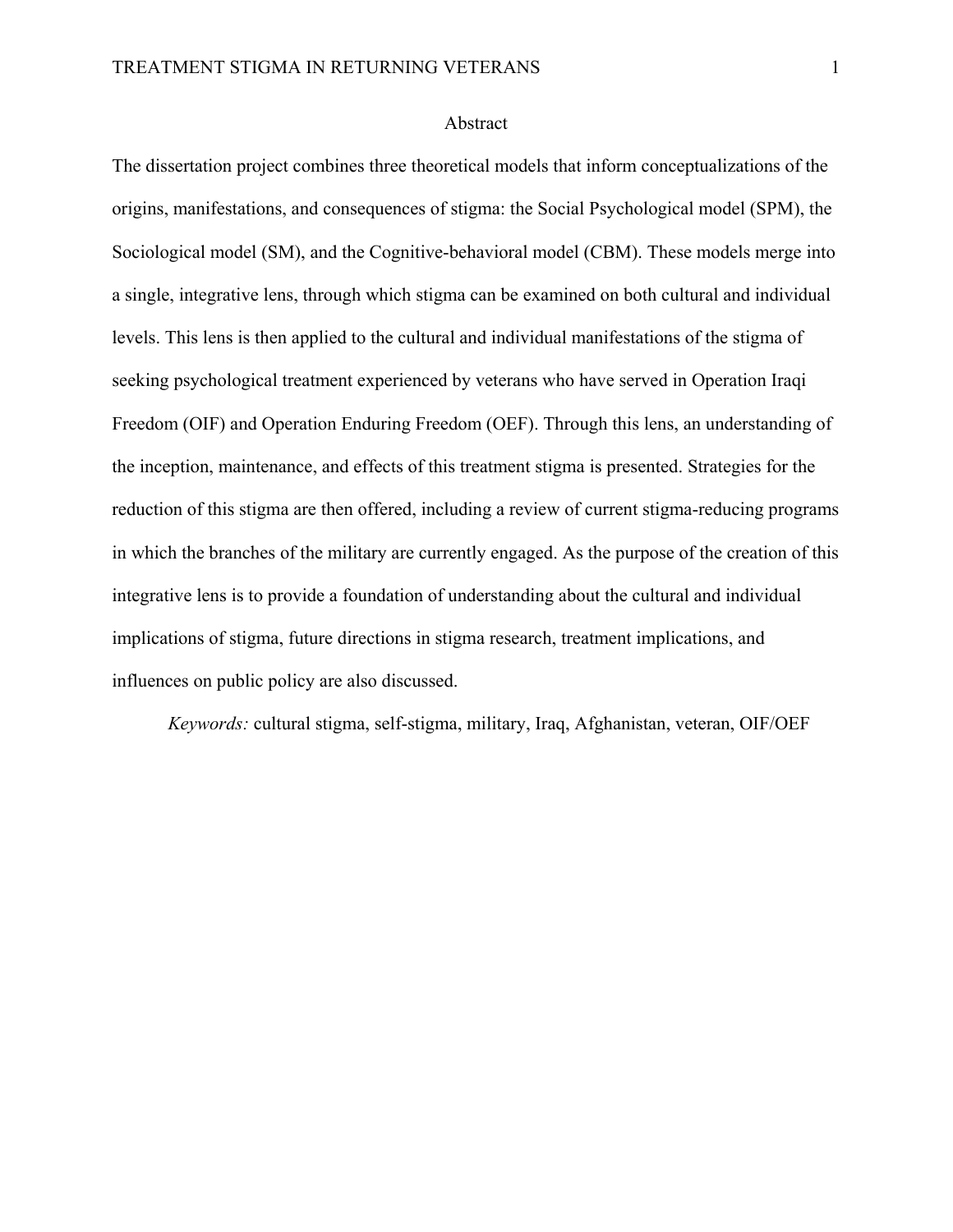### **Preface: The Stigmatization of a Hero**

The following narrative is a condensed version based on the story of one of three Marines editorialized in an article that was recently published in *Gentleman's Quarterly*. The article, entitled "The Few, the Proud, the Broken" was researched, interviewed, and written by Karen Dobie (2010), and the account that follows is from the interviews that she performed with Major Gamal Awad, a highly decorated Marine officer and Operation Iraqi Freedom Veteran.

Prior to the morning that would forever change his life, Captain Gamal Awad had spent his career climbing the United States Marine Corps ladder. He was a highly motivated Marine who vigorously took on every challenge. Having been hand-picked to serve on the Commandant's Office in Washington, he was not surprised when the call came in for a last-minute meeting at the Navy Annex, a complex near the Pentagon. The morning was September 11, 2001. Shortly after the meeting began, the sound of a low-flying jet caught the attention of everyone in attendance. When the crash followed, Gamal broke from the meeting and rushed across the street to the crash site to see if he could help. To this day, the sights, smells, and emotions of what followed haunt him.

 With little regard for his own personal safety, Gamal entered the smoldering Pentagon building with the knowledge that his fellow Marines, service members, and civilians were inside. His goal was to help as many of them to reach safety as possible, and he searched through the smoky, burning building at great personal risk. As he lost count during the confusion, it is unknown how many lives he saved that day; but he most vividly remembers one victim he could not save. He came upon the woman in a darkened, smoke-filled passageway. She was badly burned and barely conscious, and Gamal could do little more than help her into a more comfortable position where she sat on the floor. However, when he pulled on her arm to help her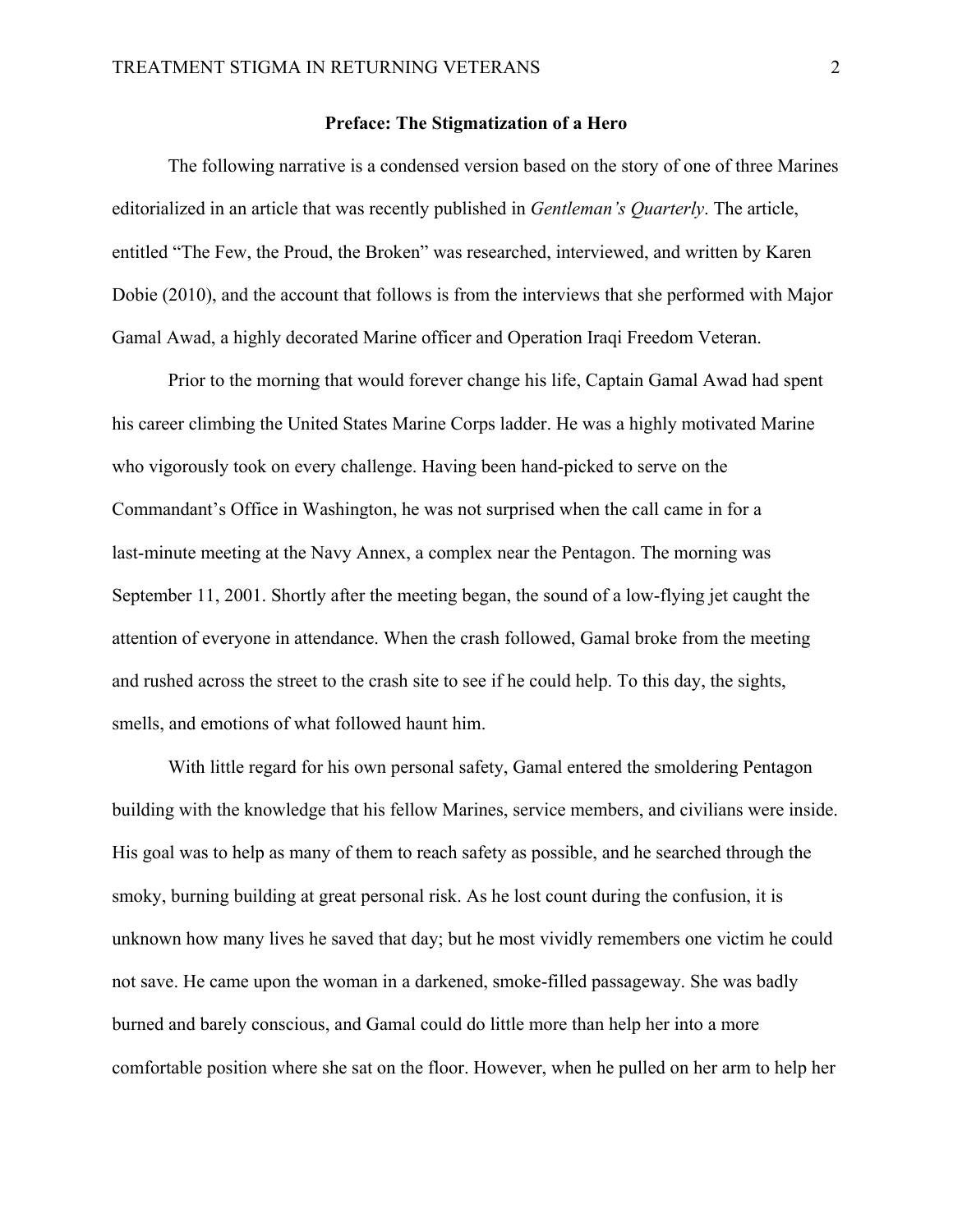sit up, her charred skin slid off into his hand. He summed up the memory of this interaction by saying that "she died right there and I didn't add to her comfort." The image of this woman haunts his dreams today, and the memories of the day have changed him forever.

 Captain Gamal Awad was awarded the Navy Commendation Medal, one of the highest medals awarded to sailors and Marines outside of combat. The award certificate that accompanied the medal lamented the "heroic achievement" that he displayed in helping his fellow service members and government employees escape the peril of a terrorist attack. The Marine Corps had decorated him for his service, but soon the repercussions of his heroism would threaten to jeopardize and even end his career as a Marine.

 Months after his gallant acts, Gamal found himself waking from nightmares about September 11th. His daily routine was overtaken by severe bouts of negative emotion, flashbacks, and the fatigue that set in from going long periods with little or no sleep. When his colonel began to notice this drop in his performance, Gamal explained that he thought that he needed to seek some form of mental health intervention. The expression on his Colonel's face was one of disgust and distaste, and his reply was "as long as it doesn't interfere with your duties" (p. 218). The message was clear to him that this was not the way a Marine found strength. In fact, it was apparent to him that the very idea of entering therapy was far worse than his drop in performance. Gamal did not seek therapy for over a year after this incident. Instead, he began self-medicating his symptoms with alcohol.

 After a year of heavy drinking, Gamal realized that it had taken over his life and that it was affecting his career. He decided to speak to a psychiatrist about his depressive symptoms, but he kept his symptoms of Post-traumatic Stress Disorder a secret. The psychiatrist prescribed an anti-depressant and sent him back to duty. Upon telling his colonel; however, he was told that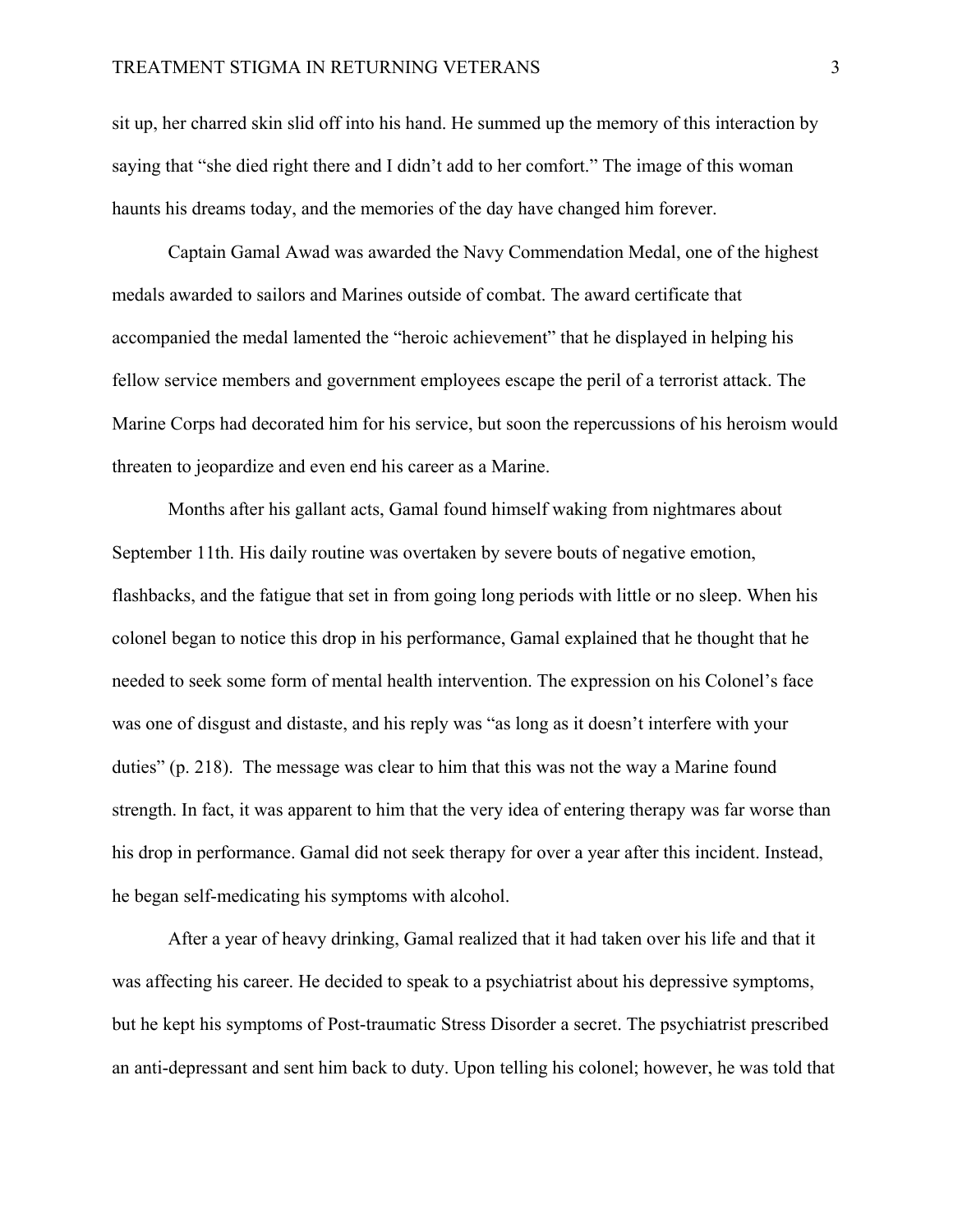### TREATMENT STIGMA IN RETURNING VETERANS 4

his medical record was reviewed when he went up for advancement in rank and that the use of a prescribed anti-depressant would likely tarnish his career beyond repair. Again, the message was clear, his actions showed weakness not characteristic of a "good" Marine.

 Out of a sense of shame, Gamal did what he thought was the only available venue to bring redemption to a weak, dishonored Marine: he volunteered for duty in Iraq. He thought that this act would counter the damage done to his career by the choice to take anti-depressants. Furthermore, he thought that it would help him lessen his feelings of shame that came along with his perception of being a "bad" Marine. He stopped taking his medication and left for Iraq in search of redemption that would never come.

 Although he had set out to serve in Iraq to become a "good" Marine, Gamal's self-perception almost immediately sank to new depths. Within several months of his arrival in Iraq, Gamal began romancing the idea of dying in battle. He became obsessed with thinking about how easy it would be to die in a firefight, and he considered that this would be seen as more honorable in the eyes of the Marine Corps than surviving as a coward. This thinking began to affect his actions as an officer, and soon he was putting himself in harm's way.

 Gamal, recently promoted to the rank of major, found himself standing in the open to fire his weapon when situations made the enlisted men in his charge dive for cover. He began volunteering for unnecessarily risky assignments. One of these assignments was that of the night convoy; a task far below the pay grade of a Major, but one of the most risky in the Iraq campaign. As the ranking officer of these convoys, he led from the front rather that the rear, often putting himself in the most dangerous situations.

 One night, a civilian van ignored the convoy's verbal commands to stop and stay back. Even when the convoy fired warning shots at the van, it kept coming. Gamal ordered open fire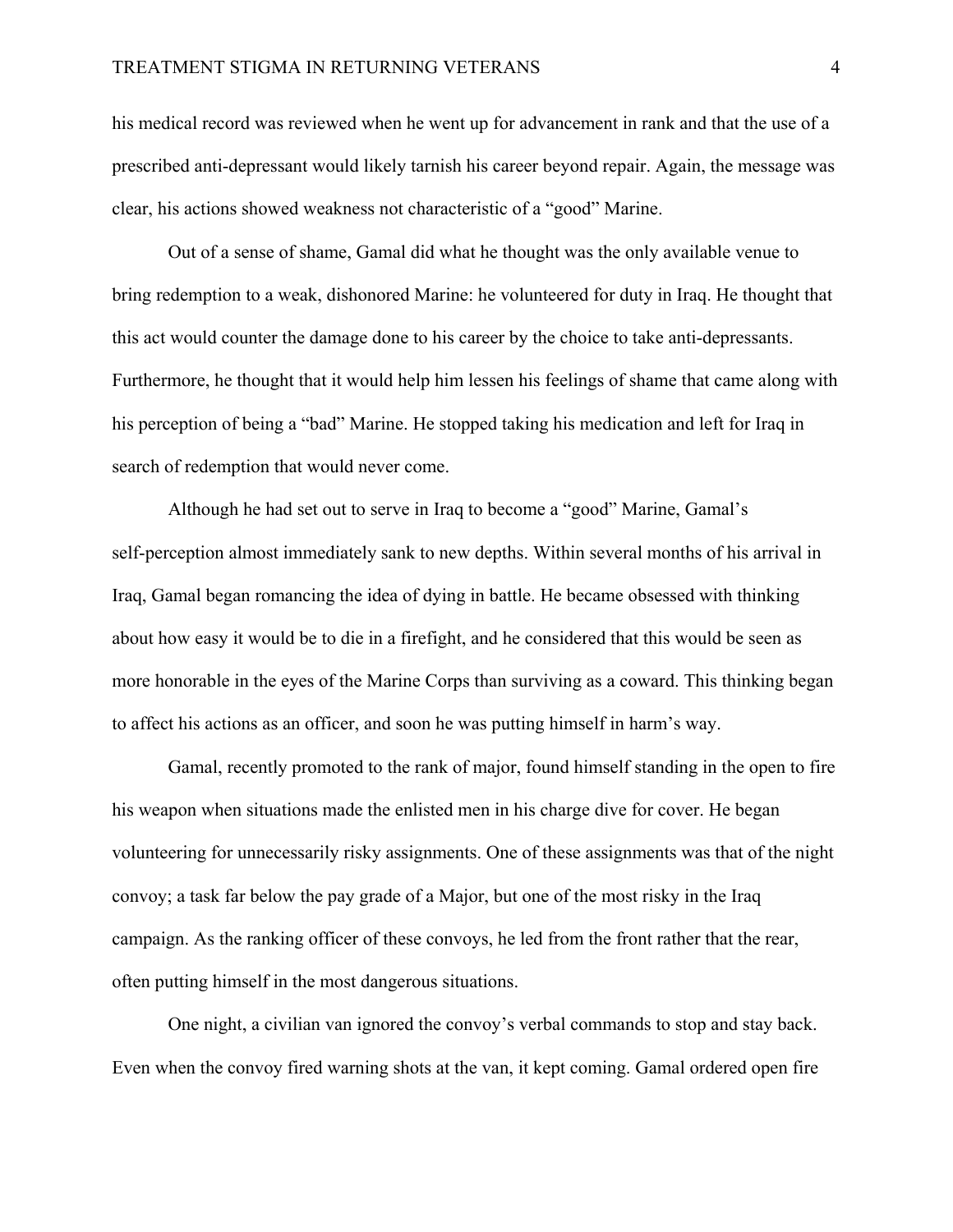upon the van thinking that it might be a vehicle-based suicide bombing on the convoy. When the smoke cleared, the investigating Marines found that the van held a man, his wife, and their young child. The mother and child were both dead; the father was wounded. As the wounded man was being handcuffed, he caught Gamal's eye and held it intently for a long moment. This image still haunts his thoughts during the day and intrudes on his dreams.

 With images of death swirling through both his sleeping and waking moments, Gamal found himself seeking treatment again. Careful not to disclose anything that might be detrimental to his career, he was cleared for duty with the label of having "passive suicidal ideation" (p. 219). On one hand, he believed that he could not disclose the truth. On the other, he felt that nobody was listening to his pain and certainly not acknowledging his behavior. He again began taking his treatment into his own hands.

 Two respites were found that alleviated his constant obsessive thoughts and psychological pain. The first was his old method of swilling gin to remain in a state of functional oblivion. Like so many other soldiers in a war-torn country, he found that inebriation took the edge off his stressful, never-ending days. His excessive drinking had become more frequent and of such a quantity that he began stashing it in his locker to maintain a constant supply. Many nights, it was the only way to sift through his mental torture long enough to fall asleep. He began drinking and walking around on base looking for a private place where he could cry without being discovered by his fellow Marines. His frustration at his plight is best described in his own words: "I mean, to not be able to tell someone you feel like blowing your brains out? And having to still shoot your weapon, to be out there when planes are flying overhead and helicopters are taking off, on no medication, no therapy, nothing."

Gamal's second respite was sex. After several months in Iraq, he began engaging in an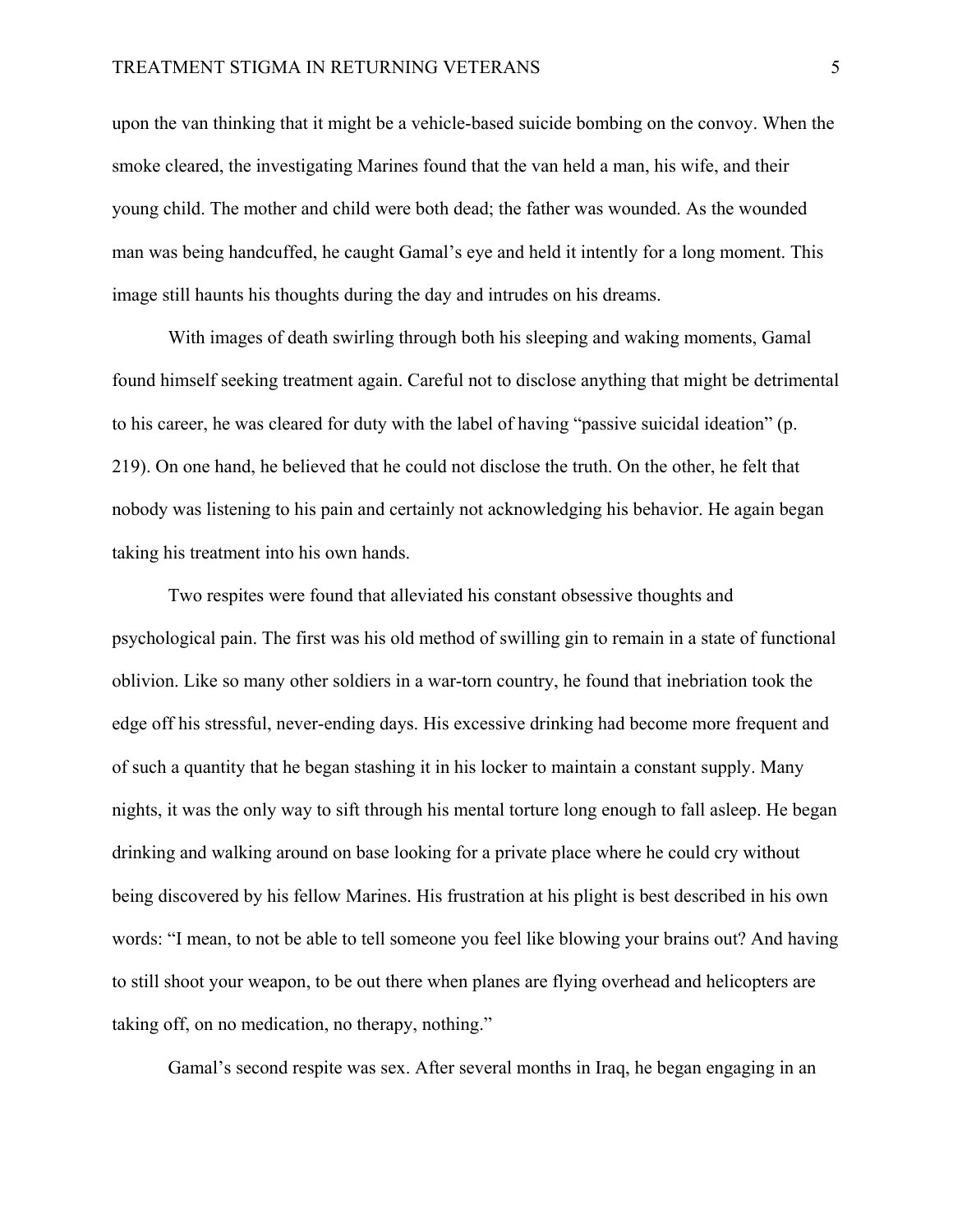extramarital affair with a fellow Marine. She was much younger than him and was enlisted, causing a severe conflict in the chain of command. He also began buying copious amounts of pornography. In combination with his drinking, sex had become an escape in which his pain subsided for a short time.

When the authorities arrived at his barracks room, they found the young enlisted woman, wearing nothing but her underwear and Gamal's T-shirt, hiding in his locker. Both Marines were intoxicated and a search of the room revealed copious amounts of pornography and alcohol in Gamal's locker. Although he was embarrassed and humiliated, some small part of Gamal was glad to have been caught because he thought that someone would finally heed this cry for help. He was mistaken.

 By the Uniform Code of Military Justice, the Marine Corps' governing set of laws, he was guilty of fornication and fraternization, two rather serious charges that would normally halt an officer's advancement, if not end it. Gamal decided to request that he be able to resign his commission and leave the Marine Corps, a decision that pained him greatly. The chain of command denied this request. Having reviewed his record, the perception of his superiors was that his record showed a pattern of weakness that was unbecoming of a Marine officer. He was to be drummed out dishonorably, preventing him from receiving benefits. These denied benefits include the ability to go to the Veteran's Administration for medical and psychological treatment.

 Gamal's perception is that his actions were a direct result of both his and the Marine Corps' stigma of mental illness and its interpretation of seeking treatment for such ailments as "weakness." Given that his drinking and sexual encounters were the only means he could find to minimize his symptoms, he believes that the Corps' rejection of him as a "dishonored deviant" is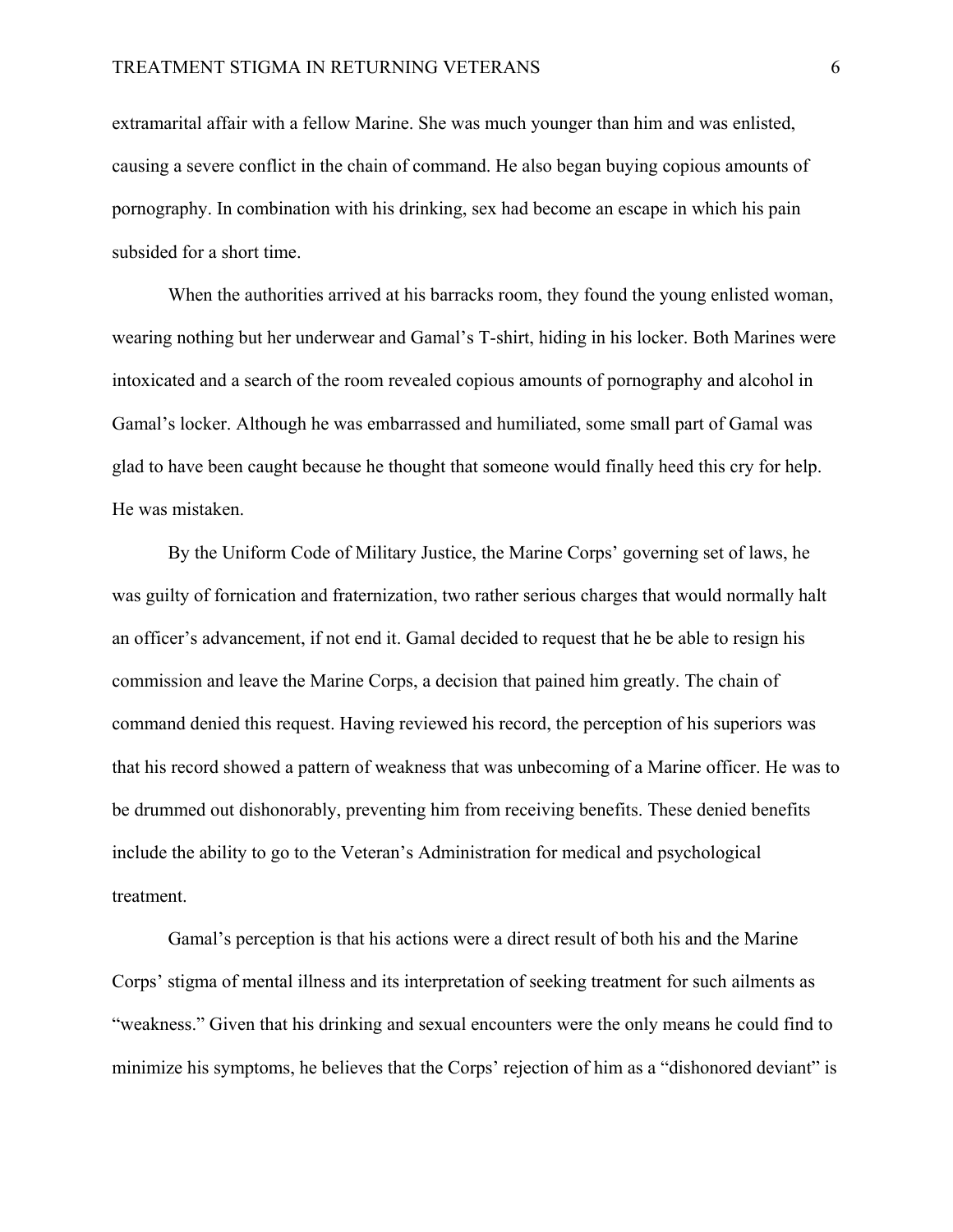unjust. He maintains that he was trying desperately to reclaim his status as a "good" Marine. After all, he was a hero who risked his life and gave up his own mental health to save his fellow Americans during the attacks of September 11th, 2001. Perhaps he puts it best in his closing statement in the Dobie article by saying "they break us, blame us for allowing ourselves to be broken, and we feel guilt that we are broken" (p. 219).

 The description of Gamal's experience highlights several themes central to the conceptualization of how the seeking of therapy by OIF/OEF veterans is stigmatized. It highlights the difference between self-stigma and public stigma. Self-stigma involves the personalization of one's self into the stigmatized category. In this case, Gamal saw himself as a "bad Marine" simply because he sought out treatment. The vignette also describes the significance of public stigma of those who seek psychological treatment within the military. As public stigma emerges from within the culture itself, it has substantial impact on self-stigma. This vignette describes the dimensions that are paramount to the understanding of the conceptualization of stigma.

 However, it is important to point out that this vignette does not adequately describe the complete intention of this dissertation project. It is an extreme example of treatment stigma that culminated in extreme circumstances and outcomes. It is important to recognize that the following body of work is interested in a global understanding of treatment stigma by OIF/OEF veterans. This vignette was chosen because it embodied all of the elements that will be described in the conceptualization of an integrated lens for understanding treatment stigma in the military. Deployed service members experience a plethora of stressors both related and not related to combat situations. The model upon which this dissertation is built encompasses these stressors in a universal way. The purpose of this universality is because of the dissertation project's multiple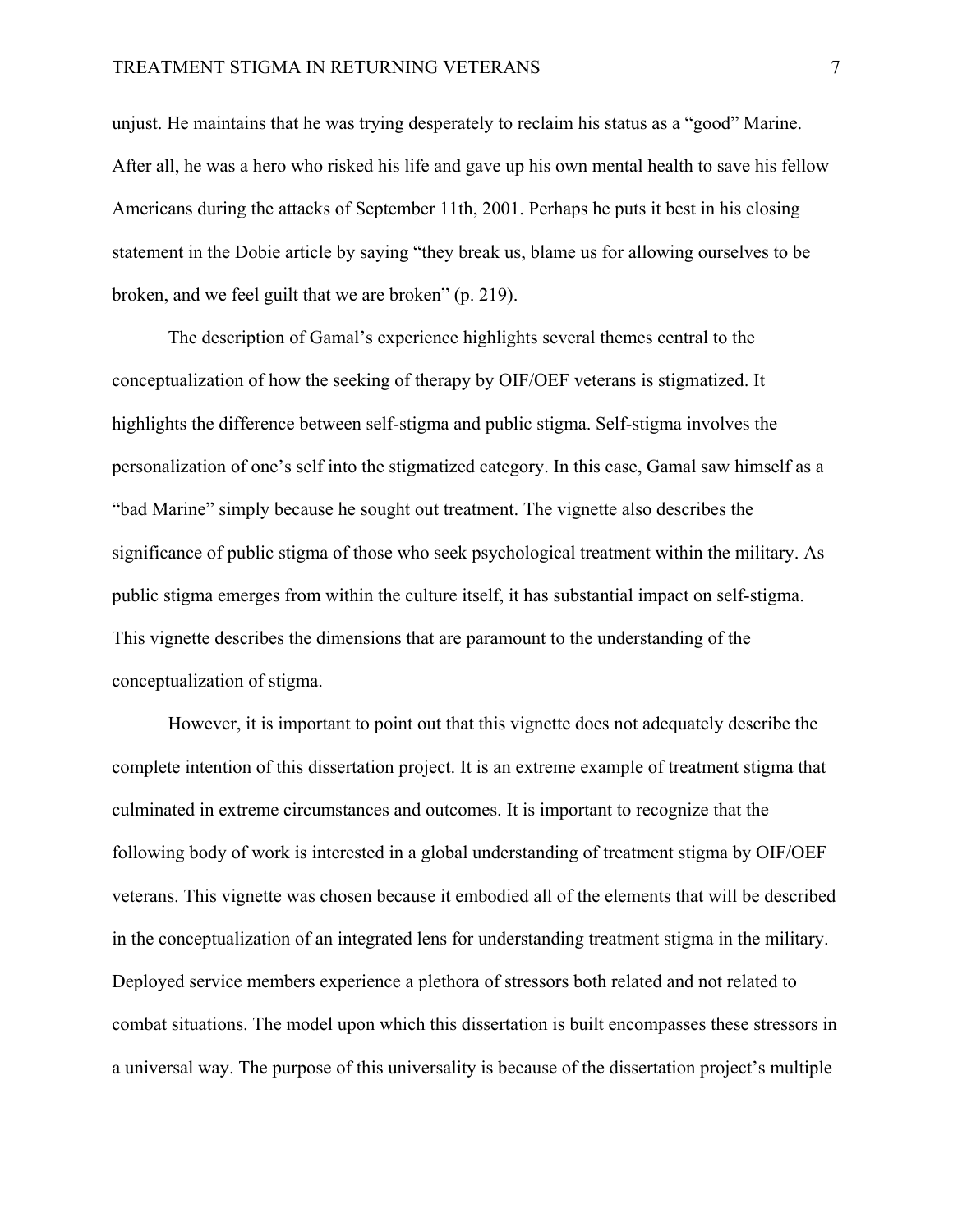purposes. It seeks to lay a conceptual foundation of treatment stigma for the facilitation of future research, promote the understanding of factors that affect treatment, and inform policy changes.

 Another issue with the above vignette is that it has a flavor of blaming specific individuals, such as commanding officers, for the execution of treatment stigma. This tone was necessary to explain the events of the vignette and display how cultural stigma is sometimes communicated throughout the military. It is crucial for the reader to recognize that the intent of this research is not to place blame on any individual, group, or social class of soldier. Culture-based stigma is not the fault of any single person or even any group of people within the culture, regardless of the power wielded. As the relationship between the cultural and individual levels is reciprocal in regards of influence upon the other, it is imperative to recognize that both offer the chance to maintain stigma as well as the opportunity to reduce it.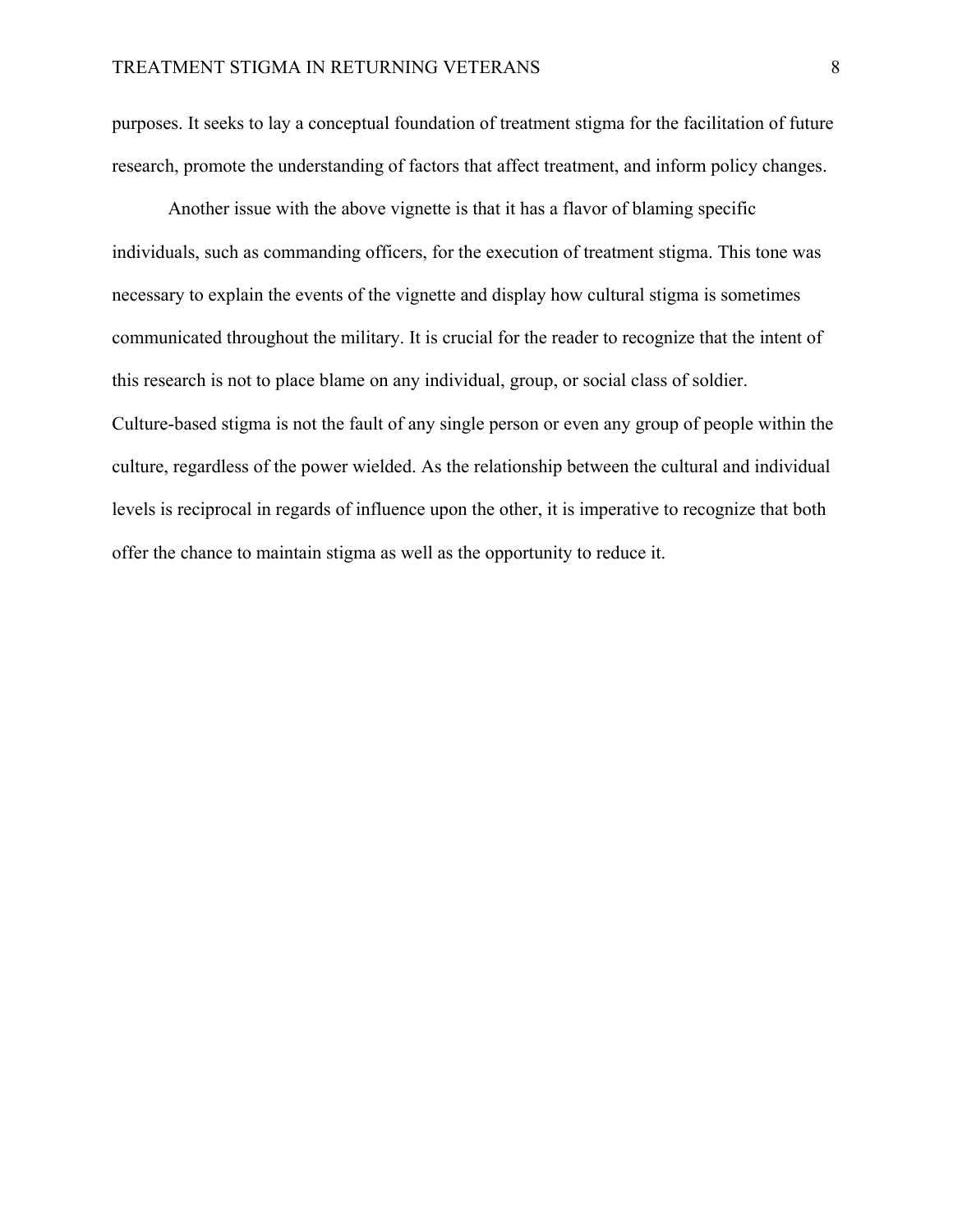A Conceptualization of Treatment Stigma in Returning Veterans

### **Chapter 1: Treatment Stigma in the Military**

Since the inceptions of Operation Iraqi Freedom and Operation Enduring Freedom (OIF/OEF) in 2003 and 2001 respectively, nearly two million American troops have served in these conflicts, many serving multiple deployments (Hefling, 2009). The numbers of service members entering treatment, however, is not rising equally with the number of those deployed. This may be accounted for by the stigma that impedes veterans from seeking treatment. Soldiers fighting in OIF/OEF encounter both self-stigma and stigma from the culture of the military, giving them both internal and external reasons for minimizing or denying mental illness.

Watson and River (2005) report that the stigmatization of mental illness leads to lowered self-efficacy and self-esteem by those suffering from the subsequent symptoms. They state that fear of stigmatization also directly affects the tendency toward the denial of mental illness. This denial hosts the possibility of promoting an avoidance of the very interventions that could provide symptom management and even symptom diminishment.

Thus, as illustrated in the preface vignette, an explanation for the avoidance of entering treatment is the stigma of mental illness and the subsequent stigma attached to seeking therapy. This dissertation project seeks to describe how treatment stigma exists in the military culture and in the individual soldier through the examining of the mechanisms that cultivate and maintain core beliefs that mental illness is synonymous with negative attributes such as weakness and cowardice. The project also describes how the cultural norms of the military influence the individual soldier's core beliefs as well as how the soldier's own core beliefs affect his or her likelihood of seeking treatment.

An unfortunate benchmark of the level to which military members avoid mental health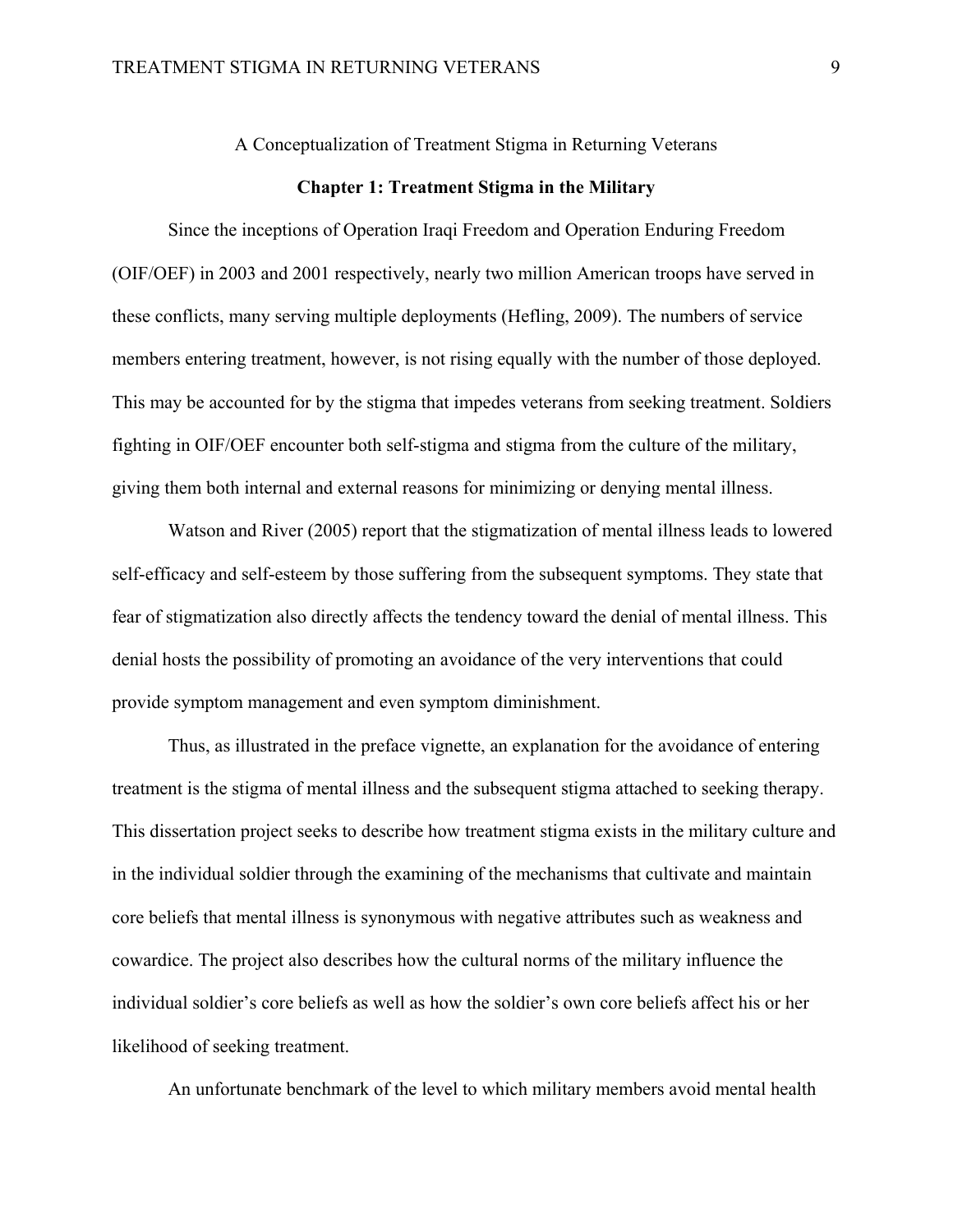treatment is that of the current suicide rate among OIF/OEF veterans. Of those who have served in Iraq or Afghanistan, 1621 attempted suicide in 2009. Ninety-eight of those who attempted suicide during this time frame were successful, including four women (Maze, 2010). An article in *Time* magazine in April 2010 reported that between the inception of Operation Enduring Freedom in 2001 and the summer of 2009, the number of service members lost in combat in Afghanistan was 761. During the same time frame the military lost 817 to suicide (Thompson, 2010). The United States Veterans Administration (VA) reports that across all eras approximately 950 veterans attempt suicide each month. They also indicate that those who seek and receive treatment within the VA system show lower numbers of both attempted and completed suicides than veterans who do not seek VA treatment (Maze, 2010).

Jakupcak and Varra (2011) state that earlier intervention for symptoms of mental illness such as PTSD and depression in OIF/OEF veterans would also prevent lifelong maladjustment, allowing veterans to experience a higher quality of life after serving. As treatment stigma houses the potential to prevent these earlier interventions, it is the purpose of this study to build a lens through which this stigma can be understood and reduced. This dissertation project seeks to provide a lens for understanding the creation and maintenance of treatment stigma across both cultural and individual levels. This understanding makes use of an integrative outlook based in three conceptual models of stigma. The view provided by this lens facilitates an understanding for how treatment stigma manifests in the military population which then sheds light on possible ways of reducing this stigma. Hopefully, this project will be instrumental in informing and facilitating the strategic planning for preventing growth and encouraging reduction of treatment stigma for those serving in the military.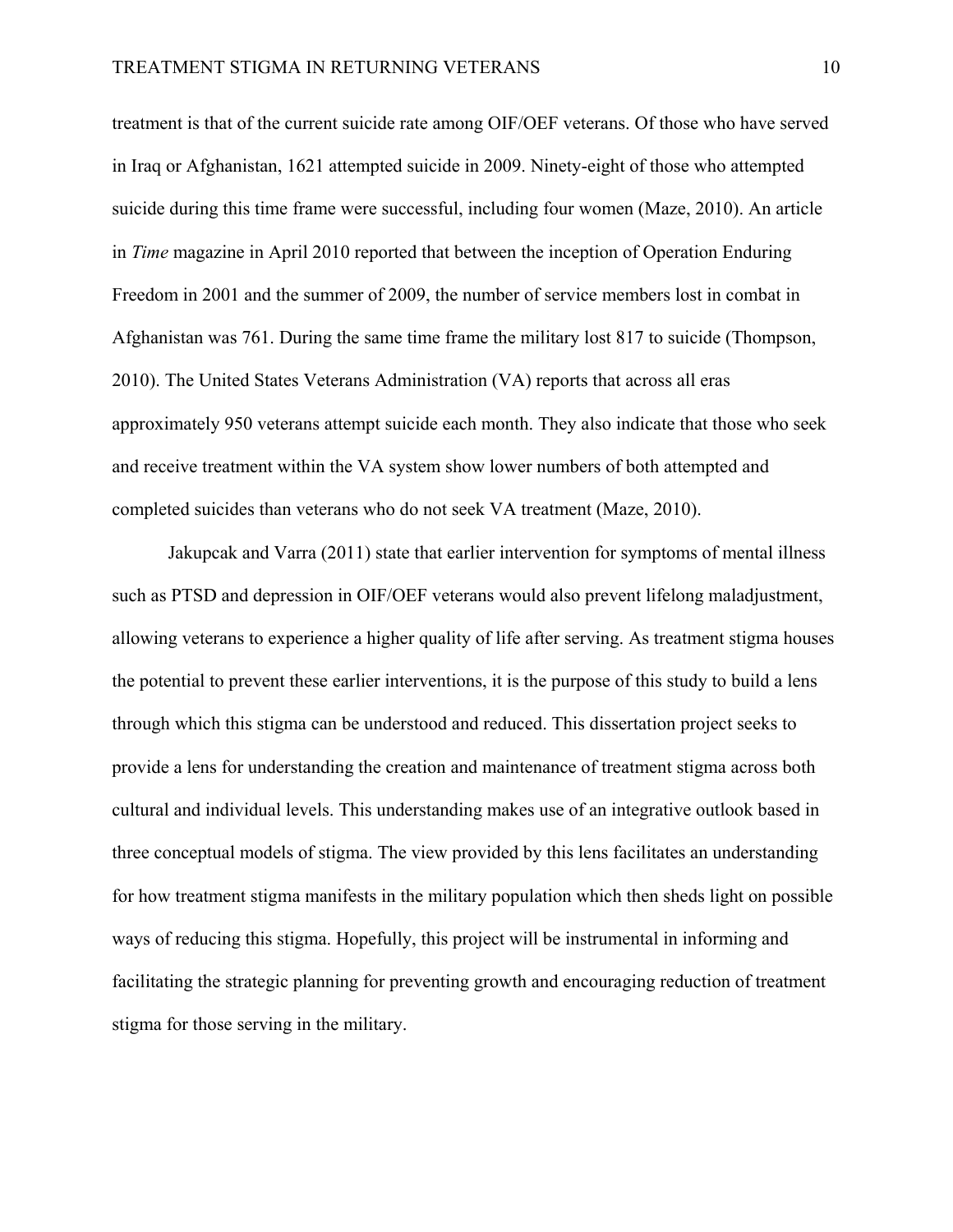### **Population**

Although adaptable to members of the military who have served in other conflicts, the intended population for this project is that of returning service members deployed to Iraq, Afghanistan, and other countries in the Persian Gulf area in support of the OIF/OEF campaigns. The integrative lens developed in this dissertation does not focus on soldiers who have served during OIF/OEF without deployment, or served during a time of peace. Furthermore, the project encompasses members of all branches of the armed forces. It should be noted that this not only includes the Army, Navy, Air Force, and Marine Corps; but their Reserve commands, the National Guard, and the Coast Guard as well. The dissertation project uses the term "soldier" to include all members of the armed service branches unless making specific distinctions.

 Although the vignette in the preface showcases specific, combat-related PTSD and depression, it is crucial to understand that this population is not exclusively targeted by this project. Such mental health problems are prevalent in the military during wartime, and a significant number of OIF/OEF veterans suffer from these ailments; however, the purpose of this dissertation project is to provide a more global view of treatment stigma across a multitude of clinical disorders. For those who have and have not experienced direct combat, there are a multitude of other factors that affect the soldier's mental health. These include: separation from family, culture, and other facets of their home environment; stresses of performance; dissatisfaction with their mission or its purpose; biological factors; and general fatigue. Those not serving in a forward area may experience distress that they are not contributing more to the outcome. Others close to the fray may experience a looming sense of dread that takes its toll on their stress level. These stressful factors are as widely ranged as the soldiers who experience them, and each has the potential to influence the creation of maladaptive psychological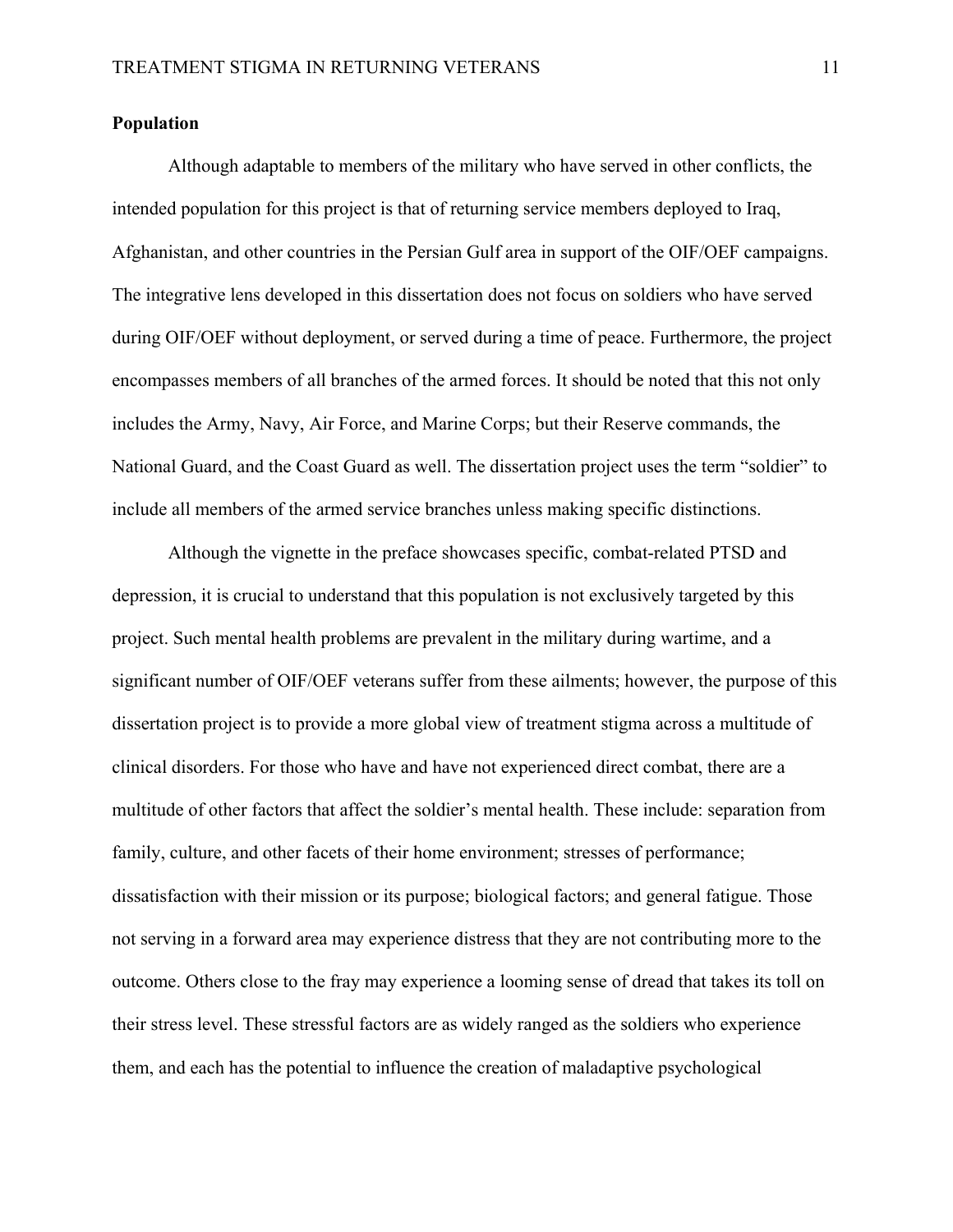symptoms. Therefore, it is essential that this project cover a wide range of causes and effects for both the mental illnesses initiated during deployment and the stigma of seeking treatment for them.

 Veterans returning from OIF/OEF are a complex group. Viewpoints of their service range from a proud sense of accomplishment to disappointment, anger, or disillusionment about what they survived in Iraq and Afghanistan. Many have served in multiple deployments, causing stressors on family relationships and adding multiple traumatic experiences. Others have returned and attempted to integrate into an unforgiving economy, causing financial distress and homelessness. On many other levels, navigating the path of reintegration from the military culture into mainstream American civilian life involves many hurdles. However, when there are symptoms of mental illness associated with being in combat, this task is much more difficult. Stigma-oriented core beliefs created while serving in the military are frequently a factor in the veteran's decision to avoid treatment long after his or her service is over.

Upon attempting to reintegrate with civilian culture, veterans often find that those around them have had vastly different experiences. They may feel stigmatized for developing symptoms of mental illness, and they may worry that other people fear them. This detachment may fuel stigma by making the veteran feel alienated from the rest of the population. Similar to the veteran's experience in the military culture, he or she may feel the need to hide symptoms so that he or she can integrate with the cultures of college settings, workplaces, and communities.

Hundreds of thousands of American veterans have survived and returned from OIF/OEF. Each of them has returned to find that they differ greatly from when they left. It is important that the approach to this dissertation project recognize that there are many distinct and individualized sets of core beliefs and reasons for the maintenance of treatment stigma. It is also essential that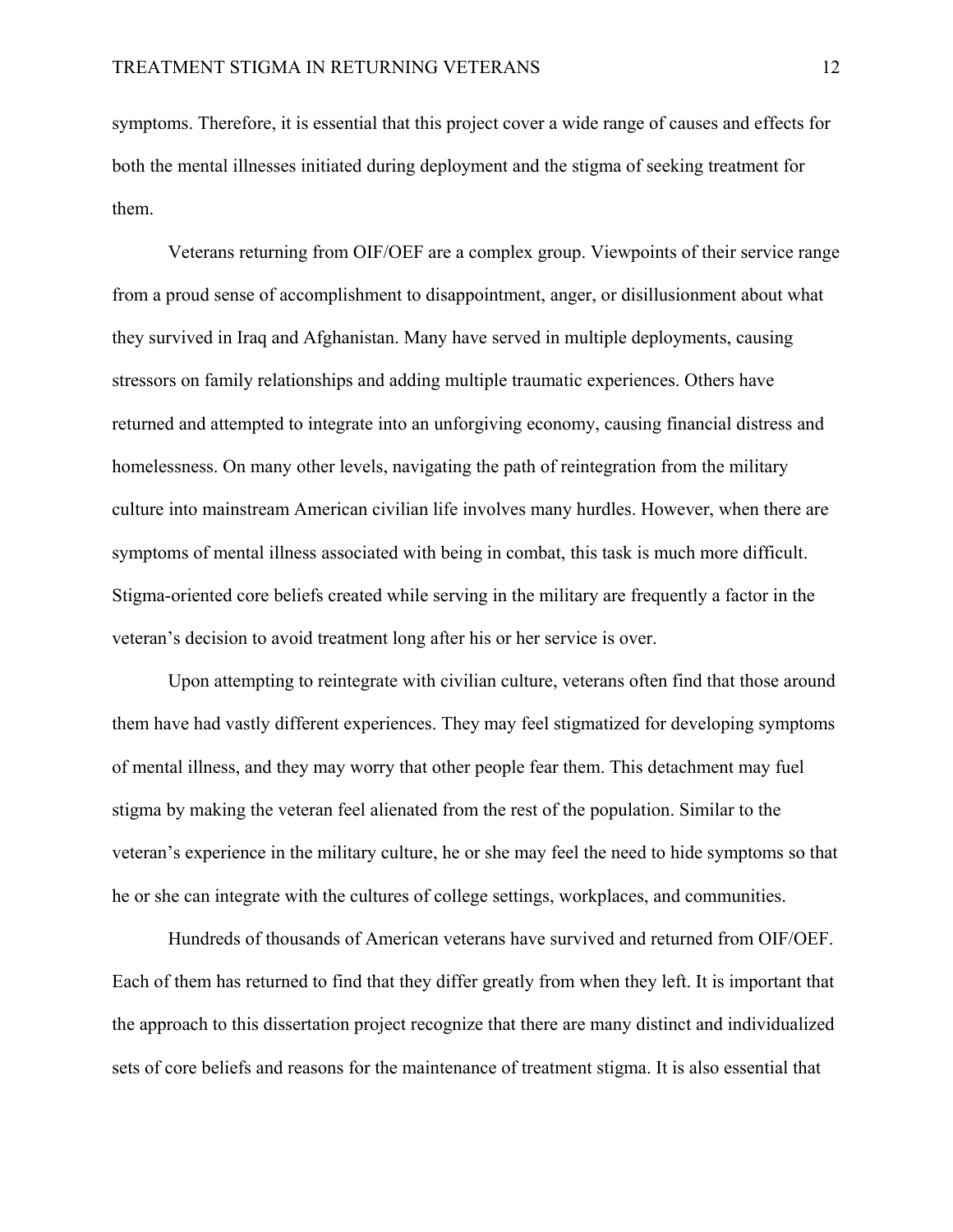the lens through which the study of treatment stigma focuses during this dissertation project takes these complexities into account.

**Rationale.** As the number of service members serving in Iraq and Afghanistan continues to climb beyond the point of two million, a third of whom have served in multiple deployments, it is imperative to address treatment stigma. Studies have shown that earlier intervention for ailments such as PTSD and depression in these veterans prevent lifelong maladjustment, allowing them to experience a higher quality of life after serving (Jakupcak & Varra, 2011). For those serving in multiple deployments, it could also provide them with strategies and skills to recognize, understand, and enter treatment earlier for future symptoms, making future deployments easier to survive.

The integrative lens created by this dissertation project serves as a means through which to view treatment stigma in the military. The understanding generated by the application of the integrative lens will hopefully facilitate the planning of strategies to overcome treatment stigma where it exists as well as prevent the creation of this stigma where it does not. It is anticipated that a clearer picture of stigma will develop as the integrative lens is applied, and an approach to lessening the barriers to entering treatment will emerge.

### **Acknowledgement of Researcher Bias**

 The inception of both this dissertation project and the application of the integrative lens undoubtedly received influence by the military and academic experiences of the writer. An upbringing in a veteran-laden family further shaped by three deployments in the Persian Gulf ensured the influence of personal experience on this project. Through building the scholastic knowledge base essential for developing as a psychologist, the influence of academia was equally inevitable. It is important for the reader to recognize that the facets of cultural and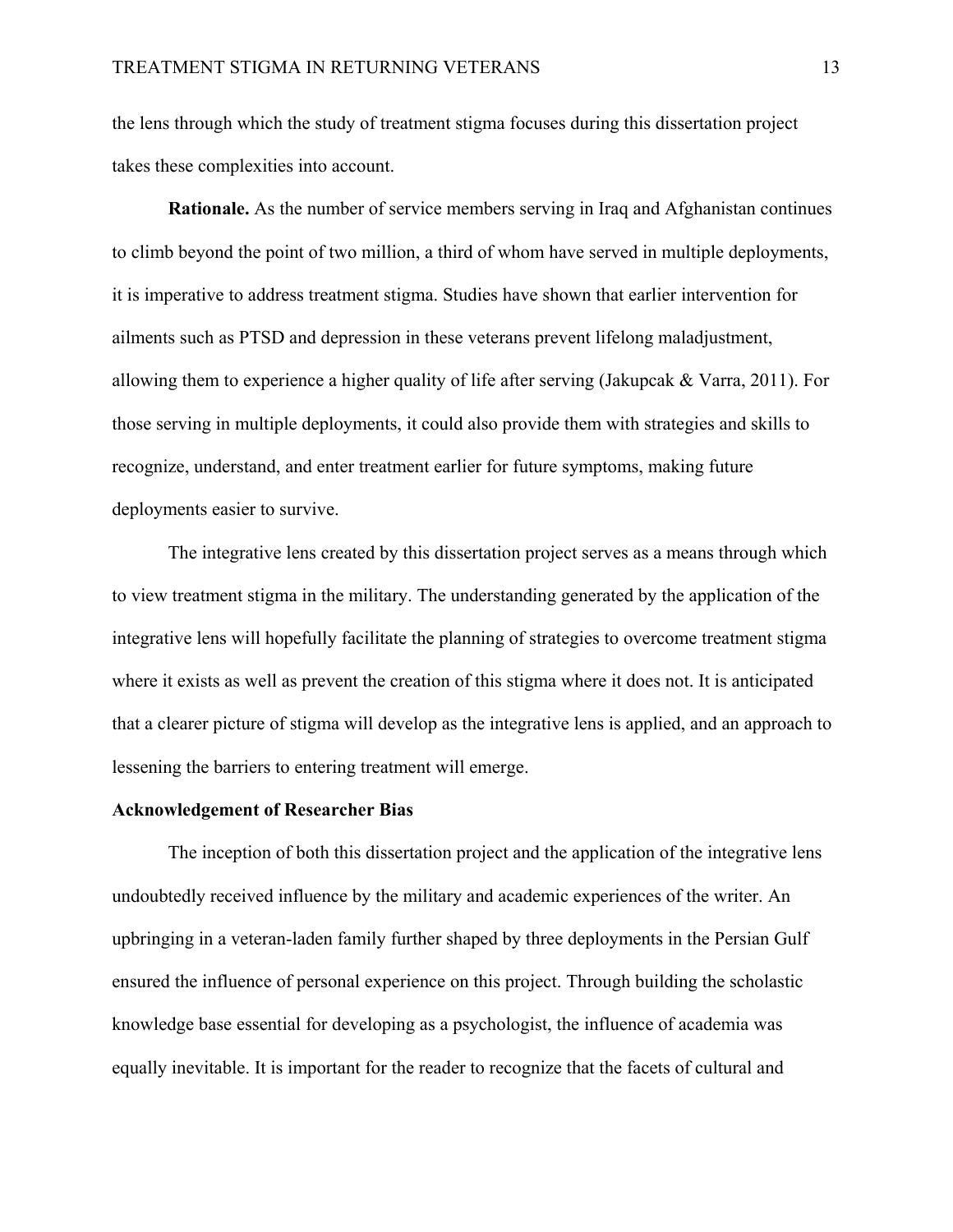individual stigma described in this body of work are not purely formed by either academic or experiential information, but rather from a combination of both. These influences both informed the conceptualization of treatment stigma in the military through the integrative lens in the chapters that follow.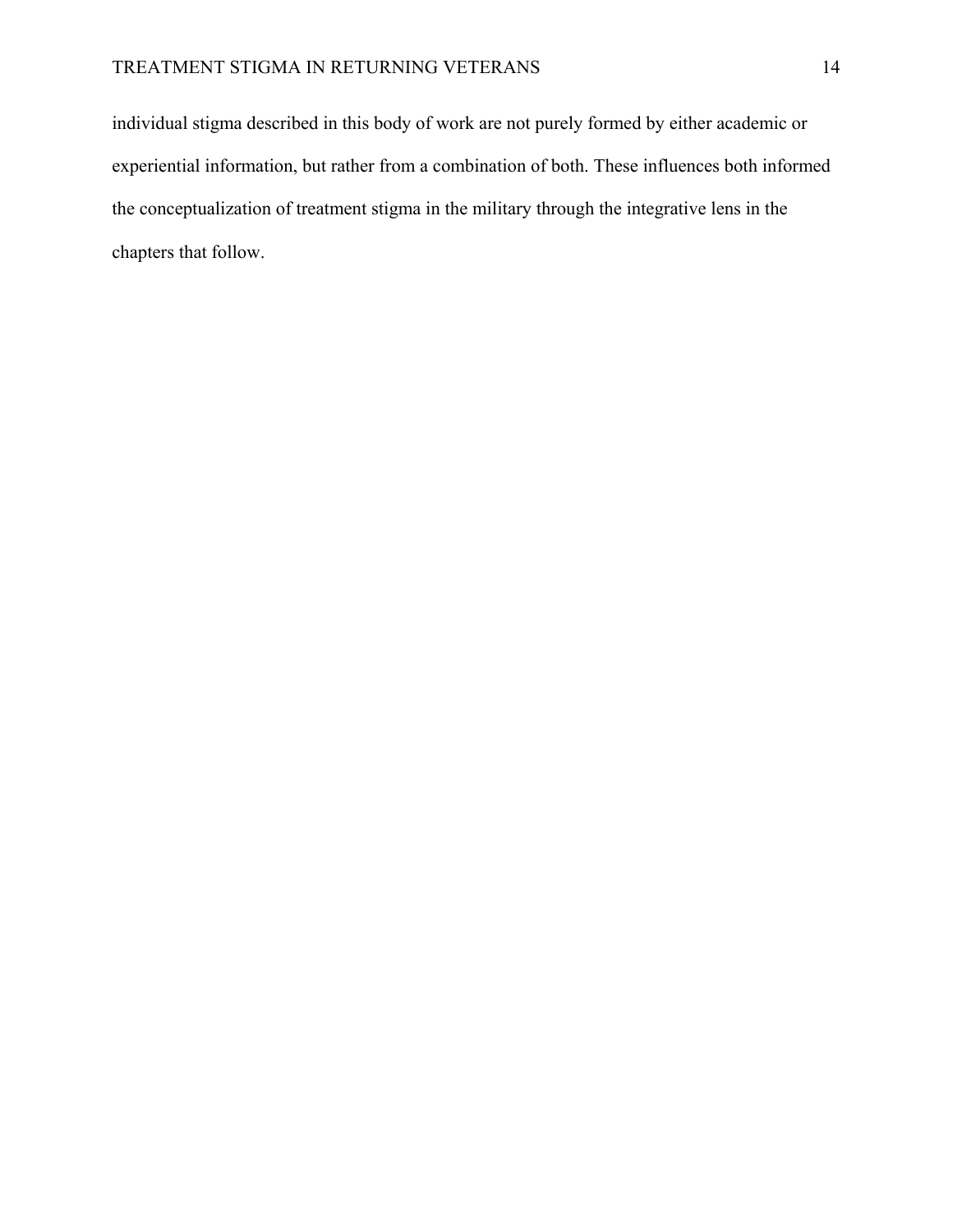### **Chapter 2: The Integrative Lens**

The integrative lens used in this dissertation project and applied to cultural and individual treatment stigma is a compilation of three distinct, established conceptualizations of general stigma. The integration of these independently developed formulations was necessary because of the incredibly complex nature of treatment stigma because of its many influences from both the culture and the individual. As these separate models of stigma come from individually developed perspectives, yet describe the same phenomenon, they collectively share characteristics. As descriptions of the separate conceptualizations of stigma unfold, this may have the effect of appearing repetitive to the point of being redundant. The decision to include all three models came from each offering unique characteristics, despite the general overlap of some ideas. The inclusion of each into the integrative lens allows for greater breadth and depth of understanding stigma.

### **Conceptual Models**

 As stigma exists at both an individual and cultural level, the project considers how stigma develops both in the military culture and within the individual soldier. The approach to this investigation makes use of thee conceptual models of stigma: the Social Psychological Model (SPM), the Sociological Model (SM), and the Cognitive-behavioral Model (CBM). SPM and SM combine to conceptualize the manifestation of treatment stigma in the military culture, whereas the CBM conceptualizes self-stigma. The necessity of inclusion of all of these models in this project arises due to the complex, bi-directional nature between cultural stigma and self-stigma described in the literature. SPM and SM illustrate many influences that cultural stigma imposes upon the core beliefs of the individual. CBM describes how these core beliefs affect the individual's experience of stigma toward himself or herself and how this influences the veteran's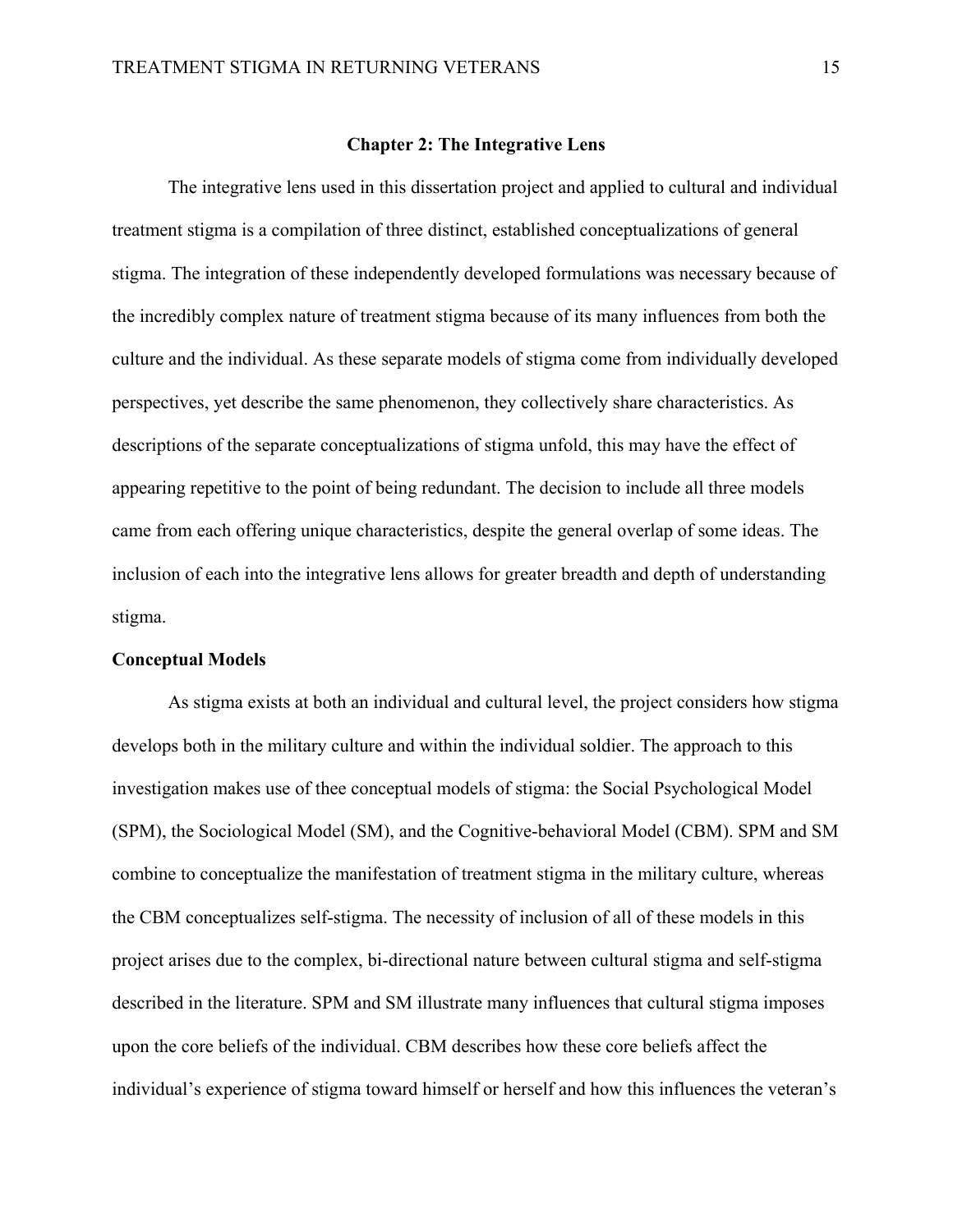decision not to seek therapy. For example, if two soldiers were experiencing similar depressive symptoms but receiving different cultural influences, their core beliefs about the implications of their symptoms on what it means to be a soldier may differ. If these core beliefs are different, their thoughts on therapy-seeking may also differ, causing different emotional and behavioral reactions. If one soldier understands that the chain of command requires him or her to "tough it out" or be a "good" or "strong" soldier, he or she may feel ashamed of these symptoms and hide them, effectively avoiding treatment. On the other hand, a soldier without these influences and pressures may consider psychological treatment as a way to maintain health. The latter soldier is more likely to have more positive beliefs about seeking treatment and be more likely to choose to enter treatment to lessen symptoms and maintain the ability to function in the field.

**Social Psychological Model (SPM).** Ottati, Bodenhausen, and Newman (2005) explain that stigma exists because of cognitively and emotionally derived motivation. Outside forces that shape the individual in powerful ways through the use of cognitive and emotional motivation affect the construction of that individual's core beliefs. Through presenting these cognitive and emotional stimuli, the culture influences the individual to develop a certain viewpoint. Although individual differences between people dictate the level of influence on the individual's core beliefs, the desire for acceptance by the culture wields overwhelming power in the assimilation of values into the person's core beliefs.

This model's selection into the integrative lens came because the culture of the American military impacts the core beliefs of individual soldiers in this way. From the individual's first day in basic training, a constant inundation of the military culture's stance on how the individual soldier should think, feel, and act exists. From mundane tasks such as folding socks to highly specialized protocols for the transfer of nuclear weapons, military bearing dictates the proper and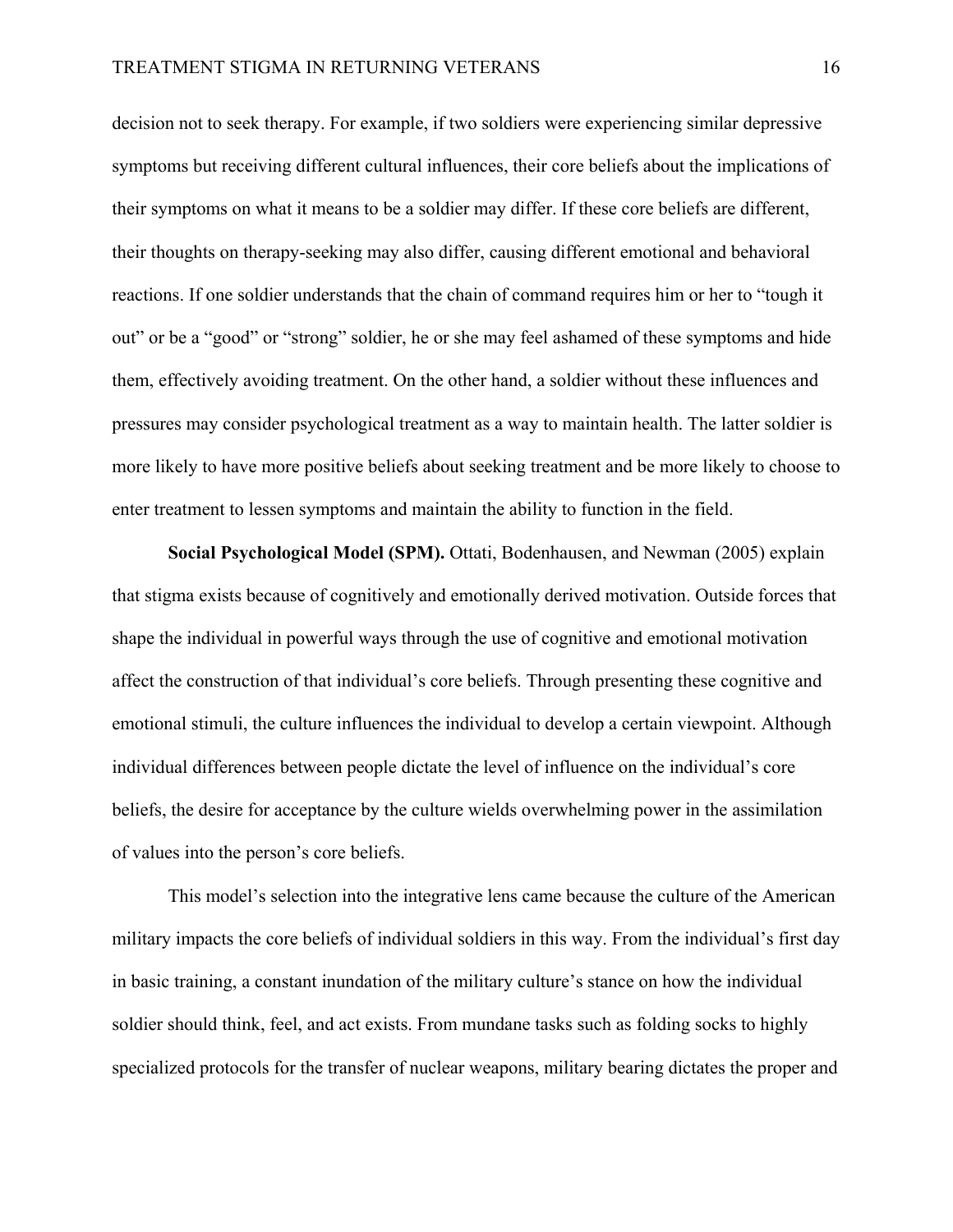accepted ways of carrying out daily business. Because these conditioned behaviors require the individual to think and feel a certain way, it is essential to the military's success that these facets also be influenced.

Elements of the SPM described by Ottati et al. (2005) explain ways in which core beliefs of the individual form. Among many other facets of military life is the stigma of mental illness. Although service members are not directly told to hold negative emotional responses to mental illness, lessons involving acceptance of strength and teamwork, and lessons of rejection of weakness or failure inadvertently bring about such associations. The elements of SPM used in the integrative lens include classical conditioning, misattribution of negative affect, just world thinking, and social dominance.

*Classical conditioning*. Ottati et al. (2005) explain that classical conditioning pressures the members of a culture to accept inaccurate understandings about mental illness. Beliefs about the mentally ill are often thrust upon individuals by their culture inadvertently or as a byproduct of other influences. The culture's values and beliefs persuade the values and beliefs of the individual through repetitively exposing him or her to this information. In the case of mental illness, the culture may contend that the mentally ill are weak, useless, or even a threat to the culture's goals. If that culture's members experience symptoms of mental illness, this conditioning may push these members to deny the symptoms and attempt to overcome them alone to prove that that the member is not weak, useless, or a threat.

For example, throughout military training and in the field, the support of concepts such as personal strength and teamwork exist because they are necessary values for the success of the military. The inadvertent lesson may be that anything that causes failure in these areas, including the symptoms of mental illness, is equivalent to personal failure, weakness, or shortcoming.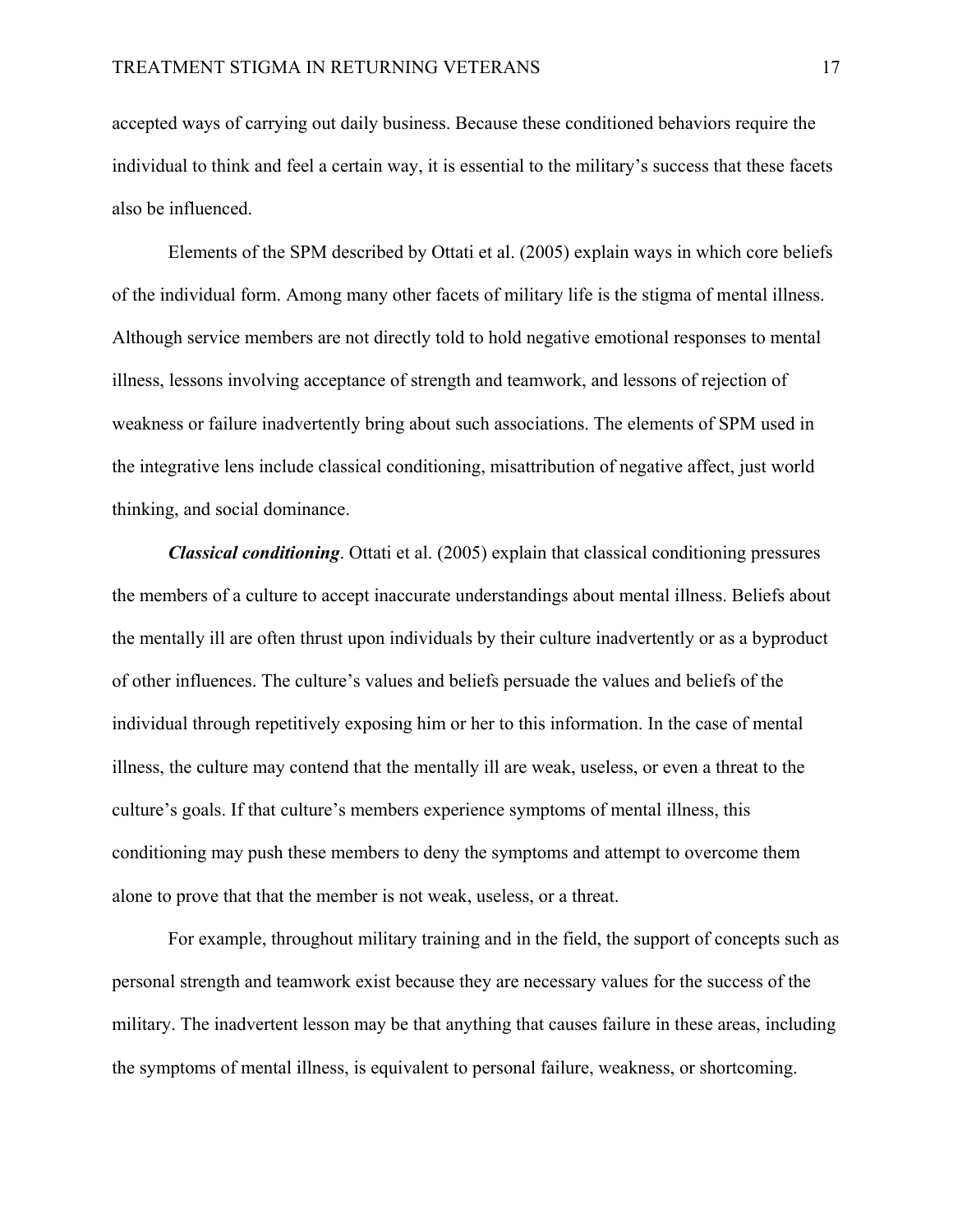*Misattribution of negative affect.* Ottati et al. (2005) state that misattribution of negative affect can also strengthen emotionally driven prejudices. Redirecting emotions such as fear, anger, or disgust away from a situation and toward a person seen as being at fault for the circumstances strengthens the core belief that the person's shortcomings are to blame. Blaming the shortcomings of the person for the negative event that caused these negative emotions may lead to stigmatizing behaviors toward either that particular person, or other people who exhibit similar attributes.

For example, if a soldier hesitates during a firefight because of a symptom of mental illness and another soldier dies, the rest of the platoon may blame him or her for the death because of the hesitation. Rather than attribute the loss to the chaotic nature of combat, the perception may be that the loss related to that individual's lack of fortitude because he or she was too weak to prevent the symptom. Others may ostracize or punish the soldier because he or she is seen as weak or defective. Other soldiers who exhibit similar symptoms are also likely to be subjected to this prejudice through generalization. This could cause the individual's core beliefs and self perception to shift, ultimately causing him or her to deny or hide these symptoms.

*Just World Thinking.* Ottati et al. (2005) contend that the Western ideal that people deserve what positive and negative events happen to them because of their own actions or attributes also reinforces core beliefs in stigmatizing mental illness. They contend that this type of thinking is a mechanism built from a desire to feel safe. In many cultures, people tend to believe that if they work hard and are good productive members of society, they will not need to worry about catastrophe. The inverse is that, if something negative happens to someone, it is because that person is defective in some way or was not strong enough to prevent or withstand it. This perception suggests that the more severe the misfortune, the more the person deserved it for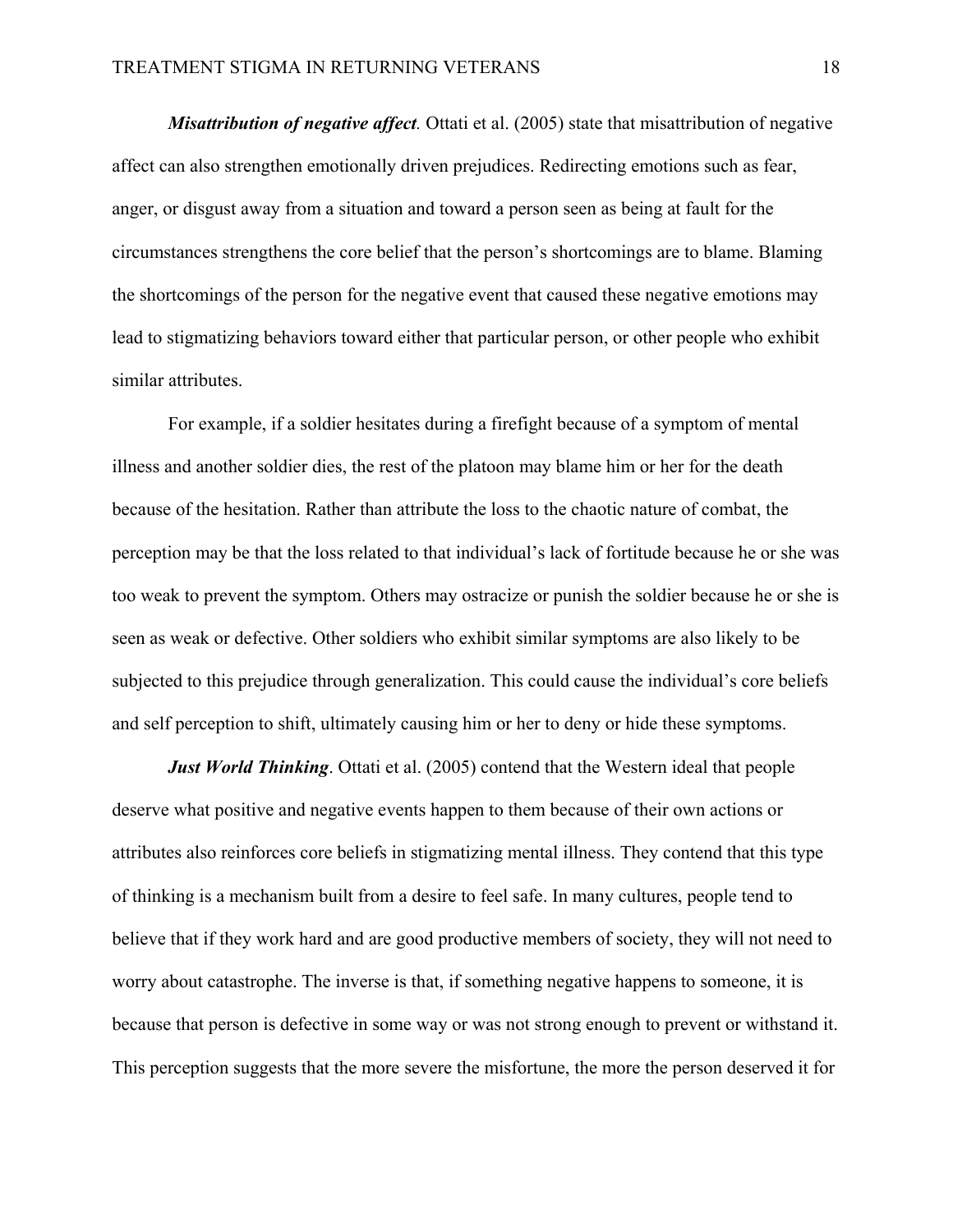being too weak or unmotivated to avert it.

For example, a soldier with symptoms of depression is likely to experience constant fatigue, poor diet, sleep problems, and may not perform at his or her peak ability. This individual may be seen as weak, incompetent, or lazy because the other members of that soldier's unit do not share these symptoms. If that person misses a promotion in rank, others may perceive this as just. They may believe that it is the person's own fault for not taking a deeper initiative to work effectively. Others might even believe that losing the promotion should act as a motivator to do a better job for the next round of promotions. However, if a factor that contributes to the person's depression is low self-esteem, the perception of the rest of his or her unit may fuel the individual's depressive symptoms through confirming personal fault.

*Social dominance***.** Ottati et al. (2005) describe the social dominance phenomenon as a mechanism by which those perceived as strong and capable push down those perceived as weak to elevate themselves. The writers note that this rigid phenomenon often becomes a cornerstone of authoritarian cultures. They describe four aspects of social dominance. First, they contend that submission to a strong authority characterizes the phenomenon, which in turn creates the basis for the elevation of the strong and the forced submission of the weak. Second, the strict adherence to the middle-class norm of hard work as rewarded and lethargy as punished causes the view of subpar performance as the result of laziness and deserving of punishment. Third, rigid thinking furthers social dominance through the use of cold logic and unwavering judgment. Fourth, aggression toward those outside the mainstream promotes the idea that those who lose favor with the "in-crowd" are seen as being inferior. These four attributes combine to produce a force of stigma imposed upon those seen as weak by those perceived as strong.

In the case of mental illness, someone who seeks treatment for his or her symptoms may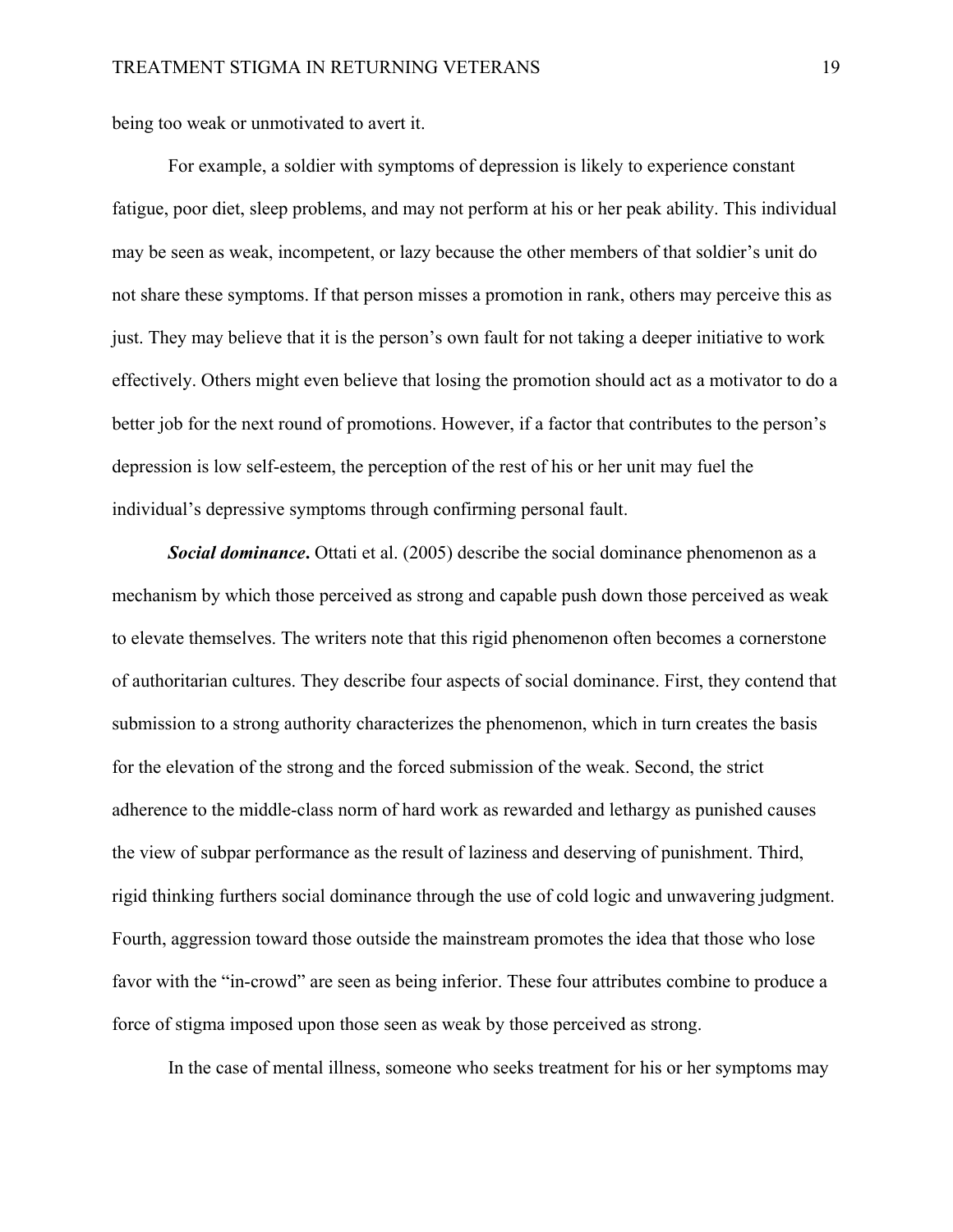be cast into the lower ranks of the order. This could cause the person to self-stigmatize and keep these symptoms hidden rather than alert others to their existence. A soldier who chooses to engage in treatment might not receive a specific assignment because of a sense that he or she needs to be punished for the shortcoming of being defective. If that soldier decides to continue treatment despite this, he or she could experience challenges to his or her future in the military such as continually failing to gain promotions or assignments. To those higher up in the chain of command not privy to the reasons for these decisions, the soldier may seem unmotivated or apathetic, causing other problems for the individual's future in the military.

**Sociological Model (SM).** SM is a model that considers the creation and maintenance of stigmatizing core beliefs about mental illness as represented in the language and labels used to describe it and those who suffer from it. Markowitz (2005) describes the sociological model of mental illness stigma as coming from labeling theory. He indicates that labeling theory stems from the symbolism of the interactionist tradition, which states that the meanings of social objects, such as people and actions, are social constructs. Labeling theory is the verbal manifestation of that meaning and wields the power to reduce that person or action to a word. If that word is derogatory, the meaning that it brings with it is also derogatory. Because one word cannot sum up an object accurately, this label is simplistic and discounts all aspects of the object that do not fall under the label. In other words, labeling a person or action as "bad" or "worthless" denotes both a derogatory tone and over-simplicity.

The basic premise of SM is that objects, including people, have meanings constructed by society based on their perceived value. Objects viewed as high in value to society are also seen as high in value to the person within that society, whereas objects of low value to the community or culture have a minimal value to the individual. The culture gives these objects simple,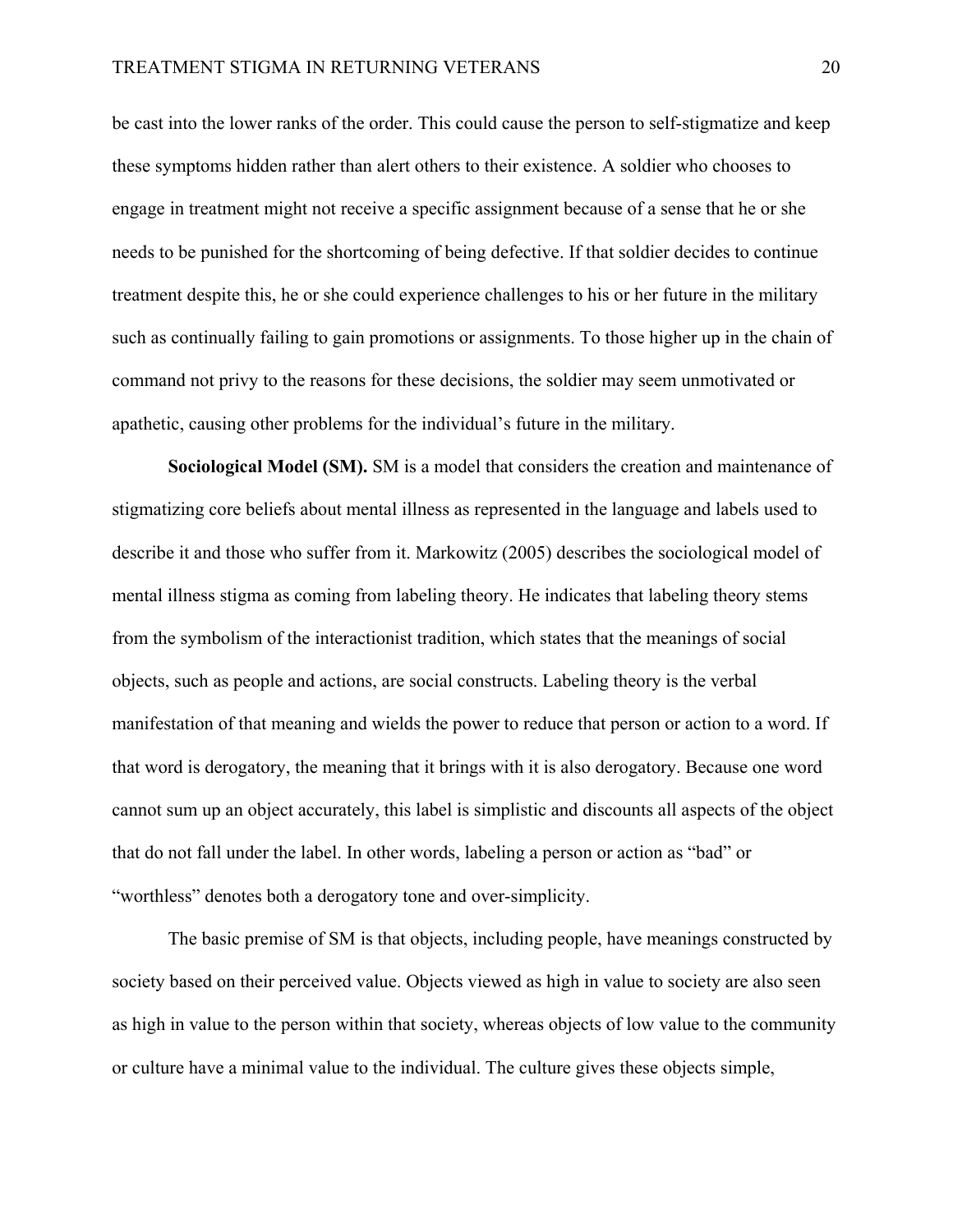generalized labels that encompass many attributes and levels of positivity or negativity. In doing so, many positive attributes are lost due to the focus on a singular negative attribute that appears to carry more weight. The placing and acceptance of this label also has the potential to cause the labeled person to act accordingly to the label.

Because people also become objects in labeling, it is possible for the individual to be objectified and for the value of that individual to be heavily influenced by the label given to the person. Again, a highly valued label, for example "intelligent," would evoke a positive self-appraisal. This could also cause the person to behave accordingly, such as pursuing higher educational goals or entering a profession that society values. On the other hand, a negative label, such as "crazy," could have the opposite effect. Because military society devalues the mentally ill, someone given this label may have a devalued sense of self. He or she may also act accordingly while trying to live up to the label given by the culture (Markowitz, 2005).

 Often handed down from superiors, these labels come in the form of comments, fitness reports, or orders. The role identities of either a "good soldier" or a "bad soldier" offer two options about the expectations of the society. They also offer two sets of values for self-appraisal by the person carrying those labels. A *good soldier* might do anything within his or her power to maintain that label in the military society. Overt symptoms may result in a negative label such as *bad soldier*. Therefore, a *good soldier* who begins experiencing symptoms of depression might attempt to hide these symptoms for fear of a shift to the label of *bad soldier*. In terms of treatment stigma, a soldier who seeks therapy or other treatment for mental illness symptoms may experience labels such as "whacked," "nut job," or "dangerous." If these labels are synonymous with *bad soldier*, the soldier might avoid treatment to avoid these labels.

For example, a soldier who is constantly irritable because of anxiety symptoms may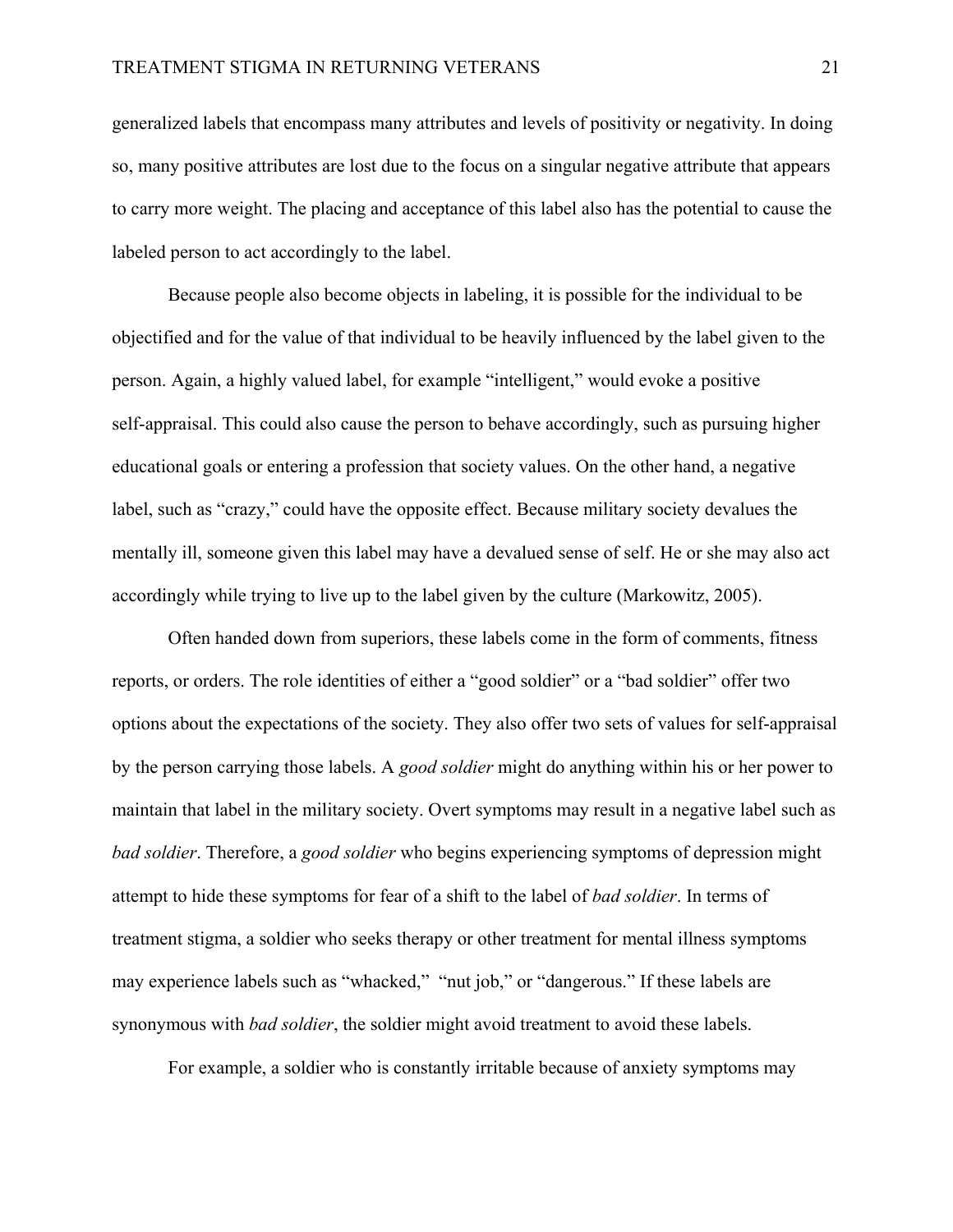begin to lash out at his comrades during times of stress. The other members of his unit may begin to think negatively about him and may attribute this change in his demeanor to his personality. They might call him or her "jerk" or "worthless," not recognizing that he is only sleeping one hour per night, his or her diet has dwindled, or that he or she maintains an internal stress level that keeps him or her in a constant state of physical arousal. If he or she is concerned about the labeling repercussions of seeking treatment for these symptoms, this fear of stigmatization may overcome the desire to have these symptoms alleviated. When the day comes where he or she is under stress from both internal thought processes and external stressors resulting in verbal retaliation to a superior officer, his or her fitness report might include labels such as "insubordinate," "poor military bearing," or *bad soldier*. The soldier might be that much more reluctant to add stigmatizing labels about seeking mental health treatment to those labels.

 Furthermore, once a soldier receives a *bad* label, it is also likely that he or she would begin to act out that identity, causing it to become even truer. Markowitz (2005) explains that people often live out the roles that society provides to fulfill the expectations that their culture has of them. This can activate a cycle of *bad* actions followed by *bad* perceptions that lead back and forth, causing a downward spiraling effect. In the case of mental illness, this could increase symptoms. The soldier from the example above might begin living into that role by taking on the *bad solder* persona. He or she might think that if that label is already cast upon him or her, there is nothing else to do about it but live into the role. If that label consists of stigmatization of mental illness, the soldier may begin acting erratically or dangerously so as to live into the role of the label.

**Cognitive-Behavioral Model (CBM).** The CBM concept of individual stigma, as described by Corrigan and Kleinlein (2005), states that the individual's core beliefs influence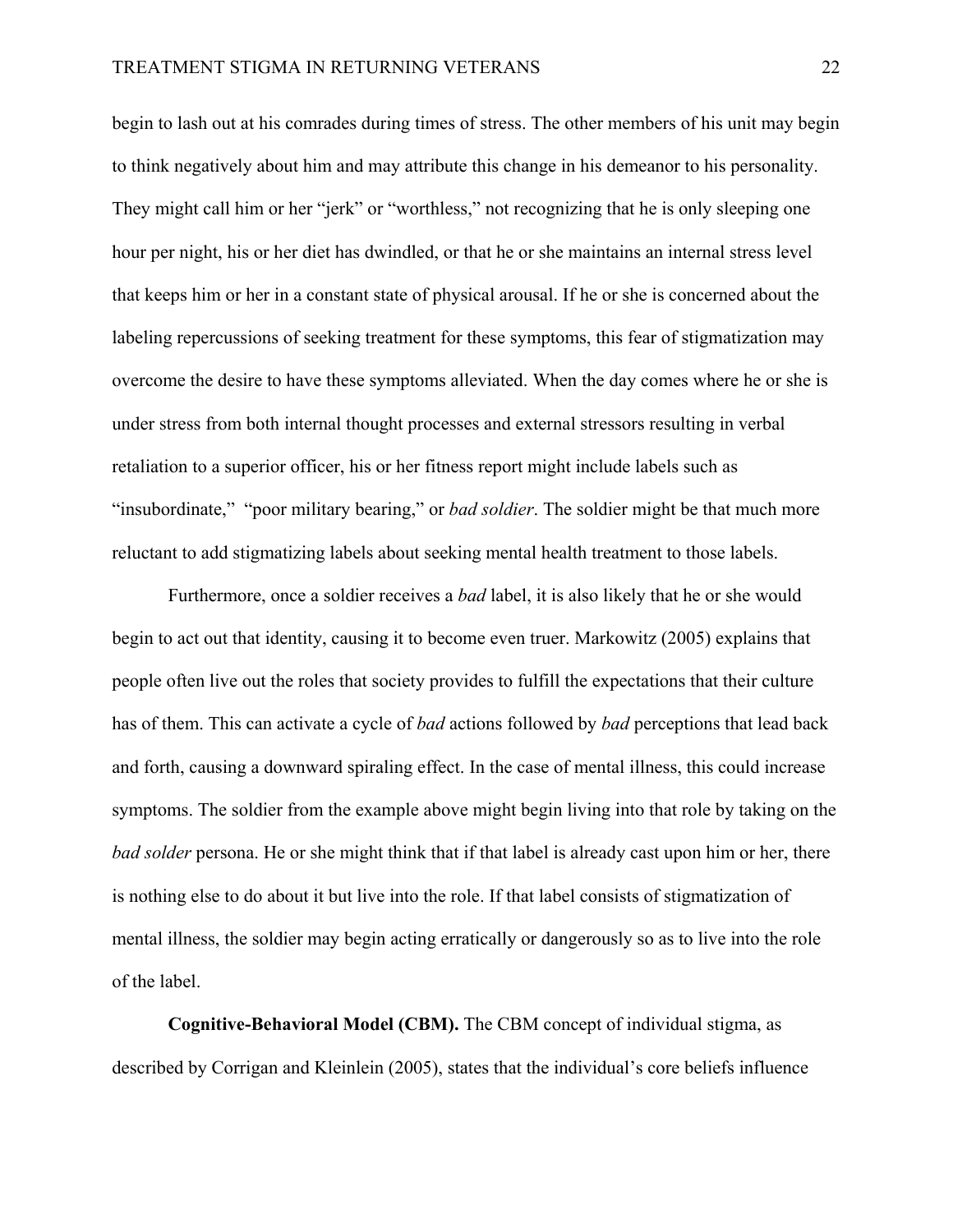thoughts, feelings, and behaviors. Built upon Cognitive-behavioral theory, it proposes that core beliefs directly affect automatic thoughts. This model centers on the principle that what a person believes about general situations becomes central to how he or she interprets the current situation. If the core belief is that mental illness is equivocal to weakness, the automatic thought is likely to reflect this stigmatizing belief. These thoughts elicit an emotional response based on the judgment of the implications of the thought. Again, if the core belief is that mental illness is synonymous with weakness, the emotional reaction might be that of self-disgust. The emotional response prompts the person to react to the thought and emotion, causing a behavior. In this case, the behavior may be to avoid allowing anyone else to know about the perceived weakness or denying its existence completely. The components of the CBM of stigma are stereotypes, prejudice, and discrimination. The writers describe these three components as manifestations of thoughts, emotions, and behaviors respectively.

*Stereotypes.* Stereotypes are categorical groupings people create through the knowledge accumulated from various sources throughout life. Through the CBM lens, it is understood that stereotypes are comparable to the automatic thoughts derived from core beliefs. Although many people consider stereotypes as negative thoughts, in their purest form they are often helpful and allow people to manage life. For example, the thought that "snakes are dangerous" may only be accurate for a small percentage of venomous vipers in the world. However, the avoidance of snakes has kept many people safe.

Stereotypes in and of themselves are relatively harmless until the person considering the stereotypes either endorses or discards them. Because stereotypes have the power to evoke strong emotional responses and affect behaviors if they are accepted, it is in these emotional responses that they gain power. For example, if a negative stereotype is accepted, the emotion that follows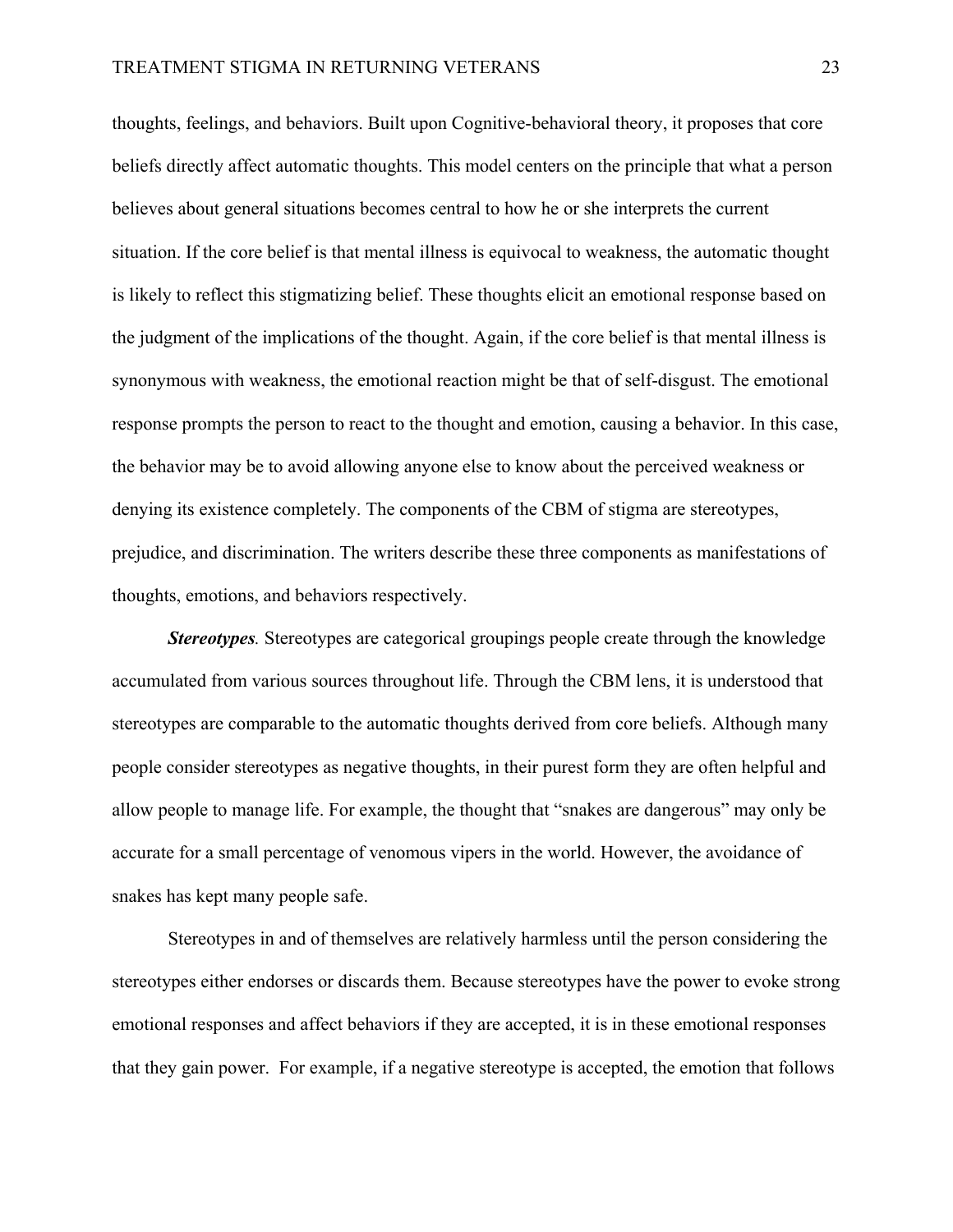might be that of fear or apprehension, which could lead to avoidance or other negative behaviors. By this model, the emotional response, referred to as "prejudice," and the behavior, called "discrimination," quickly follow (Corrigan & Kleinlein, 2005). Stigma gains power to dissuade someone from the stereotyped object, person, or idea because of the power of his or her emotional and behavioral reactions. For example, the soldier's belief may be that weakness in any form makes him or her less of a soldier. The thought that "I am experiencing mental illness symptoms which make me weak, and I am therefore a weak soldier" would be an example of a stereotype.

*Prejudice*. Prejudice is an emotional reaction to an accepted stereotype. The acceptance of a negative stereotype evokes a certain emotional response depending on its nature. The approval of a positive stereotype such as "soldiers are strong" may evoke positive emotions like awe, optimism, and trust. On the other hand, the acceptance of a negative stereotype, such as "I am experiencing mental illness symptoms which make me weak, and I am therefore a weak soldier" might evoke emotions like shame, fear, or disgust. These emotional responses wield a great deal of power in dictating how people react to situations.

*Discrimination.* Discrimination occurs when stereotypes and prejudices result in action or abstinence from action. From the CBM viewpoint, discrimination is a behavior influenced if not directly produced by the stereotype and prejudice that preclude it (Corrigan & Kleinlein, 2005). Once a person has had a strong, negative emotional response, it is likely that person will act negatively. To continue the example, a negative reaction to the stereotype that symptoms make the soldier weak and the prejudice that manifests as fear and shame might elicit the act of avoiding treatment simply to keep another person or the chain of command from recognizing the soldier's weakness.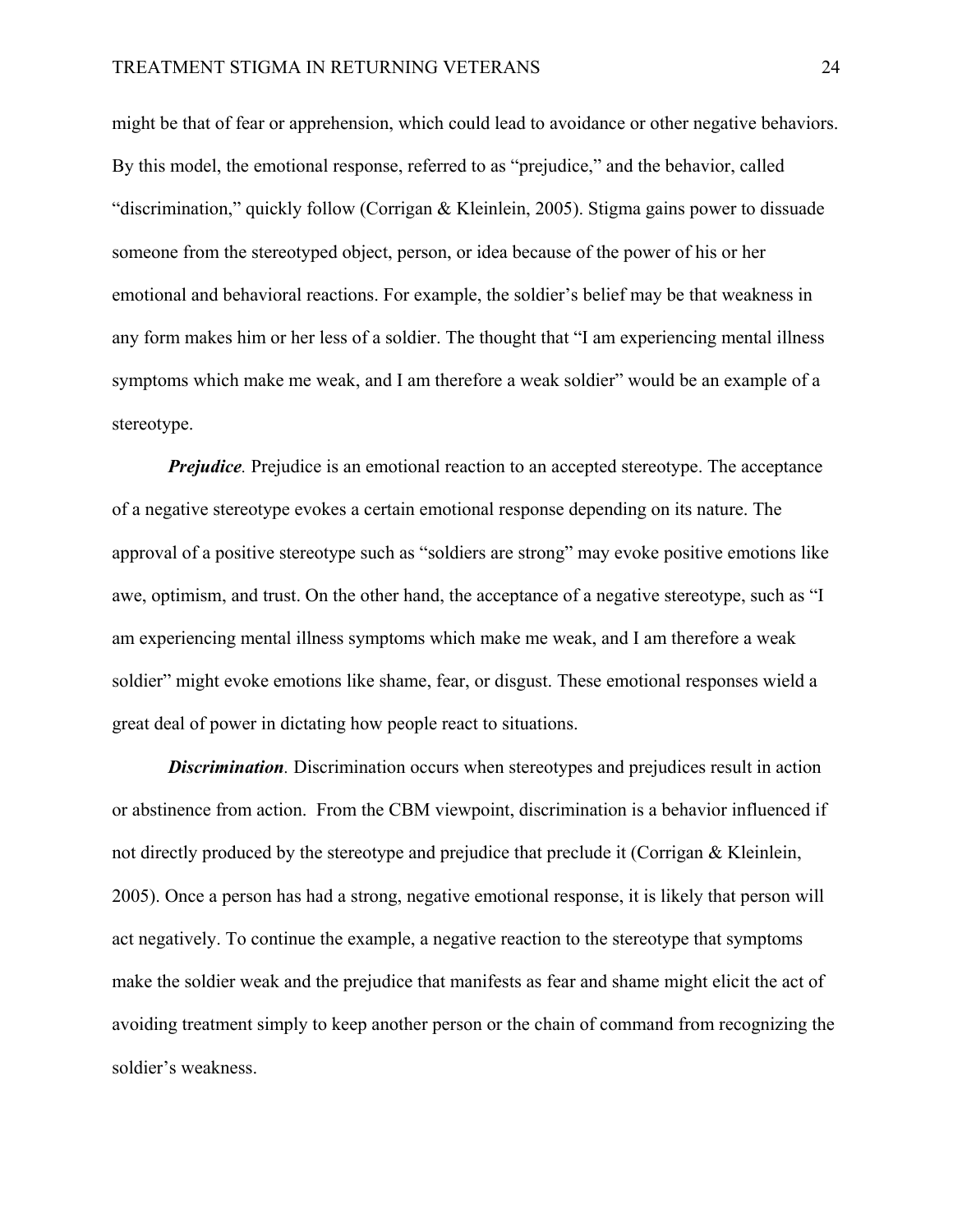### **Integration of the Models into a Conceptual Lens**

This dissertation project combines the SPM and SM to conceptualize stigma in the military culture and consider how it affects the individual's core beliefs. The project incorporates the CBM in a way that illustrates how these cultural influences on core beliefs shape self-stigma through thoughts and emotions and how these influences lead to the individual's actions about whether or not to enter or continue treatment. Figure 1 provides a visual representation of the integrative approach in combining these three models.

 In the coming chapters, this integrative lens will be applied to the cultural and individual influences on the stigmatization of seeking mental health treatment by soldiers and veterans of OIF/OEF. Chapter Three involves the application of the cultural components from the integrative lens to the culture of the military to describe the influences of cultural stigma on the core beliefs of the individual soldier. Chapter Four builds from the creation of these core beliefs and displays how the individual soldier's stigmatizing core beliefs create stereotypes, prejudices, and discriminations involved with making the decision not to engage in treatment. The following chapters involve strategies for the reduction of both cultural and individual treatment stigma, reviews of several stigma reduction programs offered by the different branches of the military, and possible future applications of the integrative lens.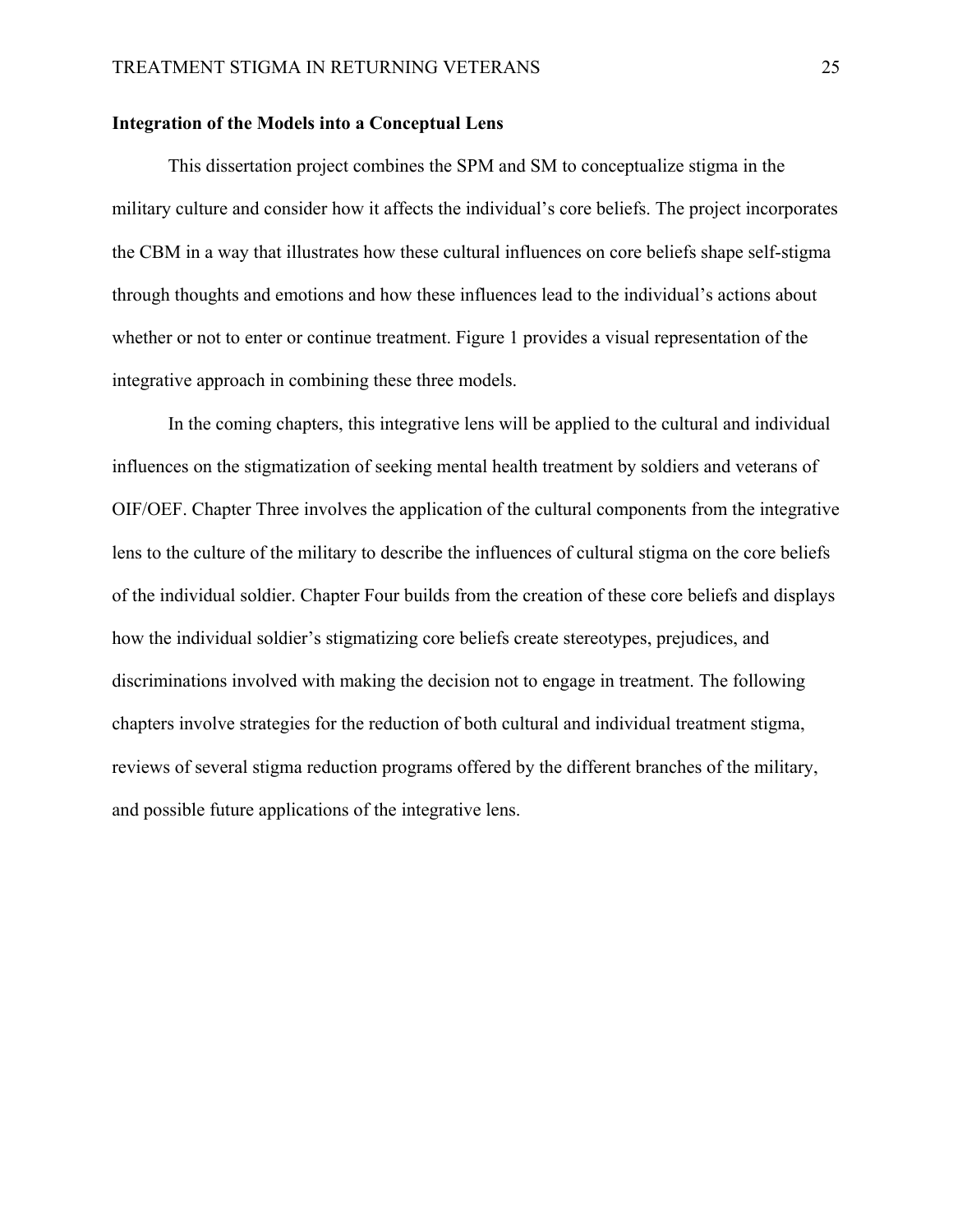

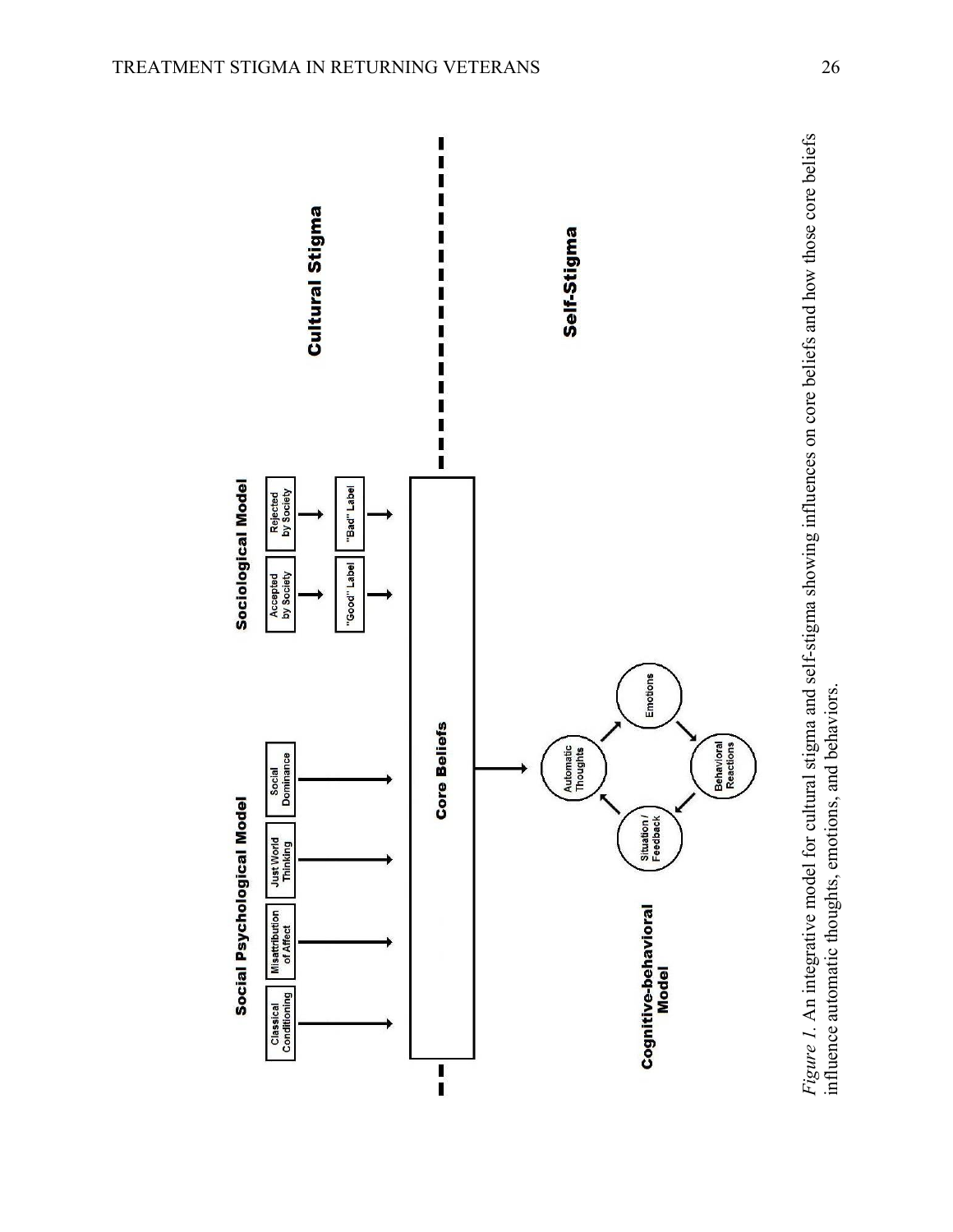### **Chapter 3: Cultural stigma in the military**

The culture of the military is unique. Consisting of a collection of shared values, practices, and attitudes, the culture stands upon the central idea of protecting the country and its interests. What makes this culture so unique is not its array of beliefs but the hostile environments in which it exists. By design, the military is meant to enter aggressive situations in which destruction and death are likely. The result is the placing of its members in harm's way.

Among the situations that forge the cultural beliefs of the military, the necessity for its members to find solace, guidance, and camaraderie from the group has been appreciated across the ages. Over the centuries, countless veterans of combat have explained that, regardless of their initial intent, they fought as hard as they did to protect their friends and comrades. The famous quote from the Saint Crispin's Day speech of William Shakespeare's *Henry V* sums the understanding of this powerful connection so perfectly that it has been adopted as the mottos of many military units over the last four hundred years: "We few, we happy few, we band of brothers. For he today that sheds his blood with me, shall be my brother" (Brown, 1998, p. 168).

The pressure to live up to that ideal, to belong to this culture of "siblings" has the potential to influence an individual's decisions heavily. In an environment in which the support of one's fellows means the difference between life and death, this bond can be crucial to one's very existence. Pietrzak, Johnson, Goldstein, Malley, and Southwick (2009) illustrate that this support is crucial for the soldier's mental health outside the battlefield as well. They indicate that low levels of unit support are associated with depression and PTSD, whereas high unit support promotes positive mood, job performance, satisfaction with the tasks they perform, and organizational commitment.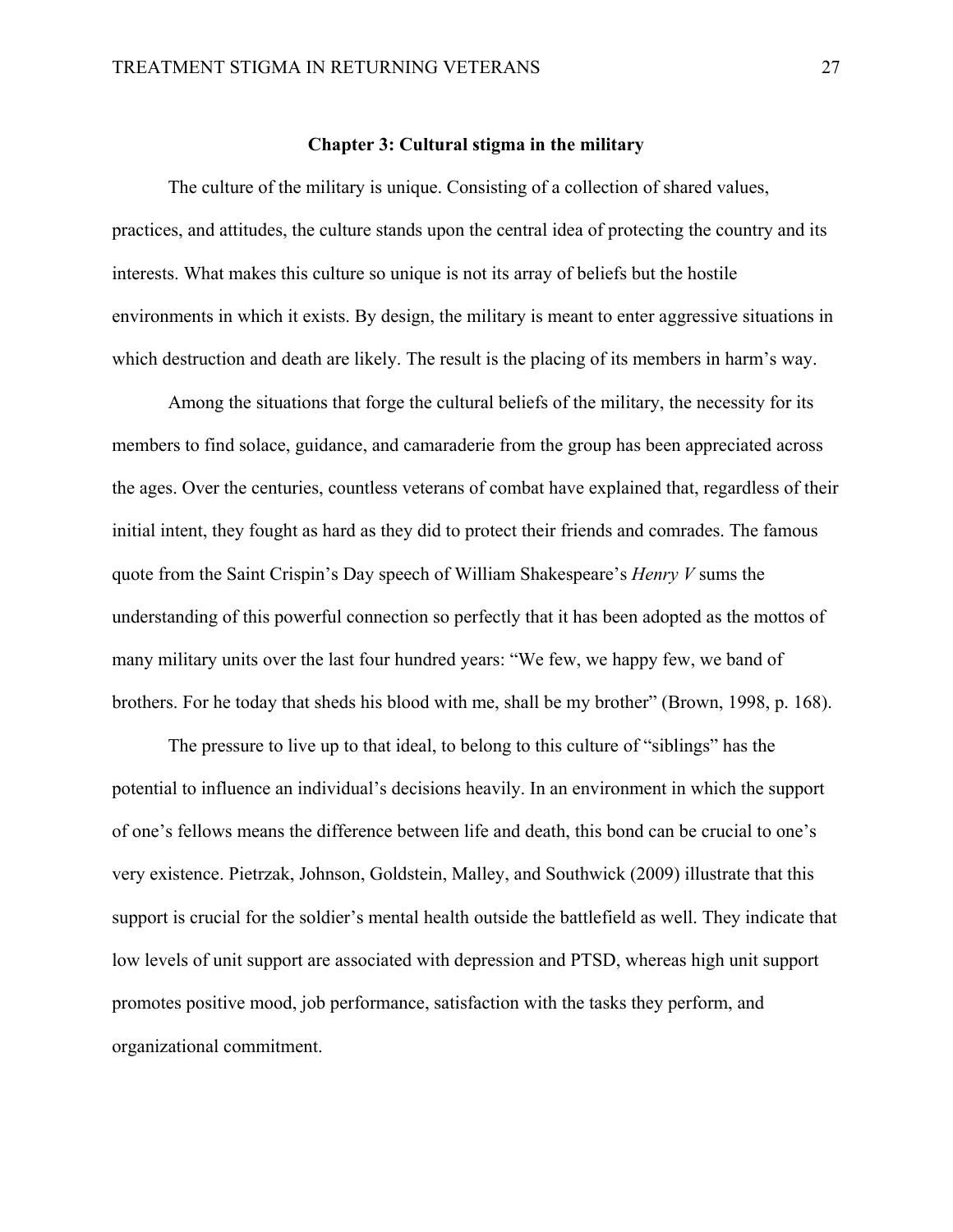The values and beliefs of the group exist through the values of the individual by an influence on that individual's core beliefs. If the cultural message is that seeking treatment for psychological distress denotes weakness, it will flavor the individual's core beliefs about seeking treatment. For example, in the military culture, many service members may avoid coming to therapy out of a desire to avoid being seen as defective by other culture members. Corrigan and Kleinlein (2005) also explain that even when people in this situation do enter treatment, they often have problems engaging fully in therapy because doing so includes certain implications. For example, the soldier may believe that he or she is not worthy of receiving help or cannot become "normal." The soldier may also believe that a therapist is powerless to help him or her given the labels that have already been attributed to him or her. When therapy does not instantly remove all suffering, many clients see this as confirming their biases, and they stop coming to treatment. This may also influence the soldier's decision about whether or not to seek treatment in the future.

The cultural stigma aspect of the integrative lens includes the components of the SPM and SM. The SPM lends some understanding of how core beliefs perpetuate the stigma of mental illness, and the associated stigma of seeking therapy, in this culture. Their model stands upon the pillars of classical conditioning, misattribution of negative affect, just world thinking, and social dominance. These pillars explain that exposure to the values of the culture go a long way in the creation and maintenance of core beliefs in line with the cultural values.

As the SPM explains the "what" of the cultural manifestations of stigma, the SM provides the "how." Through the use of labeling, soldiers provide simplistic monikers for equipment, situations, and even each other. These nomenclatures provide a quick reference to somewhat more complex ideas, and they have the potential to provide the attitude that the labeler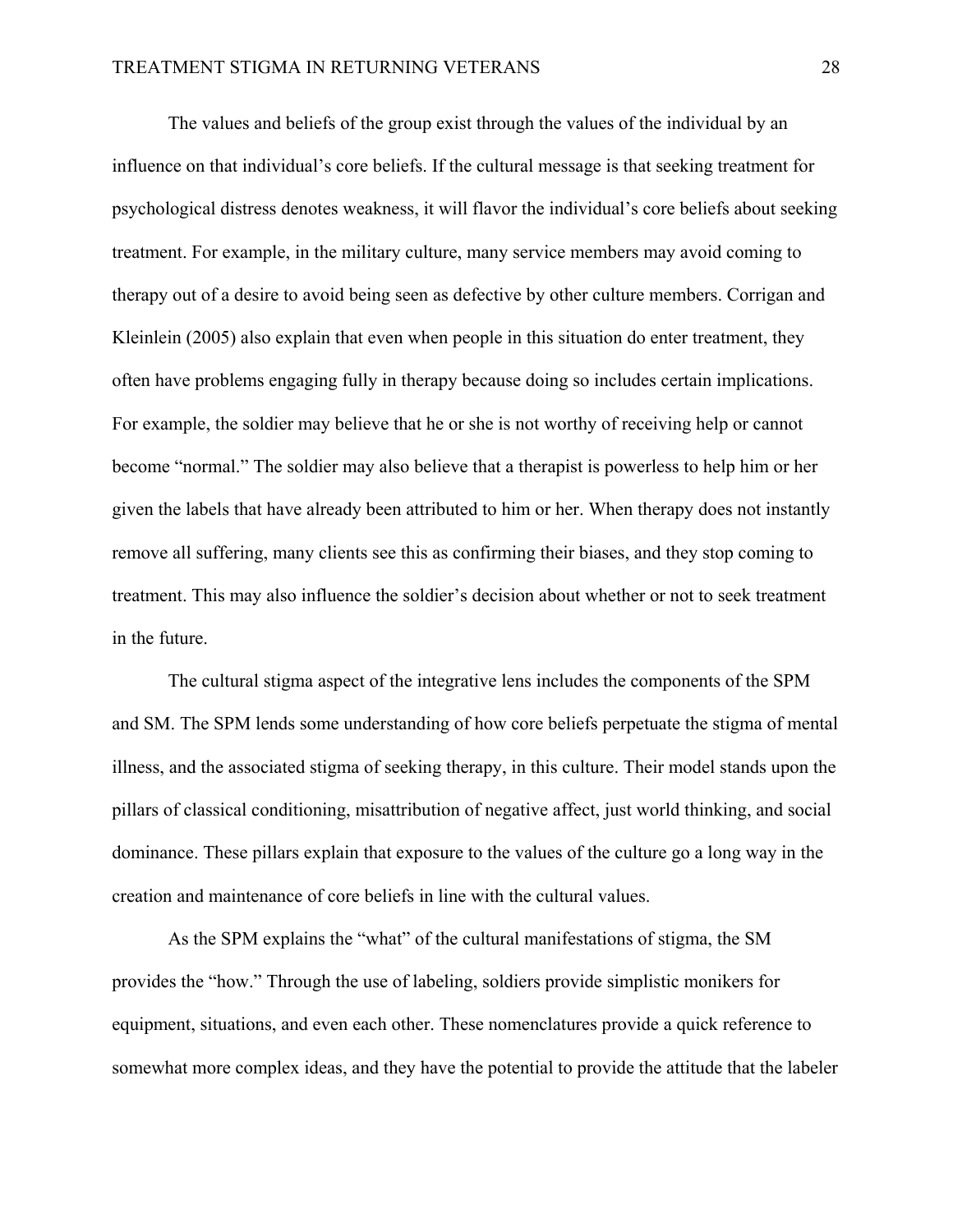experiences toward the labeled. In conjunction with the elements of SPM mentioned above, the labels created have the potential to create and maintain specific core beliefs about the labeled. The next chapter considers the impact of these core beliefs on behavior.

## **Social Psychological Model**

The model by Ottati et al. (2005) explains that stigma exists because of motivational reasons designed to create distance between the stigmatized and those engaging in stigmatizing. As these cognitively and emotionally derived motivations build, they construct and change the individual's core beliefs. Through presenting these cognitive and emotional stimuli, the culture influences the individual's core beliefs, developing certain viewpoints and perspectives. SPM describes four ways in which military culture enacts such motivations upon soldiers.

**Classical conditioning.** Cultures classically condition their members to accept both accurate and inaccurate understandings of different facets of life. This is especially true of controversial issues that have no clear "right" or "wrong" answers, or at the very least have valid points on both sides of the debate. Influences on how people think and feel about these issues provide a constant bombardment of conditioned stimuli in the hopes of swaying the members of the culture in one direction or the other. This conditioning is not necessarily devised to do so; rather, it can manifest as the culture continually validating itself.

Military culture is not immune from this conditioning. Because the military consists of relatively few permanent members (e.g. career soldiers) and many more transient members (e.g. soldiers who plan to complete only one or two enlistments), this classical conditioning is essential. The military uses classical conditioning in a plethora of ways. The relatively short weeks of basic training transform raw recruits from civilians into soldiers through the use of classical conditioning. During this time, values become instilled in the budding soldier including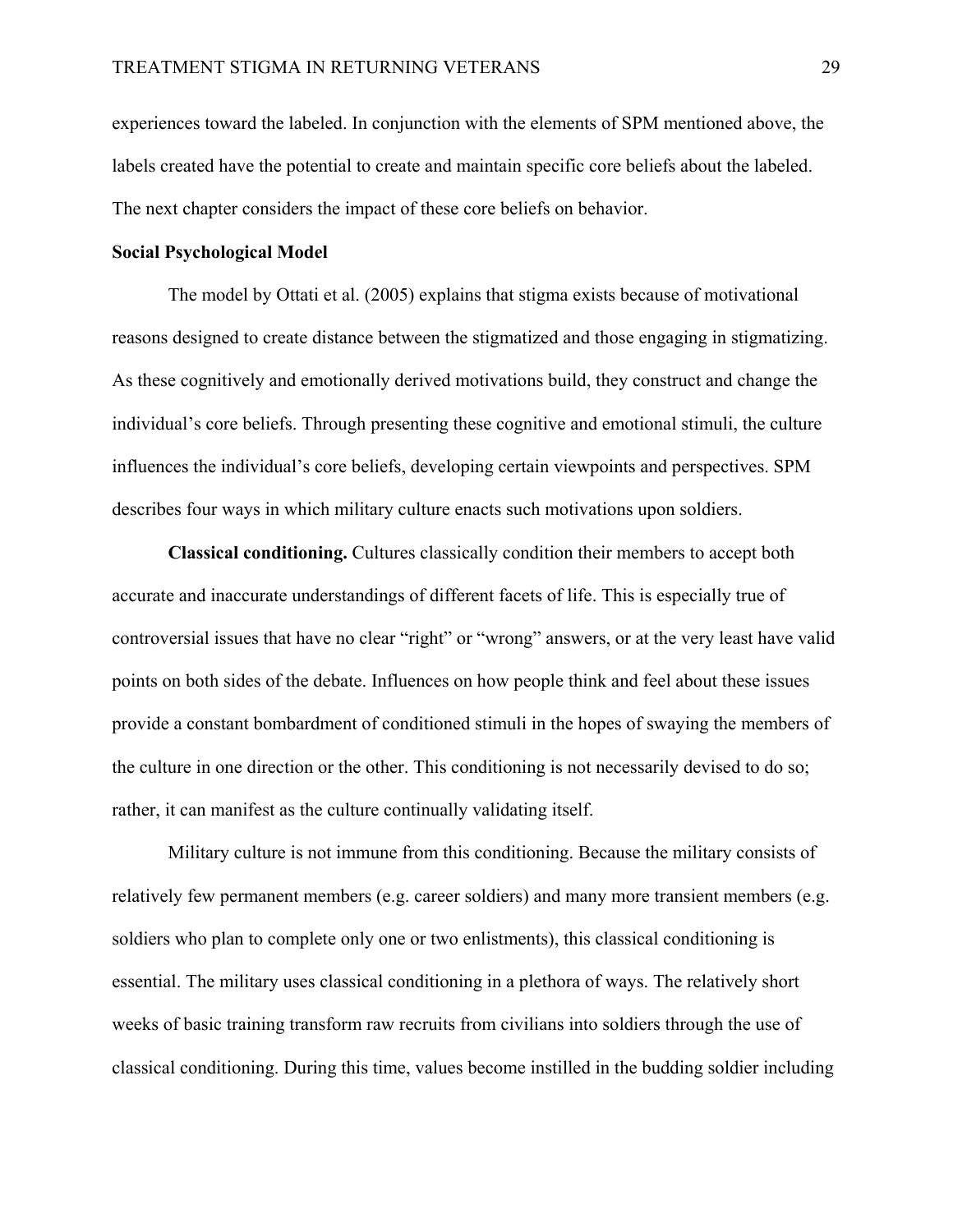the importance of being a functioning part of a team, the significance of personal strength, and the consequences for not living up to the role of a soldier. A soldier's failures, shortcomings, distress, and mistakes begin to foreshadow the perception of personal weakness or the self-perception of imperfection. The actions that fall short of perfection being synonymous with personal fault continue as the soldier realizes that the culture will not tolerate weakness in any form. The emphasis on the ideals of personal strength and teamwork encourage the soldier to strive to maintain a sense of strength both on his or her own and within the team. When unavoidable shortcomings do appear, it becomes the conditioned reaction of the soldier to compensate for them.

Unintended pairings sometimes find their way into military life. An example of this is the reporting of a concern by a soldier, such as a medical problem. Naturally, when the soldier reports this medical problem to a superior, he or she is sent to receive care. However, the inadvertent message in this is that some facets of care will take precedence over others in the soldier's training. Soldiers learn that they can hold off on reporting certain problems deemed as less important than the training or mission that he or she would miss due to seeking care. If this care carries a mental health orientation, the person may postpone it for a long time because of the perception of the sacrifice it would take to do so.

When leaving for deployment, a soldier might minimize, underreport, or even deny the existence of anxiety symptoms because of a sense of duty to his or her unit and a desire not to miss duty. Another soldier might avoid mentioning depressive symptoms during Post Deployment Health Assessments (PDHA) because of the conditioned stimulus of being taken from the usual timeline. Excited to return home and be with their families, returning soldiers might consider reporting mental illness symptoms as jeopardizing to that reunion and postpone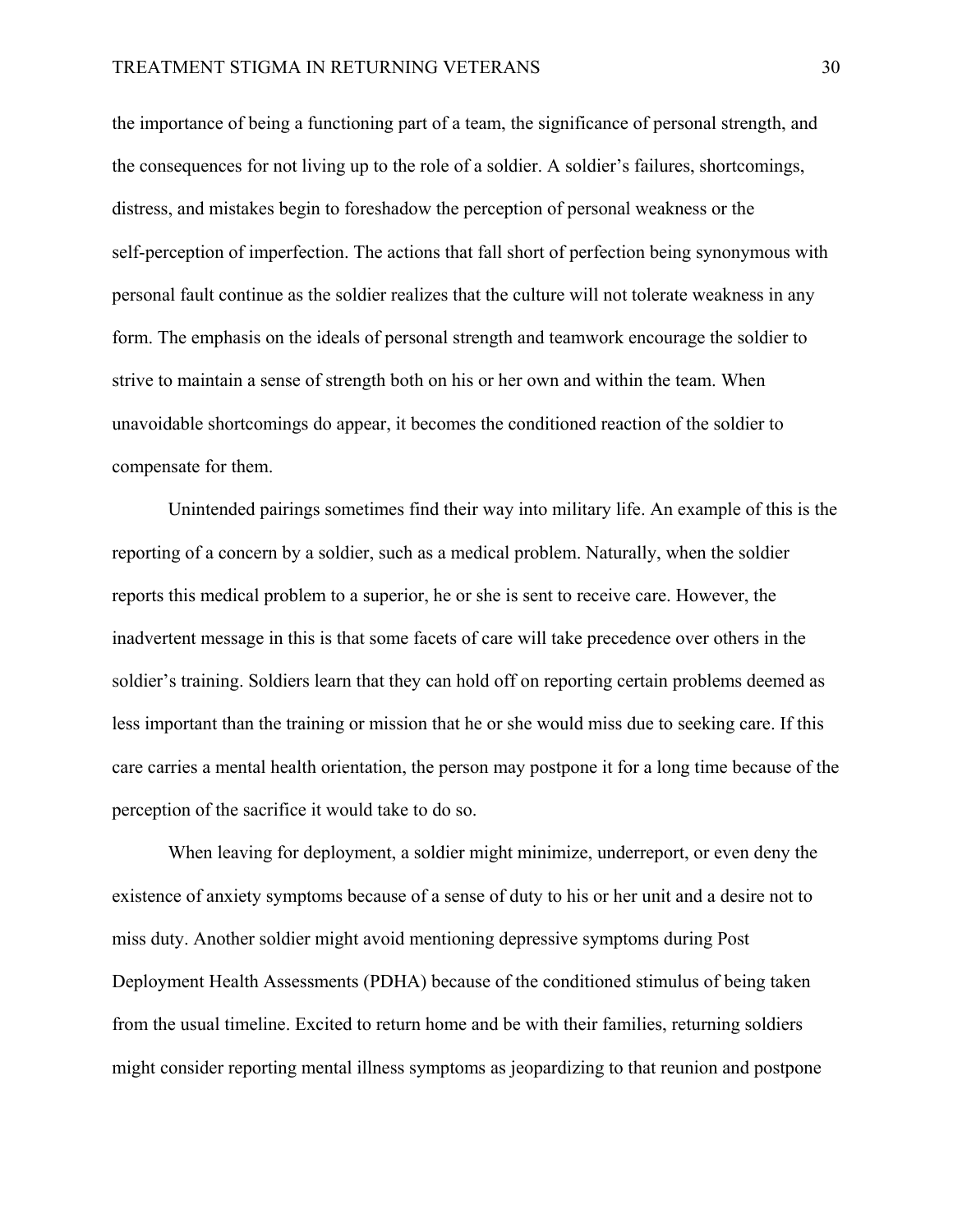the report to a time after he or she achieves the ultimate goal of going home.

**Misattribution of negative affect.** Misattribution of negative affect is a situation in which the response generated by negative emotions such as fear, frustration, or anger about a situation is attributed to a person rather than to the situation. This blaming phenomenon targets the specific person, lessening or eliminating the perception of the situation's role in producing the negative emotion. Ottati et al. (2005) note that unawareness of negative affect can also strengthen prejudices. Attributing either positive or negative emotions, such as pride and elation or fear and anger, to interactions with a person or a stereotyped category of people undoubtedly flavors the perception of that person. First impressions of people often happen this way. The perception of anxiety when around a person for the first time might lead to the belief "that person makes me feel uneasy." This belief often has enough power that this impression might take a long time to change. It also houses the clout to cause avoidance of that person.

Members of the military culture may view fellow soldiers experiencing mental illness symptoms in this way. For example, if an enlisted soldier who was outgoing and energetic during training becomes introverted and despondent during a deployment because he or she is experiencing depressive symptoms, the other members of his or her unit will undoubtedly take notice. The other members might not recognize these symptoms as depression; rather they might perceive the soldier as being less fit or less reliable in a combat situation. Misattribution of the negative affect that follows might include changes in the way the unit members talk to the soldier. They might label this soldier as "weird" or "changed" and might begin alienating him or her because being in that person's presence makes the other members feel uncomfortable. Unfortunately, in a situation such as this, the removal of social support is likely to cause the soldier to isolate further and his or her symptoms may worsen.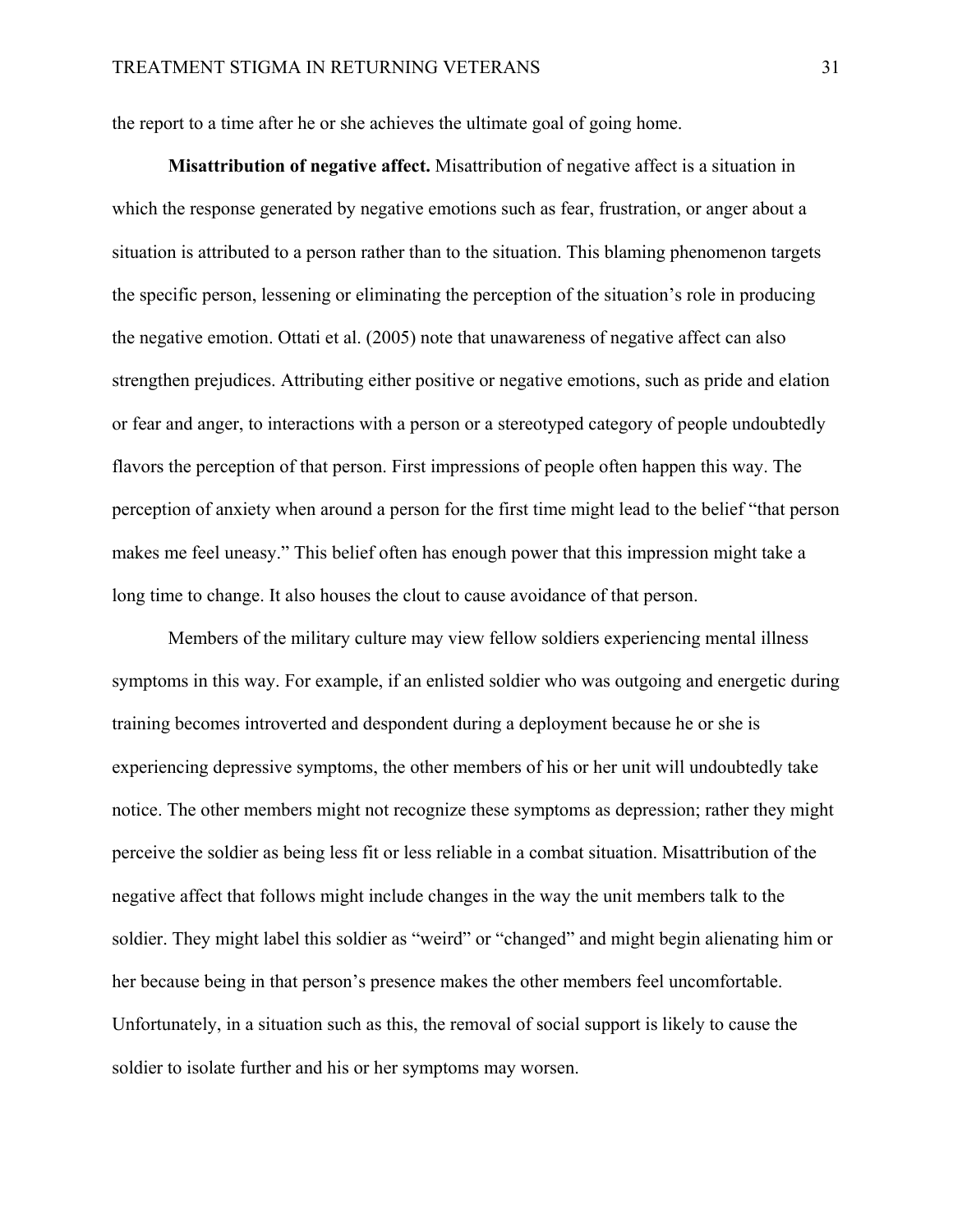In a situation in which the person is known to be suffering from symptoms of mental illness, this misattribution of negative affect may be even more pronounced. The addition of labels such as "depressed" or "PTSD" might give license to others to act upon their emotional responses to the person. Soldiers understood as being mentally ill can strengthen or alter prior perceptions of that person in a negative way. This can also cause blaming of the person for consequences of the symptoms, of which the blamed person has no control. Powerful emotions about the situation and its outcome might weave into the blame directed at the person.

If, for example, a squad of soldiers is sent on a dangerous mission, the members of the squad may be experiencing several emotions. They may feel fear of what could go wrong, anger at the military for forcing them to return for a third deployment, pride at their selection for such an assignment, or disgust with the entire war situation. If the mission ends in tragedy, those emotions might be attributed to one or several members. If one or more members in question are seen as suffering symptoms of mental illness, these members may become scapegoats for the failure of the mission or the loss of a comrade. Even when the situation would have been unavoidable had these symptoms not been present, the existence of symptoms might offer an easy target for blame.

As mentioned above, such a phenomenon may isolate a soldier from the unit, causing that soldier to isolate and affording symptoms the opportunity to worsen. After receiving this blame, a soldier who is already questioning his or her resolve in combat because of the existence of symptoms might begin to internalize this blame. The soldier could embrace the blame for the loss of a comrade in battle, especially if he or she thinks that the symptoms prevented him or her from acting properly. The repercussions of this can be psychologically devastating and lifelong. Symptoms could become worse, and the soldier might spend his or her entire life regretting that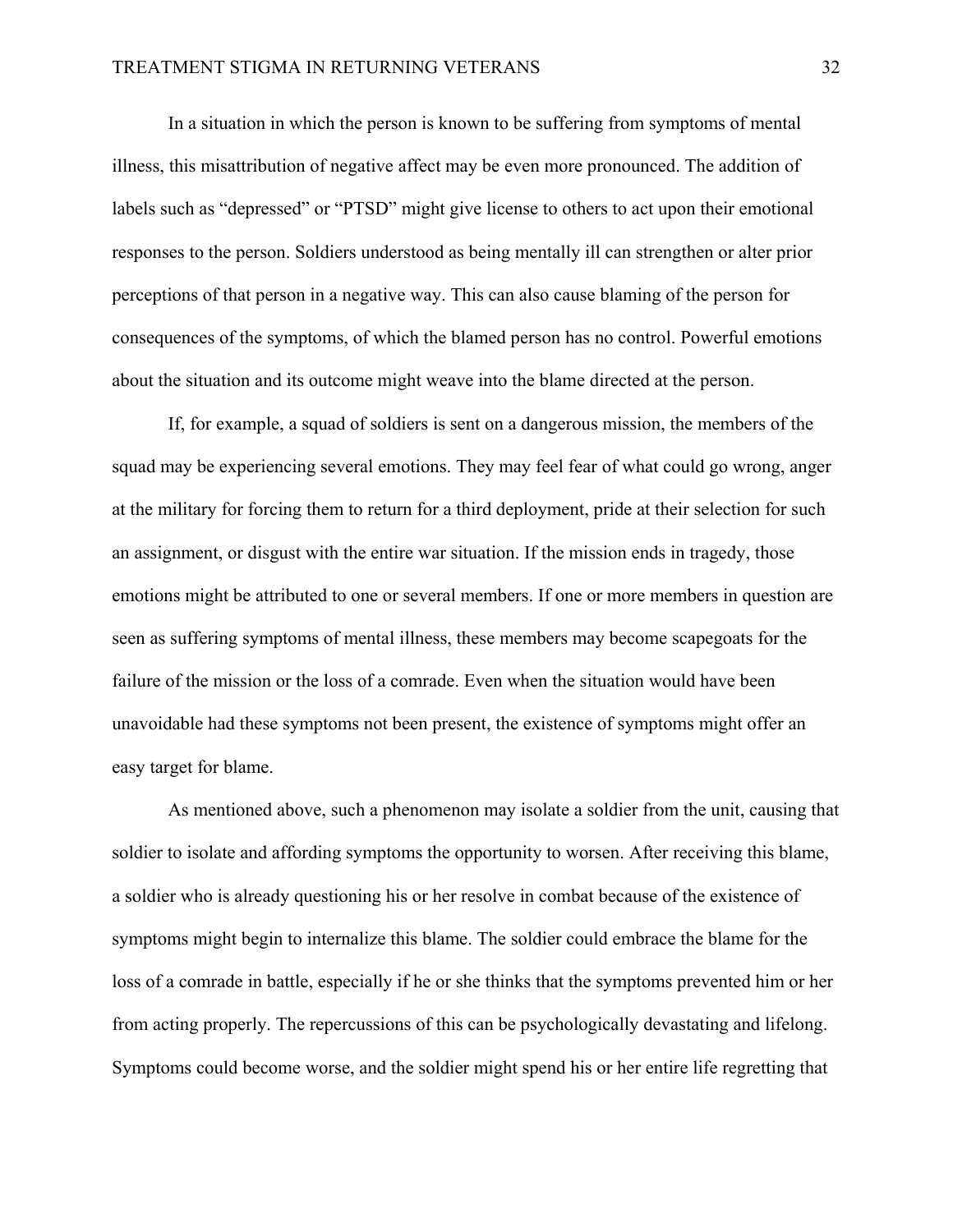he or she did not have the fortitude to act properly.

 **Just World Thinking.** Another facet of the integrative lens comes from what Ottati et al. (2005) refer to as the "Just World Hypothesis" (p. 105). As the discussion of this term in popular culture grew, it became known as a motivator to encourage and shore up one's core beliefs. The writers contend that the *Just World* idea is the Western ideal that people "get what is coming to them." They also indicate that this is an intellectualizing mechanism built from a desire for the person's sense of self to feel safe, secure, and righteous. Through interpreting good fortune as a product of being or doing what is right and misfortune to being or doing what is wrong, people can separate from others less worthy of good fortune.

For example, people tend to believe that if they work hard and are good productive members of society, they will not need to worry about catastrophe. The belief contends that simply acting in socially acceptable ways will provide some kind of moral defense against negative repercussions. Reinforced when people look at their own good fortune and attribute it to their sense of self, this idea appears valid. People may believe that they are good positive members of society, despite their inevitable shortcomings because they see themselves as successful. When judging someone else, these shortcomings are often not as easy to overlook.

The other side of *Just World Thinking* is that if something negative happens to someone, it is because they deserved it. When tragedy strikes, it is because something is wrong with the person. Perhaps he or she did not work as hard or diligently at being a positive member of the culture or society. Maybe it is because he or she was not strong enough or too lazy to prevent it from happening. Either way, the perception is that the person endured the same situations as others experienced, but he or she is the only one affected by it. Therefore, logic would explain that he or she deserved to be affected by it in this particular way because of some unforeseen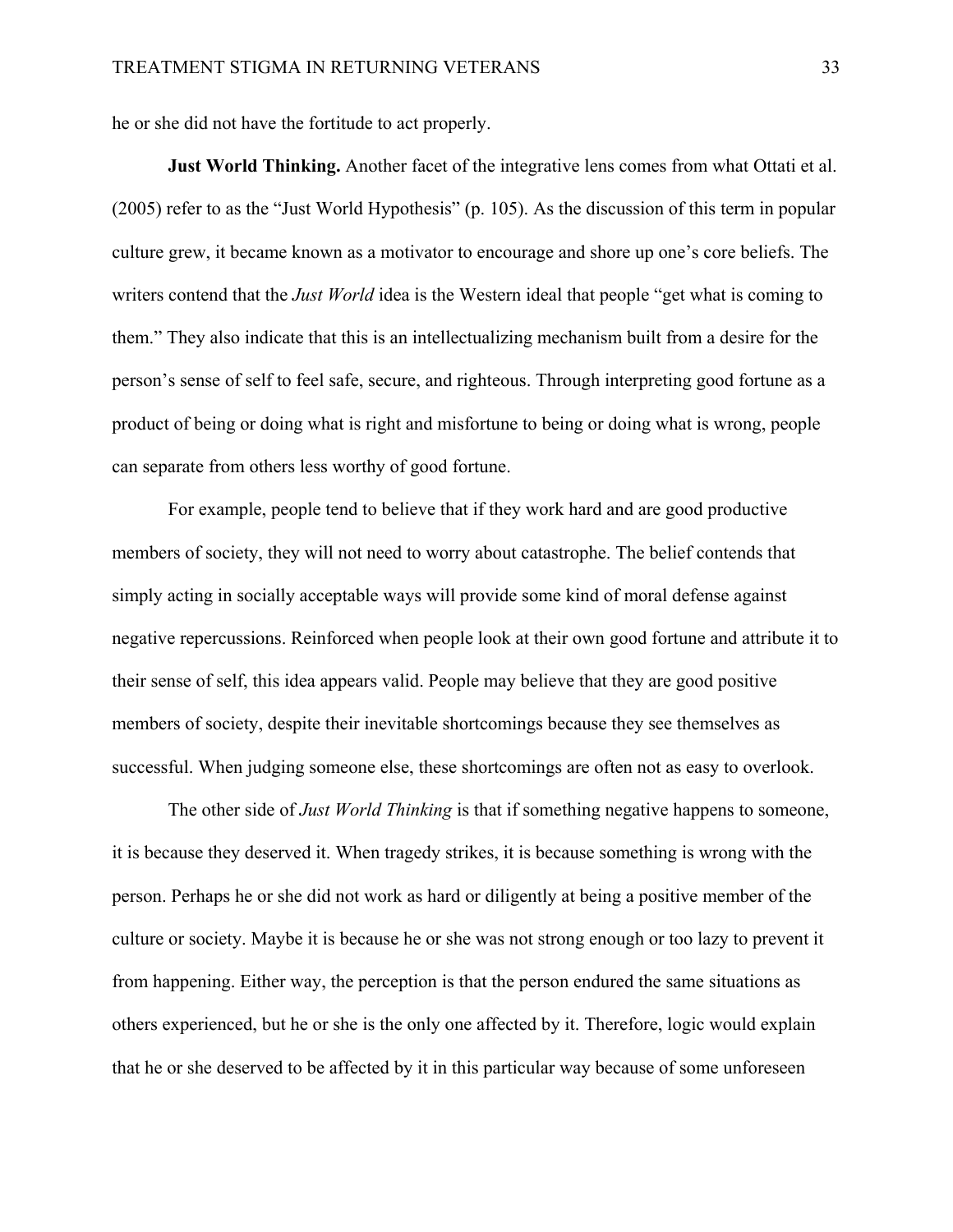personal inadequacy.

The concept of a just world thrives in military culture. An environment in which proper preparation is the key to averting disaster enables the logical leap that improper preparation must be to blame when disaster strikes. The reinforcement for this concept comes from the just world carrying a level of truth. Those who prepare for a situation often do better in that situation than do those who do not. In a warzone, lack of preparation may lead to failure of a mission, injury, or death. Therefore, the lack of preparation in a given situation is simply unacceptable.

A central tradition in the military is that of ongoing inspection cycles. The purpose for these inspections is two-fold. It affords the upper echelon a chance to assess the state of preparedness in the unit to understand its assets prior to planning and executing a plan. The other purpose is to enforce mandatory preparedness. Repairing broken equipment, giving everything a fresh coat of paint, and training of unit members constitute some of the hallmarks of preparation for an inspection. When the inspection team arrives, those responsible for the unit's readiness try to ensure that the inspectors recognize the preparation. Units that have prepared well tend to pass; units that do not tend to fail. Logically, this produces a reciprocal relationship in which those who did not prepare must fail and those who failed must not have prepared. This application of cold logic to the status quo "proves" that the world is just.

Translated into the existence of mental illness symptoms, this concept blames people for not preparing successfully to ward off symptoms. A soldier who begins showing or reporting symptoms of mental illness might be seen as either choosing not to prepare himself or herself or lacking in some way that prevented mental preparation for the task. The perception may be that he or she is too weak, too lazy, or too unmotivated to have defended against the onset of these symptoms. In that case, it is possible for that soldier to be blamed for his or her own misfortune.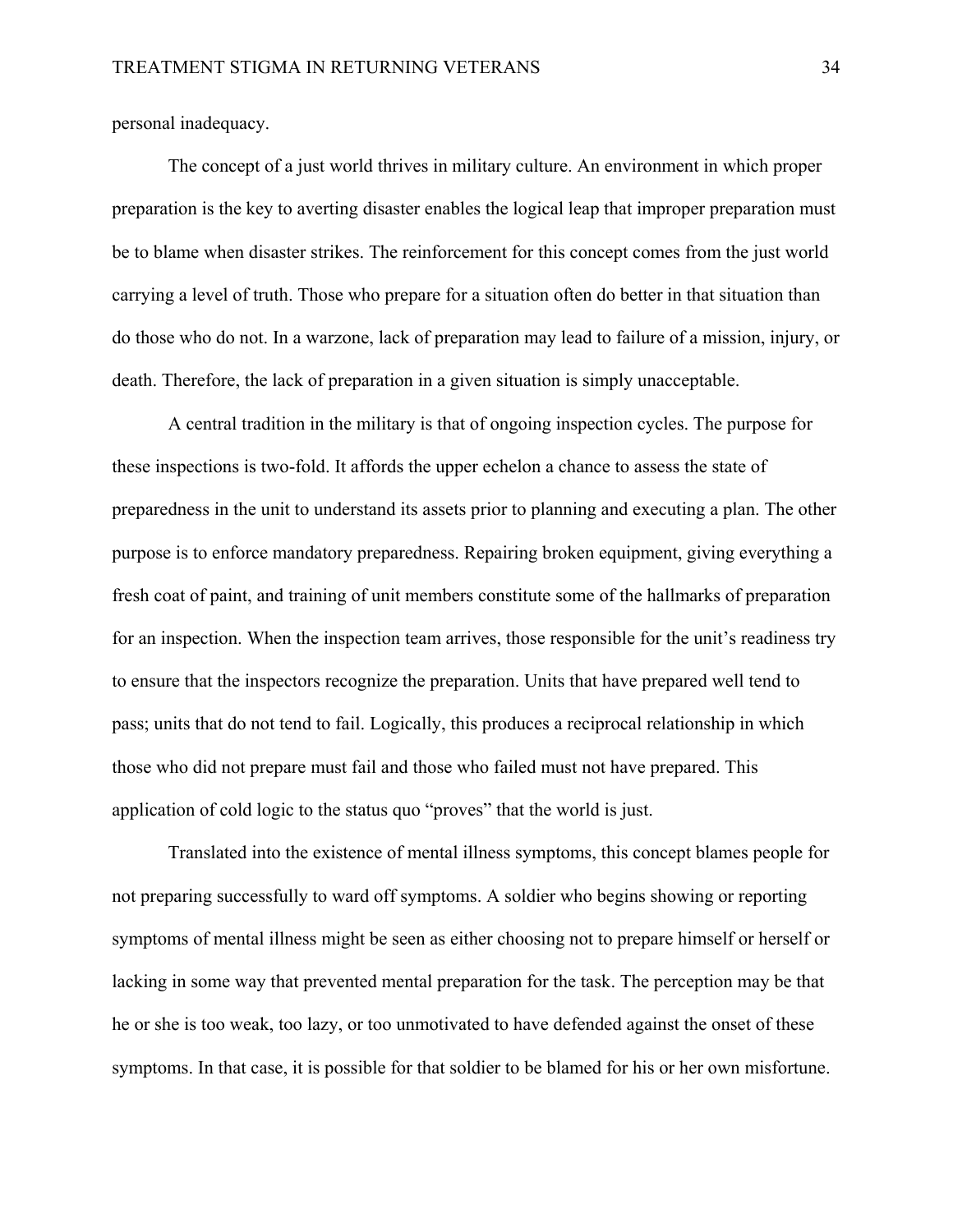This is especially true if others who have endured the same hardships have not experienced similar symptoms.

Ottati et al. (2005) propose that the perception also suggests that the more severe the misfortune, the more the person was weak or unmotivated, and therefore more deserving of the catastrophe. This idea is likely to encourage a soldier who was dealing with symptoms to minimize or deny the existence of symptoms to sidestep the blame that would inevitably follow.

The effect that Just World Thinking has on core beliefs is that of placing praise and blame. As both of these entities are judgments, it allows the soldier to blame the self or others for shortcomings in what he or she perceives as his or her mental toughness or personal fortitude. These inaccurate judgments have the potential to build a belief structure of the self that might end not only in the denial of symptoms but also in their exponential worsening.

## **Social Dominance**

Ottati et al. (2005) also describe the social dominance phenomenon as a mechanism by which those perceived as strong push down those perceived as weak to elevate the strong and capable. They explain that this authoritarian phenomenon stems from four factors. These factors can be associated with integral cornerstones of the military structure. Although the military could not function without the current structure of command, it is important to acknowledge how these facets of social dominance feed the stigma of seeking treatment.

First, social dominance requires submission to authority. This is the basis for the elevation of the strong and forced suppression of the less strong. Second, the strict adherence to the middle-class norm of rewarding hard work and punishing laziness causes those whose results are subpar to be seen as inadequate or lazy. Third, they point out that rigid thinking also furthers social dominance. Finally, a global aggression toward those outside the mainstream furthers this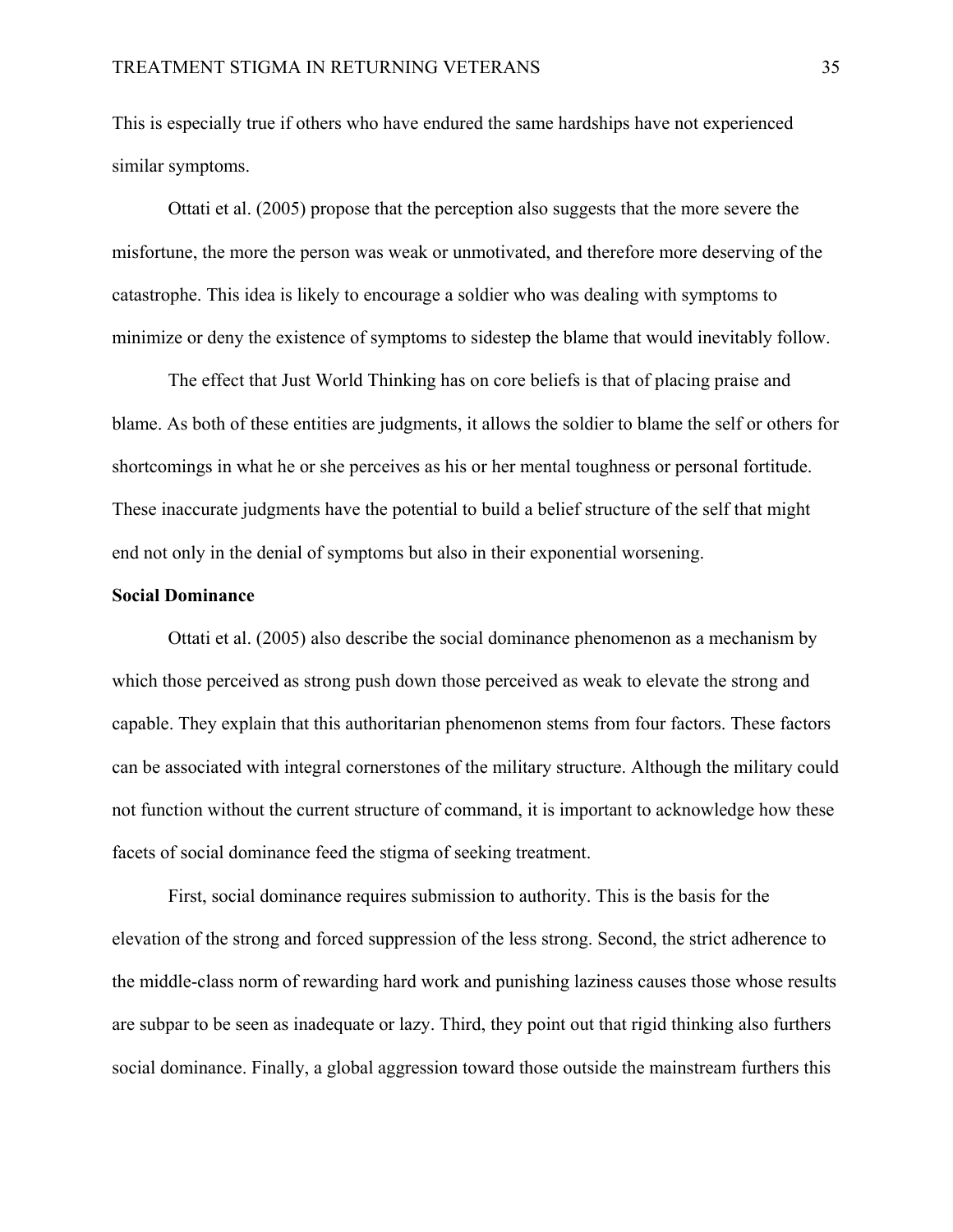ideal**.** 

*Submission to authority***.** The chain of command stands as the fundamental structure of the military. At the bottom of the chain of command, the soldier's scope of understanding is more immediate. For example, a soldier may not know why he or she is in a specific location beyond the orders that he or she has been given. From this limited information, it is impossible to gain a full view of the mission. Furthermore, he or she has little authority to influence the situation beyond following orders as they are given. As a soldier traverses up the chain of command, the worlds of recognition and influence grow. As this happens, the soldier ventures farther from the frontlines but maintains influence on those in the lower ranks by handing down orders. Because of this structure, the following of orders is essential to both accomplishing the mission at hand and maintaining the relative safety of those involved. Therefore, submission to authority is an indispensable part of the military and cannot be compromised.

Recognition of how this indispensable facet of the military constitution affects the stigma of entering treatment becomes crucial to understanding stigma at the cultural and individual levels. For example, if the dignity of a soldier at his or her place in the chain of command is seen as more vulnerable because of an action, he or she might shy away from deciding to engage in that action. The core belief that engaging in such an action poses the threat of jeopardizing a soldier's promotional potential, whether genuine or perceived, undoubtedly influences the soldier's decision regarding whether or not to disclose the existence of mental health symptoms.

*Middle-class norms***.** The Army's recruiting tagline from the 1980s, "We get more done by 9:00 AM than most people do all day," sums up the military work ethic. Soldiers take on the tasks appointed to them diligently and work to the best of their ability to succeed. Hard work brings rewards through promotions and esteemed assignments. On the other hand, perceived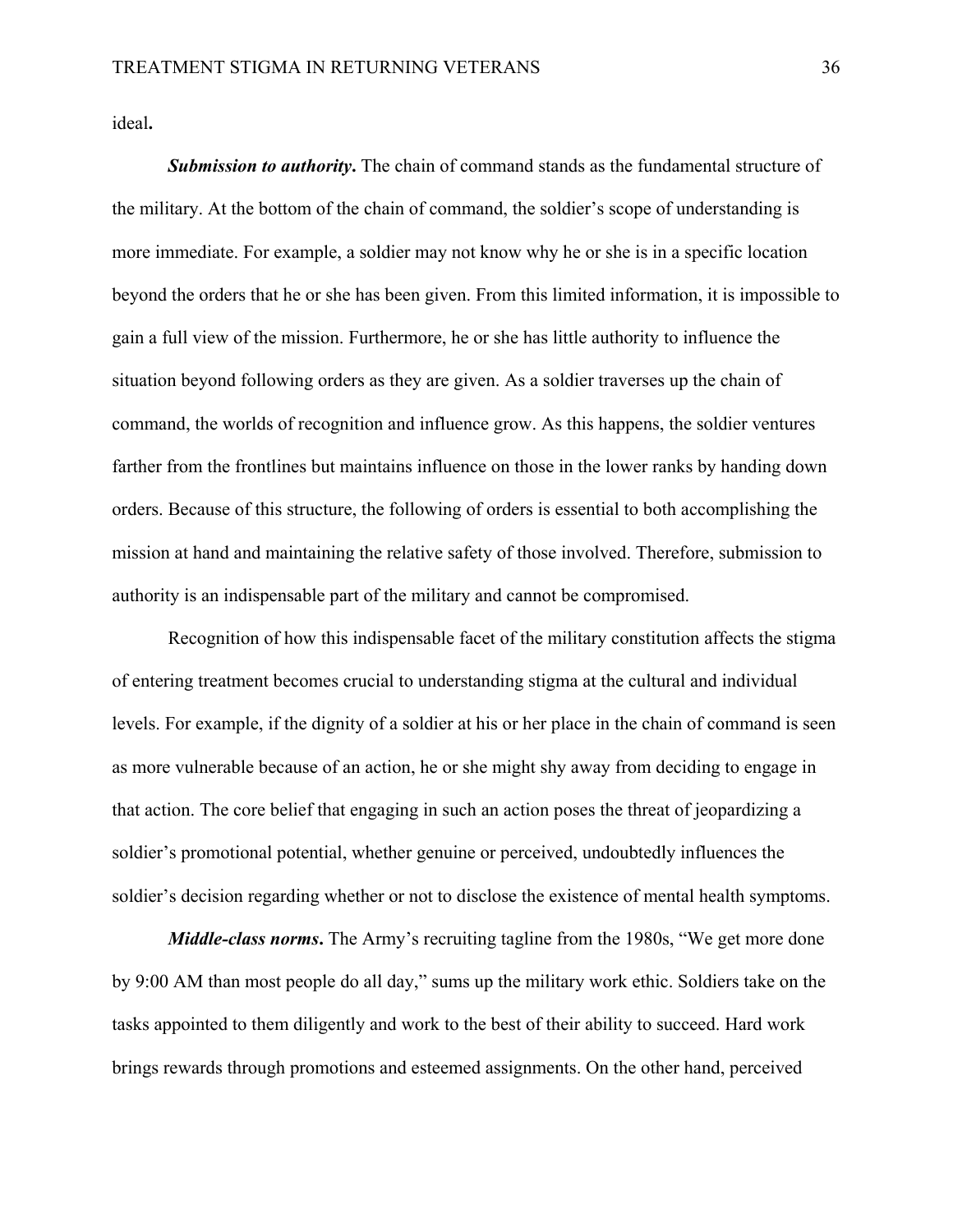laziness or lack of initiative results in punishment with the removal or prevention of these things.

A soldier might believe that anything short of a full performance of his or her duties is the equivalent of lacking initiative. If that soldier considers his or her symptoms to be interfering with the performance of his or her duties, he or she may go to extreme lengths to hide these symptoms out of fear that there will be repercussions. This fear could also lead the soldier to keep from entering treatment, especially if that soldier perceives treatment as a possible means of communicating his or her inability to maintain the proper work ethic to the chain of command.

*Rigid thinking***.** The concept of rigid thinking can be attributed to the military as well as to all large, governmental bodies. Each of the branches under the Department of Defense are broken down into different divisions based on their purposes. These are further broken down into smaller and smaller units for the diffusion and delegation of responsibility. With this rigid structure comes a certain level of rigid thinking. Given that new, unproven ideas are dangerous to employ, change from either direction in the chain of command becomes a long, tedious process. When radical new ideas implemented too soon or too quickly have significant impacts, they often end in disaster. Many changes encounter politically or emotionally charged objections that cause them to be debated from both sides for long periods, slowing the change process.

The military's ongoing rigidity of thinking about whether or not homosexual Americans should be allowed to serve constitutes one of the longest lasting examples of rigid thinking in the military. Slated to train the troops of the American colonies to serve more effectively in the American Revolution, Baron Von Steuben, stood as one of the most promising military minds in Europe. He was released from duty upon the discovery that he was a homosexual, making him the first American service member discharged for homosexuality (Lurie, 2001).

In 1916, the Uniform Code of Military Justice (UCMJ) officially made sodomy a capital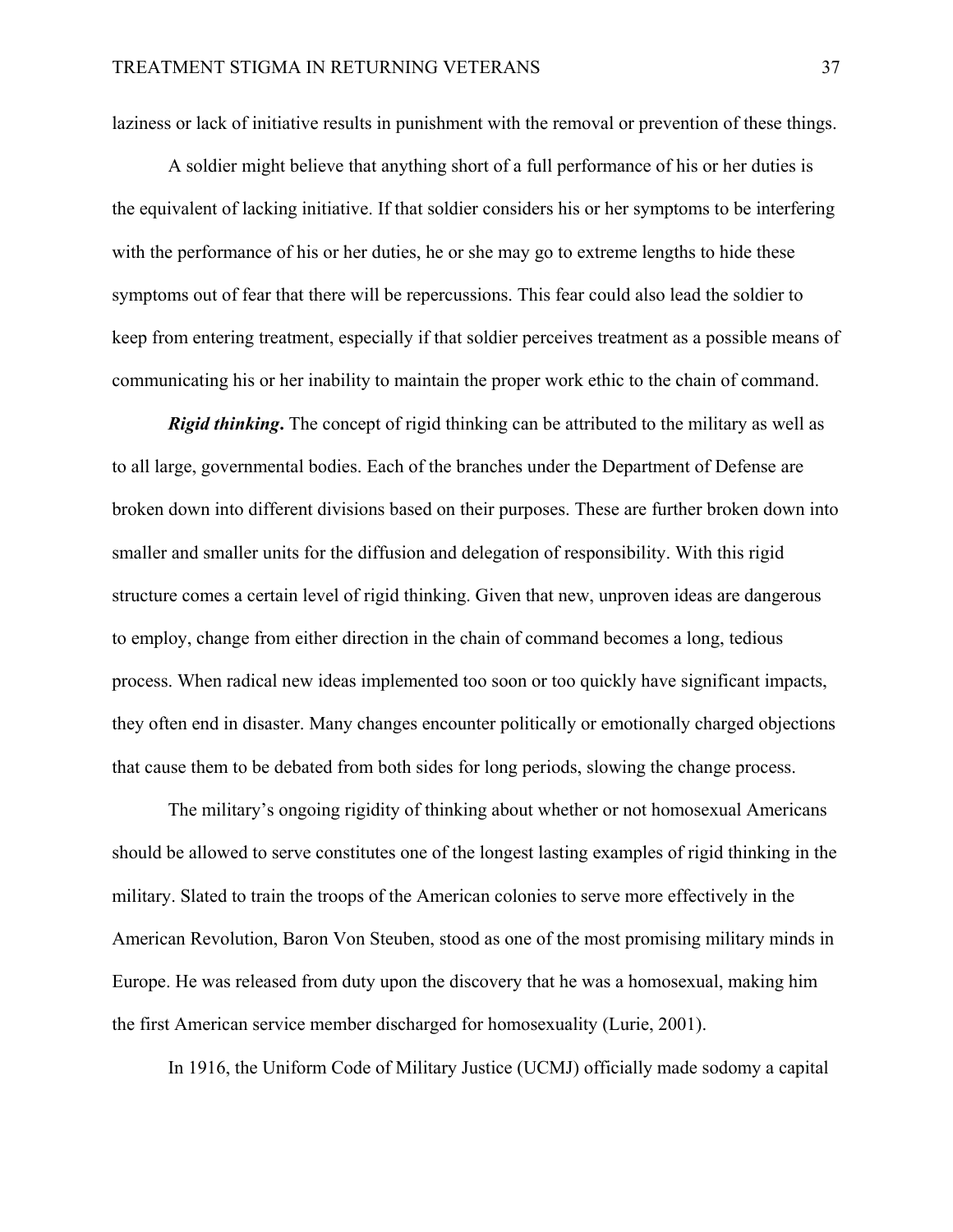offense. This means that any service member found to be engaging in homosexual activity could be put to death if found guilty by court martial. Between 1941 and 1945, during the American Military's most desperate years of World War II, nearly 10,000 service members received "blue discharges" for being homosexual. During this time, in 1942, orders to military psychiatrists gave instructions to discriminate between homosexual and "normal" troops to discharge them on psychiatric grounds. According to Lurie (2001), the military deemed "unsuitable for military service" those who "habitually or occasionally engaged in homosexual or other perverse sexual practices" (p. 151).

In response to the 1992 murder of Naval Petty Officer Allen Schindler because of his homosexuality, President Clinton enacted a compromise the following year. This guiding principle came to be known as the "Don't ask, don't tell" policy. Under this regulation, military members were no longer allowed to be questioned about their sexual preferences by the chain of command. On the other hand, they were also not allowed to admit to being homosexual (Lurie, 2001). The message was clear: If a service member is gay and wants to serve in the military, he or she will need to hide it from the rest of the culture. The message also translated into another proclamation about stigma in general: If a service member possesses a trait that the military culture finds as compromising his or her ability to serve, he or she must keep it hidden to avoid the tribulations that will ensue if discovered.

*Aggression toward those outside mainstream***.** Rebellion has its places in civilian culture. Protesting and free speech encouraged in communities and college campuses across the nation have no place in military culture. The structure of the military is such that those who rebel will encounter difficulty. These infractions range from disobeying a direct order up to mutiny, which in war time is punishable by death. Being outside the mainstream is not just about infractions and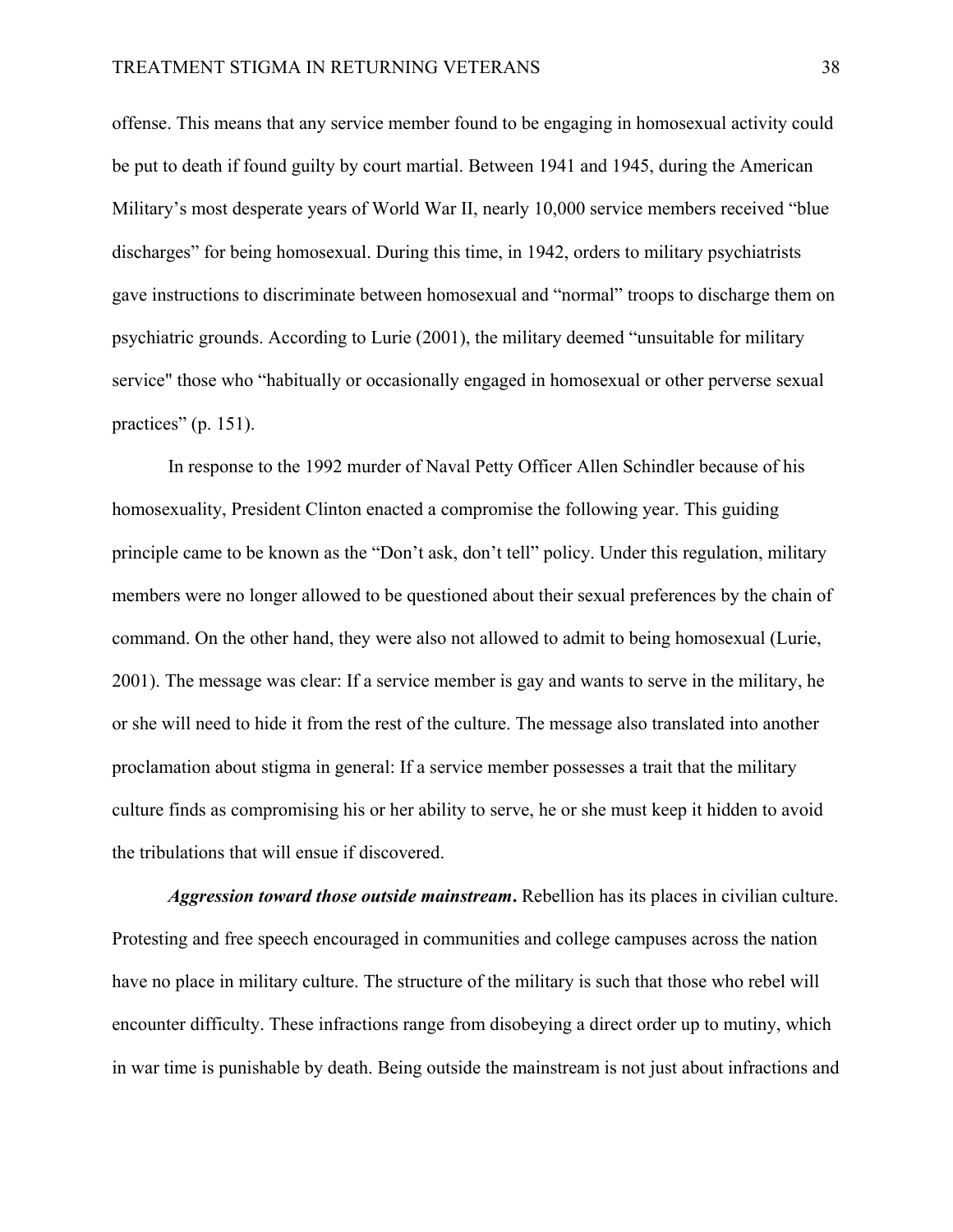punishments. In a combat zone, knowing that those around the soldier are willing to put their own lives in danger to protect his or hers is crucial. Therefore, stepping outside the mainstream culture can be a dangerous prospect. As mental illness is seen by the culture as out of the ordinary, a soldier with symptoms of mental illness might be seen as outside of the mainstream. The desire to stay within the mainstream might also influence the soldier's perception of the consequences of admitting to the experience of mental illness.

Admission of symptoms of mental illness may pose a problem for a soldier in that the other members of his or her unit could begin to distance from him or her. This alienation could be devastating both mentally and in terms of safety in the field. Even outside the bounds of the combat zone, a soldier must consider life without the support of his or her comrades in the future. Not only might the soldier be alienated during the active symptoms of mental illness, but there might be animosity toward him or her long after the symptoms have subsided.

Collectively, these four elements of social dominance lead the military culture to be an environment that has the potential to be intolerant of what it considers weak, unfit, or flawed. Those who suffer from mental illness are often included in these categories. Unfortunately, however, the military's engagement in combat presents a paradox. The contradiction is that a culture so potentially intolerant of mental illness engages in active combat: an activity where such symptoms are inevitable. Furthermore, because the culture is so intolerant of such symptoms, the members of the culture who experience mental illness are less likely to admit to or seek treatment for it. By the culture's own logic, the military culture is potentially weakening itself through its own intolerance and misguided attempts at maintaining strength.

#### **Sociological Model**

As noted, while the description of the SPM explains what happens to promote stigma in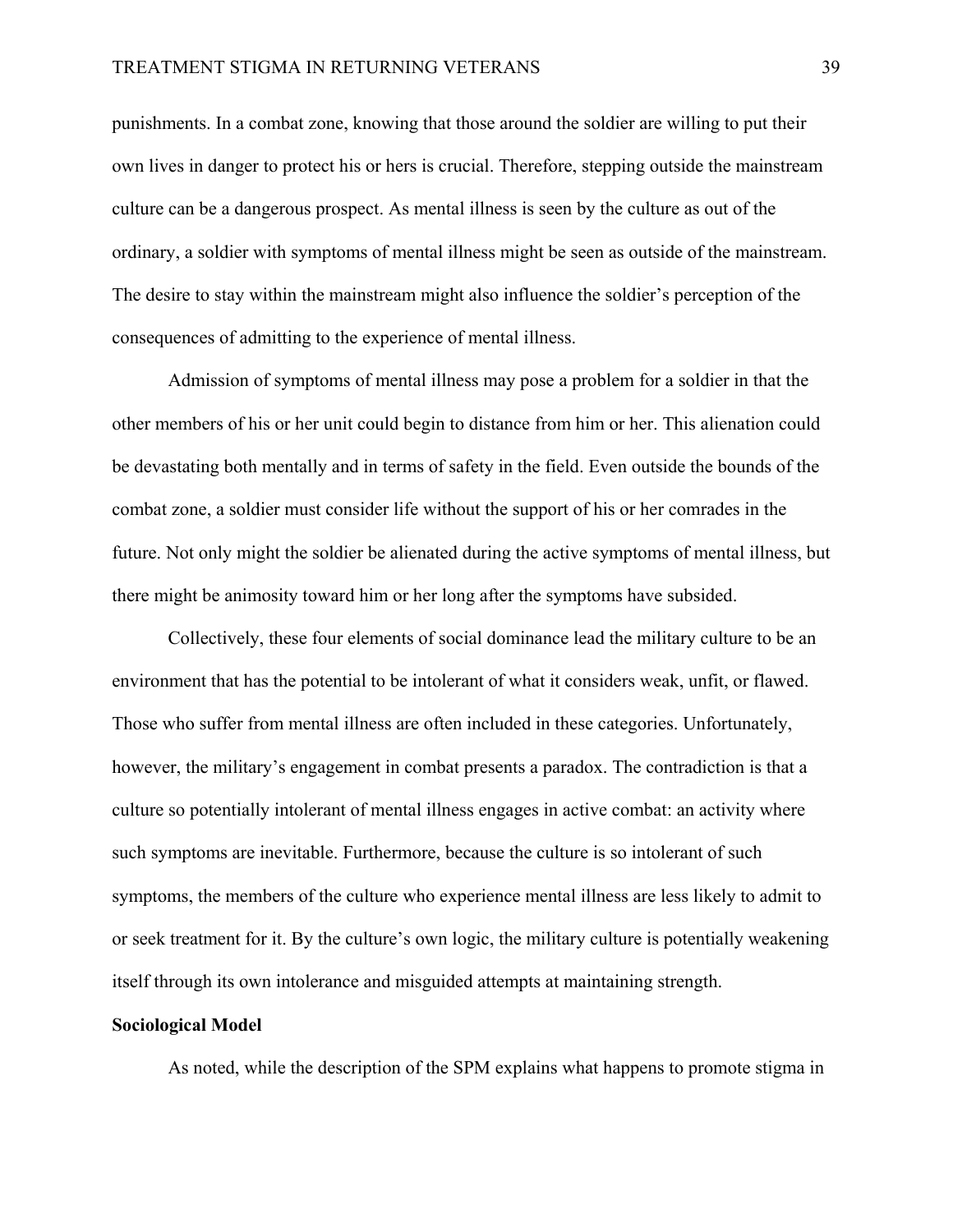military culture, the SM explains how its enactment manifests through the language that soldiers use. Proposed by Markowitz (2005), SM developed from sociology's labeling theory. The basic premise of this theory is that objects, including people, have meanings constructed by the society in which they exist. Objects seen as high in value to society are seen as high in value to the person within that society whereas objects of low value have a minimal value to the individual within that society. These meanings are assigned and not always overt. They can differ from one subculture to the next in their level of value. Some objects have the power to influence the person's or culture's behavior; whereas others do not.

**Military language.** The language of the soldier is extremely unique. From the relentless use of acronyms to the perversion of language into slang, military language whittles down multifaceted and complex ideas into single syllables in the name of conveying a vast amount of information in a short period. Consolidation such as this has its merits, as a combat situation might not lend itself to lengthy explanations. Quick communication of complex ideas might mean the difference between life and death in a combat situation. Furthermore, the use of unique slang adds to unit cohesion through differentiating that unit from others. However, there are other considerations to recognize during this transition. For illustrative purposes, a glossary of OIF/OEF specific terms can be found in Appendix A. This short list is not exhaustive, as many units develop their own slang for people, things, places, and situations, but the intent of the glossary is to give the flavor of some of this slang.

 As military language creates, churns, and condenses in the name of conveying more information in less time, it inevitably loses details. An example of this is the term "battle rattle," meaning any gear carried into a combat situation. This could include a soldier's body armor, helmet, ammunition, weapon, boots, clothing, rations, rucksack, knives, dog tags, or any other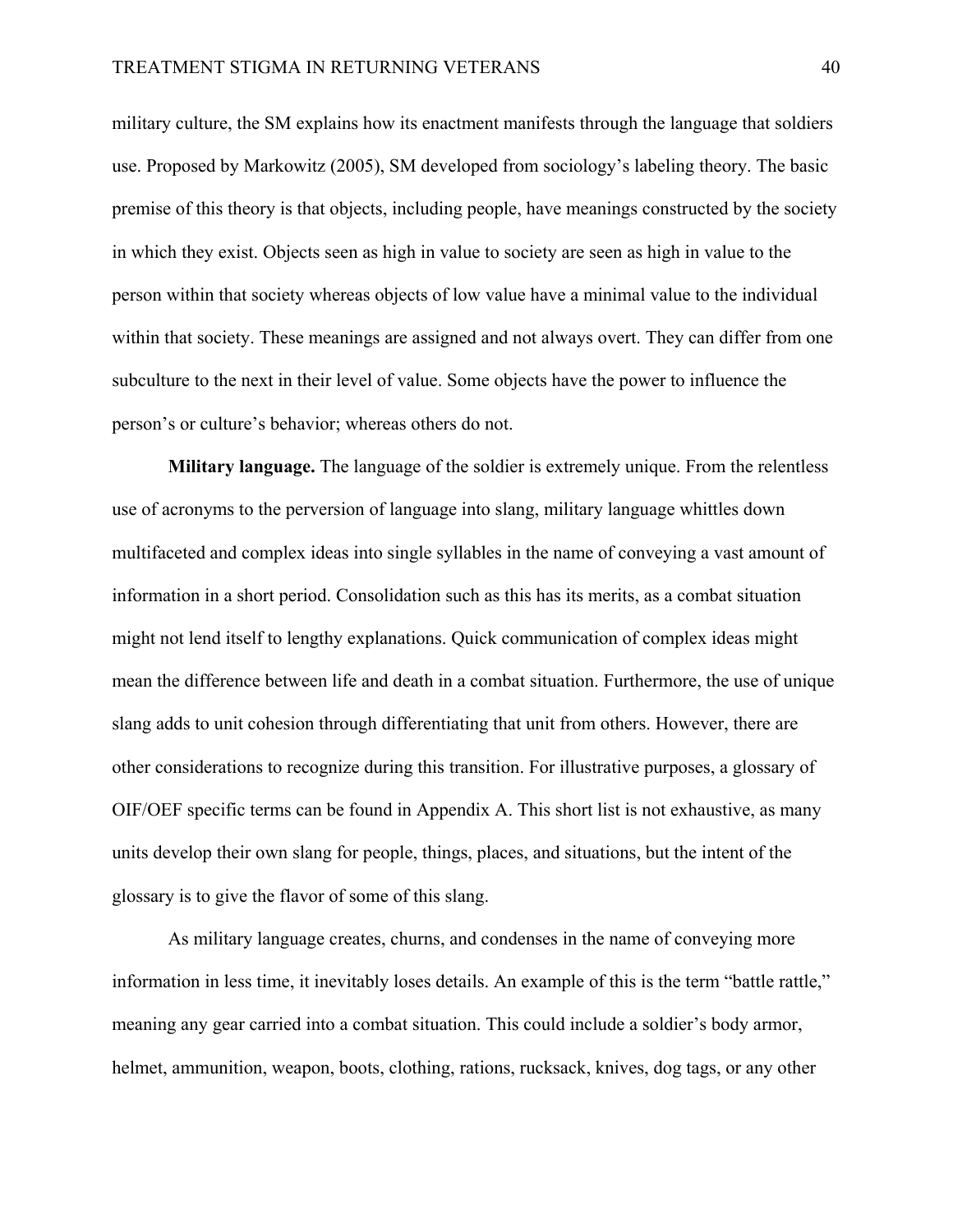element of equipment that could produce noise if not properly secured prior to entering the combat situation. Rather than needing to point out everything listed above, a commander might use the phrase "check your battle rattle" before entering a suspected insurgent area. Quickly deciphered by the soldiers, they carry it out instantly.

 The use of simplifying words may also lead to greater confusion or animosity. The use of a word such as "POG" (pronounced like "rouge") is such an example. The word is an acronym meaning "people other than grunts." The initial purpose to this word was to communicate that people within a convoy or group were not infantry. In the case of being attacked, these soldiers or civilians would likely need to be protected or instructed in the moment. However, the term POG has developed into a somewhat derogatory term, engulfing anyone who is not infantry. This includes other soldiers who engage in combat such as mechanized troops and air assault troops. It also includes support troops such as chaplains and cooks, civilians such as contractors or visiting politicians, and even upper echelon officers. This wide-ranging category has lost some of its original meaning, making the abbreviation less useful and more confusing if used in its original sense. As it has evolved into a derogatory term, the potential exists for those referred to as "POGs" to be devalued, thus less likely to be protected in an attack.

 This also points out another useful facet of understanding military language: the conveyance of a point of view. Military slang reflects attitudes about the described entity, sometimes even when unintended. As long as they have existed, the different branches have had derogatory names for members of the other branches. Among a plethora of different monikers, soldiers are called "pukes," sailors are referred to as "squids," Marines are labeled as "jarheads," and airmen are known as "wing nuts." Even within the branches, different types of soldiers throw lingual jabs back and forth. Infantry units refer to armored troops as "tread heads" or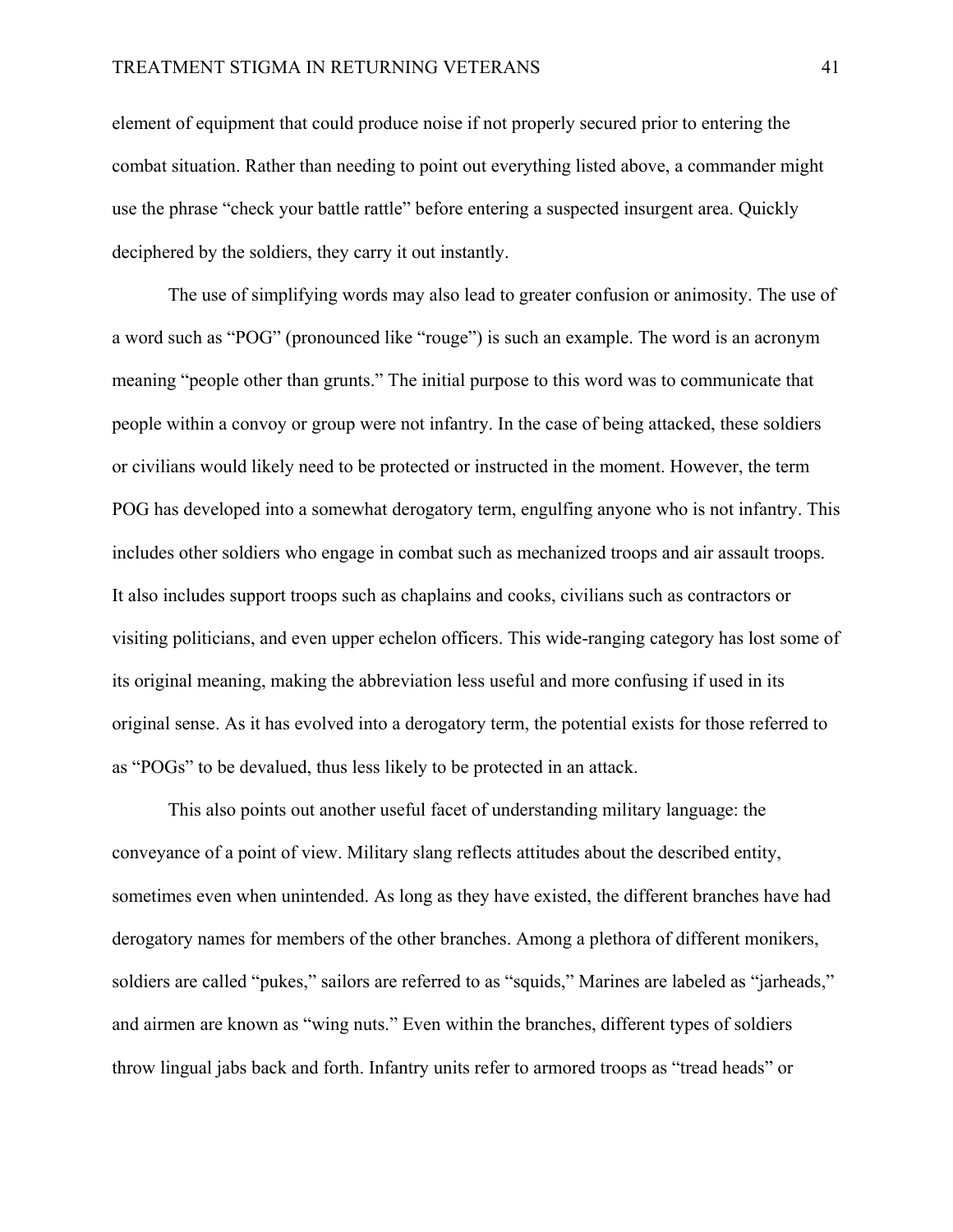"DATs" (Dumb Ass Tankers). Tank drivers refer to infantry soldiers as "speed bumps." Navy engineering personnel call ship's crewmen "deck apes;" while others refer to engineers as "snipes." Although these appear to be derogatory terms, they tend to be used paradoxically as terms of endearment.

 Other terms are meant to be more derogatory. Throughout OIF/OEF, the proliferation of a 360-degree frontline has created the need for a focus on the use of forward operating bases (FOBs). Built from some of the characters of J. R. R. Tolkien's *The Hobbit,* who did not display interest in leaving their safe homes in a search for adventure, a "Fobbit" is a derogatory term for a soldier in a support position who rarely leaves the relative safety of the FOB. Those who do leave the FOB on a regular basis, especially to engage in combat, use this term as a way to degrade those who do not. Although FOBs are often hit with mortar attacks or other dangerous scenarios, soldiers minimize these dangers and discarded them through the use of this derogatory term. This is an example of social dominance mentioned above: the valued combat may use such a term to put down a devalued support soldier.

 A third consideration in the labeling of people is the idea of dehumanizing or downplaying the individuality of the enemy. Terms such as "Johnny Jihad," "Ali Baba," and "Haji" describe enemy combatants. This de-identification is not new to the American Military. In World War II, American soldiers called German troops "Jerry," and in Vietnam they called the enemy "Charlie." Similar to Vietnam, these derogatory names for Iraqis and Afghans are growing to include not only enemy combatants but also civilians, officials, and even allied troops training to support the country after the war ends.

**Language and core beliefs.** The expression of language is a key part of the development of both cultural and individual stigma patterns. As previously mentioned, individuals also fall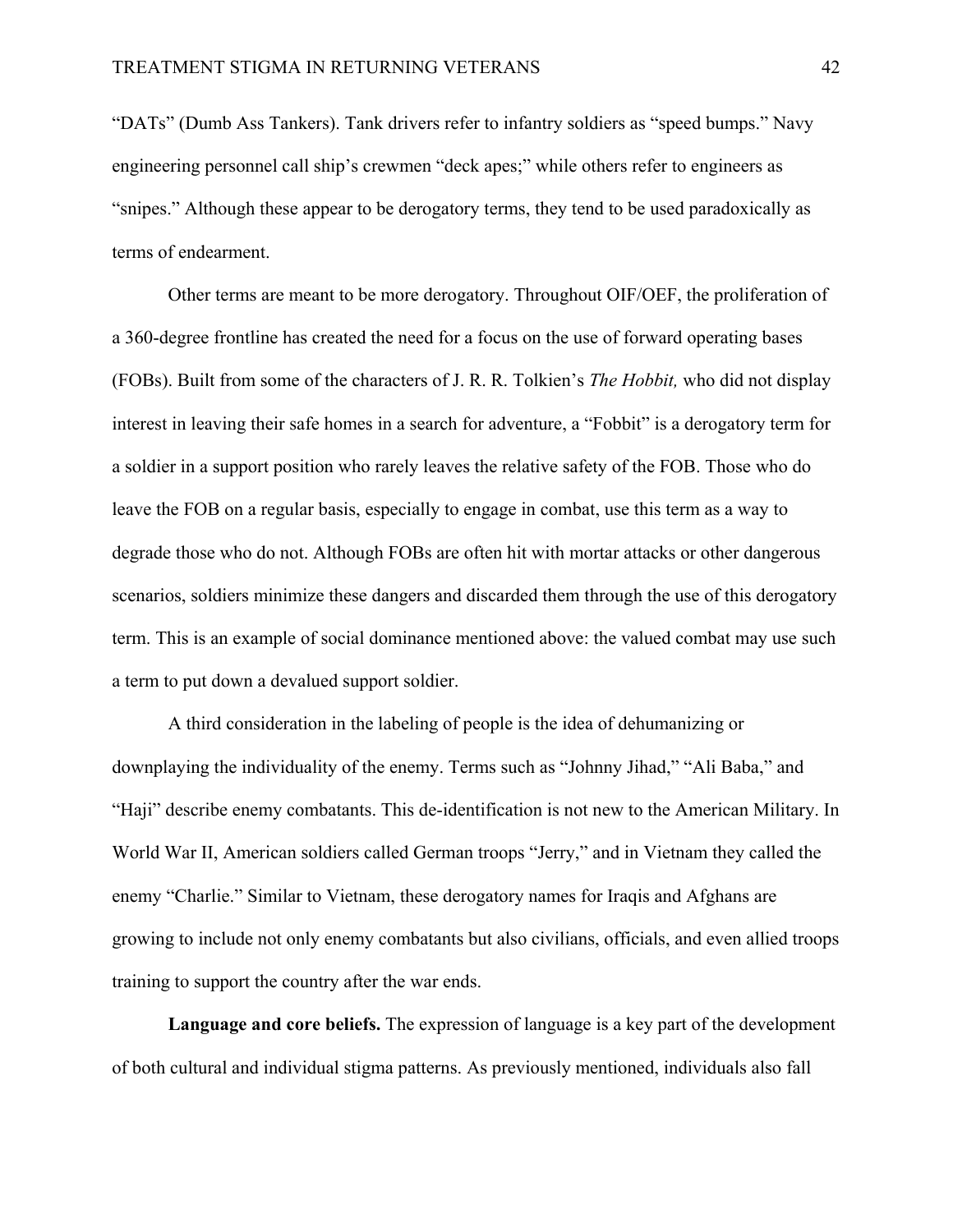prey to this labeling. This makes it possible for the individual self to be an object and for the value of that individual self to be heavily influenced by how culture sees it, or at least how the individual perceives the culture's value of them. The desired effect of placing this label on the person is to communicate specific information about that person. In doing so, this communication also brings with it a certain level of meaning. This meaning also creates an emotional response about the person labeled. If the label is seen as positive, the emotional response is likely to be positive. If the label is negative, it is likely to be negative. Either way, core beliefs about the labeled entity build upon the label and the connotations that come with it.

 It stands to reason that a highly valued label in society, for example "intelligent," would evoke a positive appraisal by both the labeled person and those who agree with the label. In both, the acceptance of this label would likely be followed by a positive emotional response. This may also cause the person to behave accordingly, such as pursuing higher educational goals or entering a profession that society values. On the other hand, a negative label, such as "crazy," could have the opposite effect. Because society devalues the mentally ill, someone given this label may have a devalued sense of self. Others who accept this label might also devalue him or her. He or she may also act accordingly while trying to live up to the label given (Markowitz, 2005).

In a military setting, these labels come in the form of comments, reports, and orders. The role identities of "strong soldier" and "weak soldier" offer two options regarding the expectations of the society. They also offer two sets of values for self-appraisal by the person carrying those labels. A "strong soldier" might do anything within his or her power to maintain that label from the military society. Because mental illness is seen as a deviation from the norm, thus giving it a negative connotation, it might be seen as a means of passage from positive to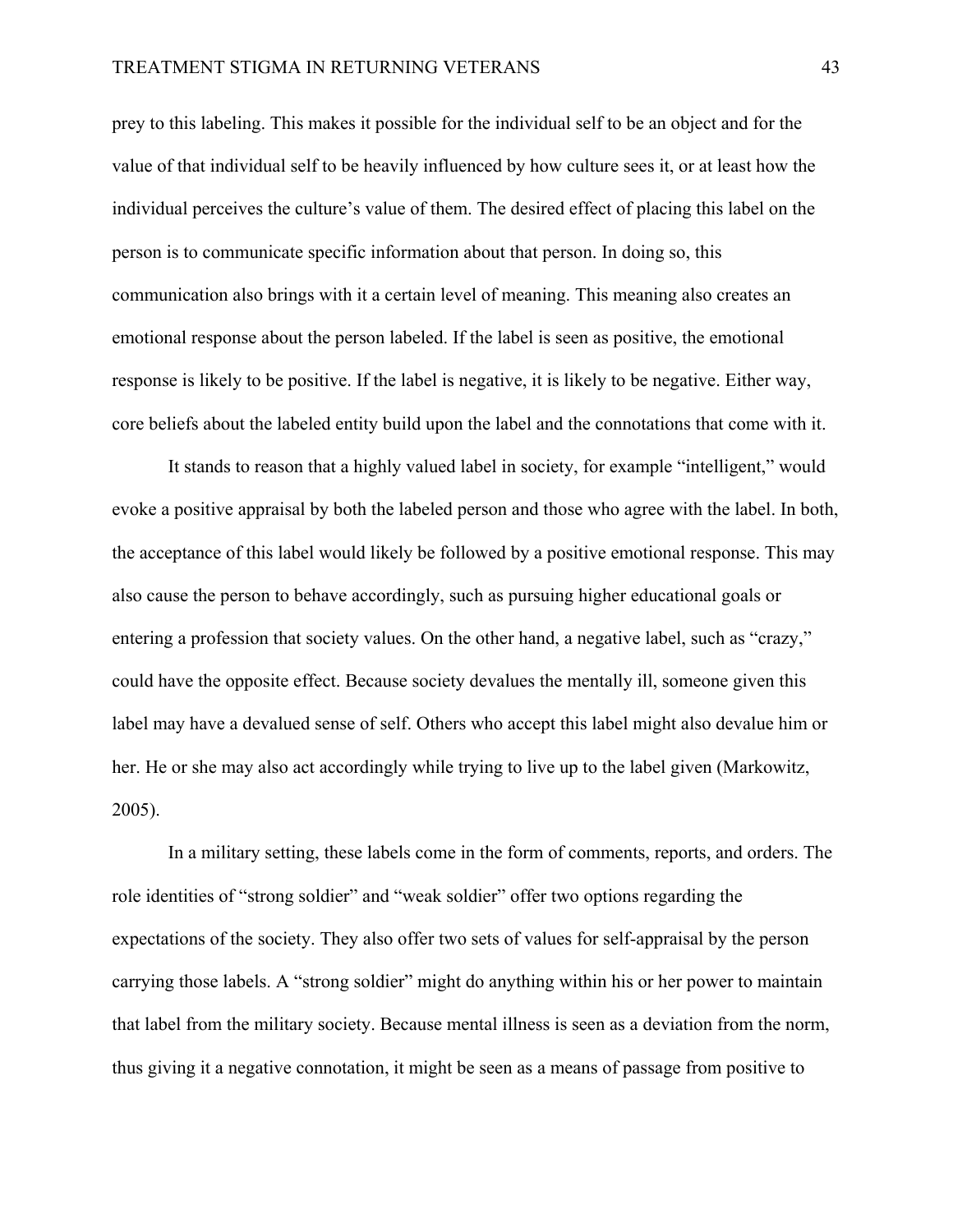negative. It stands to reason this belief could cause a "strong soldier" who begins experiencing symptoms of PTSD or clinical depression to hide these symptoms for fear of taking on the identity of "weak soldier." The example in the preface illustrates that this can also take place simply from the act of seeking a mental health intervention, even without other overt symptoms. Here, the label "bad Marine" replaced the label "good Marine" simply because he sought to alleviate symptoms. This single-syllable change made the world of difference in his self-perception and greatly influenced his decision to discontinue treatment.

 Once labeled as "bad," "deviant," or "weak" a soldier may begin to act out that identity, causing it to become even truer. Markowitz (2005) explains that one often lives out the roles that society provides to fulfill the expectations of that society or culture. This can activate a cycle of "bad" actions followed by "bad" perceptions that lead back and forth, causing a downward spiraling effect. This also can be seen in the story in the preface. Gamal's inhibitions of what constituted acceptable behavior dropped as he lived into the role of the "bad" Marine. He began an affair with an enlisted Marine, drank heavily, and acted upon his desire to be killed in battle by volunteering for increasingly dangerous assignments. Conceding his values, though also caused by the desire to escape mental pain, eventually led to the end of his military career, which proved him to be the ultimate "bad Marine."

 Corrigan and Kleinlein (2005) explain that the moniker "deviant" also leads others to see the person within that role. In the case described in the preface, the commanding officer's opinion of Gamal's decision to take anti-depressants as being weakness undoubtedly followed Gamal throughout the rest of his career. The labels that this commander might have used would not have reflected the decision, but rather just the opinion of it. Furthermore, the punishment of separation from the Marine Corps under less than honorable conditions creates another "deviant"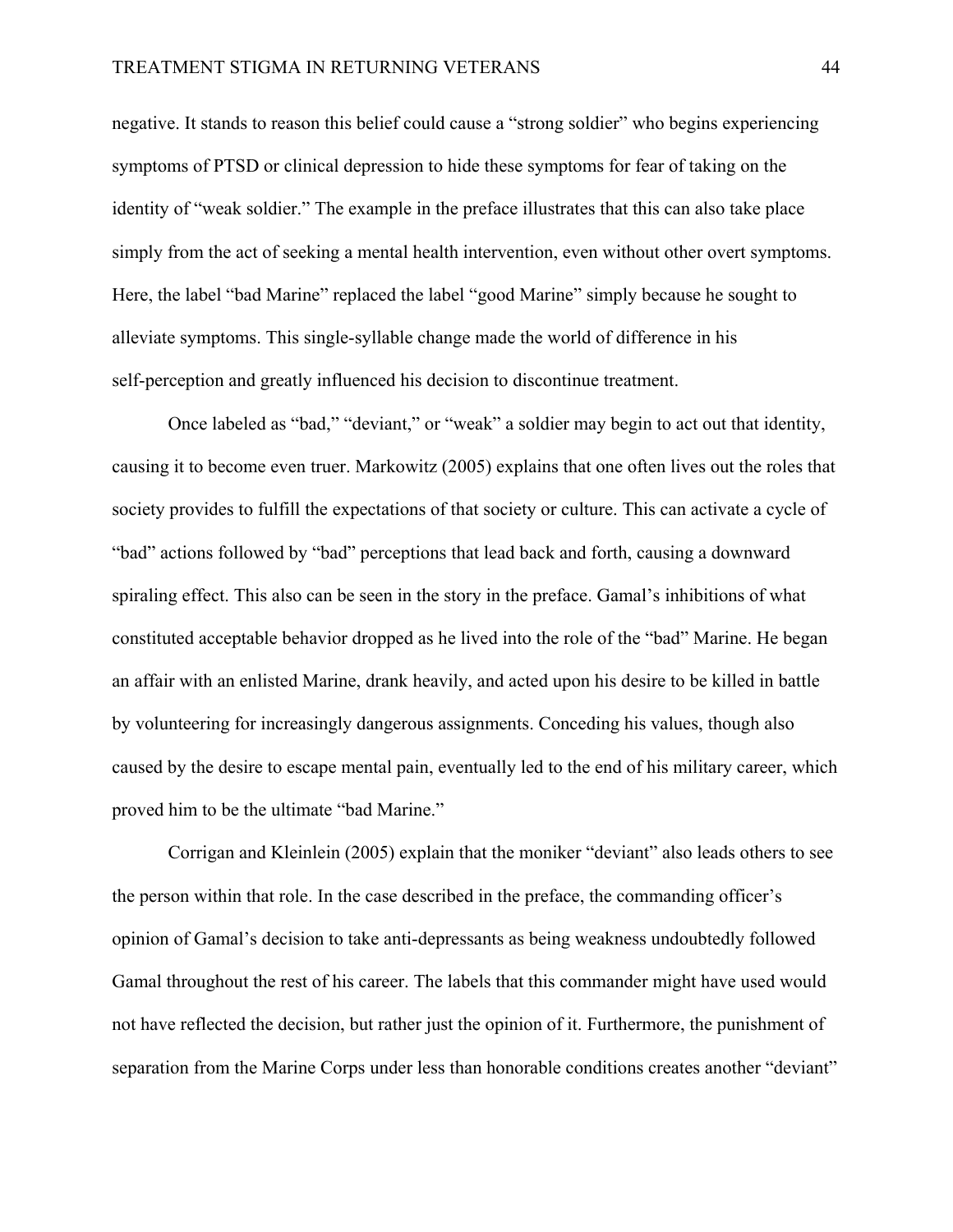label; one that he will carry the rest of his life. Link, Phelan, Bresnahan, Stueve, and Pescosolido (1999) explain that members of the public also discriminate against those with such a label, even without the presence of abnormal behavior or even a full understanding of the cause of such a label. Furthermore, when symptoms of mental illness diminish and abnormal behavior disappears, the label does not necessarily disappear with them. Discriminative labels can follow a person indefinitely, long after the symptoms for which the label originated are gone.

One of the chief reasons service members avoid coming to therapy is the avoidance of labels such as "mental patient," "weak," or "dishonored." Corrigan and Kleinlein (2005) point out that, even when people do come into treatment, they often have problems engaging in therapy because they have carried the label with them for so long that they believe that they are not worthy of receiving help or cannot become "normal." The individual may also believe that a therapist is powerless to help him or her given the labels that have been attributed to him or her over the years. When therapy does not instantly remove all suffering, many clients see this as confirming their biases and stop coming to treatment. Unfortunately, this also prevents many of them from seeking other treatment in the future, as this failure has simply proven the core beliefs built by the various labels to be true.

## **Summary**

In summary, the culture of the military affects the core beliefs of its individual soldiers through shaping what is acceptable and unacceptable within that culture. Through the different means of information conveyance, the message to soldiers is that certain traits, behaviors, reactions, and identities are of lower value than others. To maintain higher value, the soldier must distance himself or herself from the stigmatized entity. One manifestation of this is the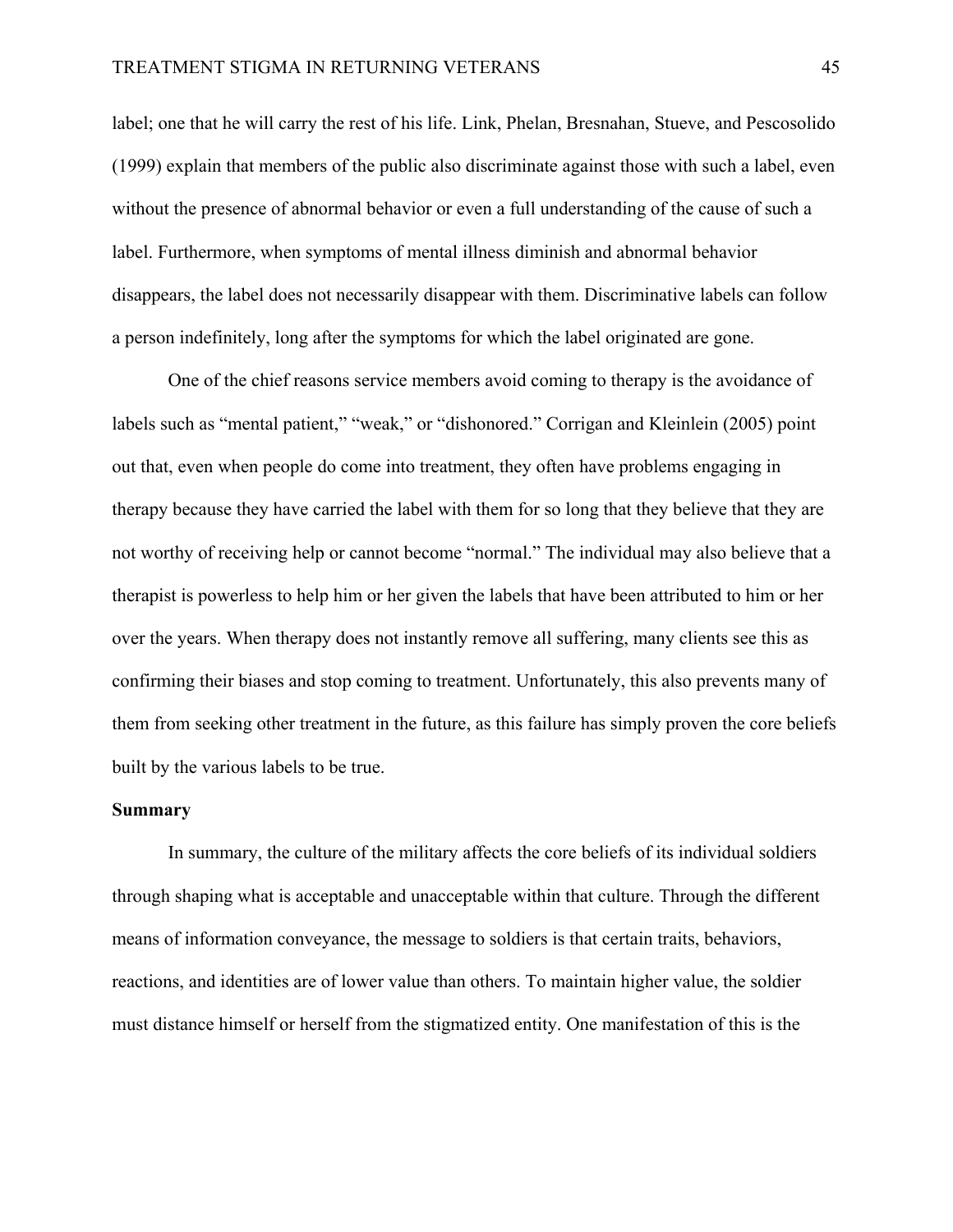perception that experiencing mental illness symptoms is synonymous with being weak, dishonored, or abnormal and that this devalues them as a soldier.

 As mentioned in the introduction, the flavor of this application of the integrative lens recognizes a single direction of effect. It is important to recognize that the interaction between culture and the individual is bidirectional. Although it appears that culture forces its will upon the individual, the individual or groups of individuals within the culture do have the power to change the culture. An example of this is the creation of slang mentioned above. As the individual soldier and units within the overall culture engage in the military's mission, they alter the culture by defining how it views certain entities, people, and situations. This recognition may be imperative to changing military culture in a way that reduces stigmatizing beliefs about mental illness. The following chapter describes how the cultural influences on the core beliefs of the soldier might affect the individual stigmatization of seeking psychological treatment.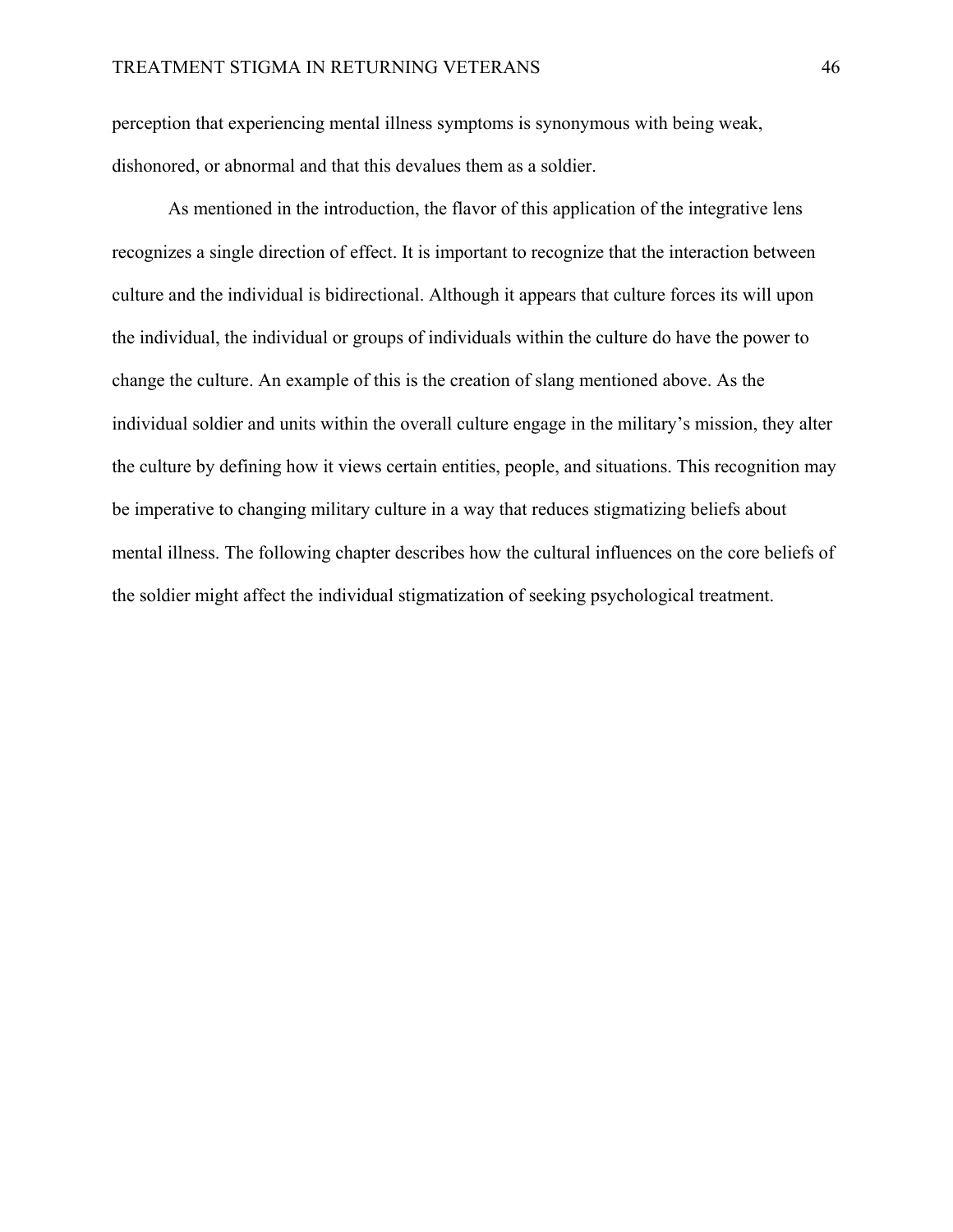## **Chapter 4: The Soldier's Self-stigma**

In his book, *War and the Soul,* Edward Tick (2005) describes the process by which a man or a woman becomes a warrior. He points out that the term "warpath" has been misused in American culture for centuries. He states that being on a warpath means going through the process of becoming a warrior. It begins with the decision to become a warrior, which leads to putting that decision into action. In the modern military, two major rites of passage are also involved between entrance and discharge: the stripping of one's identity during basic training and the loss of innocence at exposure to the threat of death.

 Arrival at basic training for enlisted members or induction into a military academy or Reserve Officer Training Corps for officers constitutes the first step of becoming a warrior. This step includes the stripping of the prior individual identity to allow the person to take on the identity of the soldier. Physically, this comes in the form of removal of civilian clothing and issuing of uniforms, shaving of men's heads, cutting of women's hair to regulation length and style, and marching in formation for endless hours in all weather. The message is clear: the soldier no longer exists as an individual but as a piece of a larger entity.

 Mentally and emotionally, the new recruit also begins to change. New recruits quickly recognize that they can no longer live for themselves, but that existence itself is for the sole purpose to uphold the integrity of the group. Classes are held informing the soldier what to think, how to think, and what is and is not acceptable within the bounds of this new collective identity. Speeches by chaplains influence the soldier's core beliefs on topics such as racism, safety, unprotected sex, and the responsibility that accompanies offering one's life in service of his or her country. Wielded to diminish individualism and build unity, symbolic language involving courage, honor, commitment, duty, and country abound. Shortcomings such as weakness,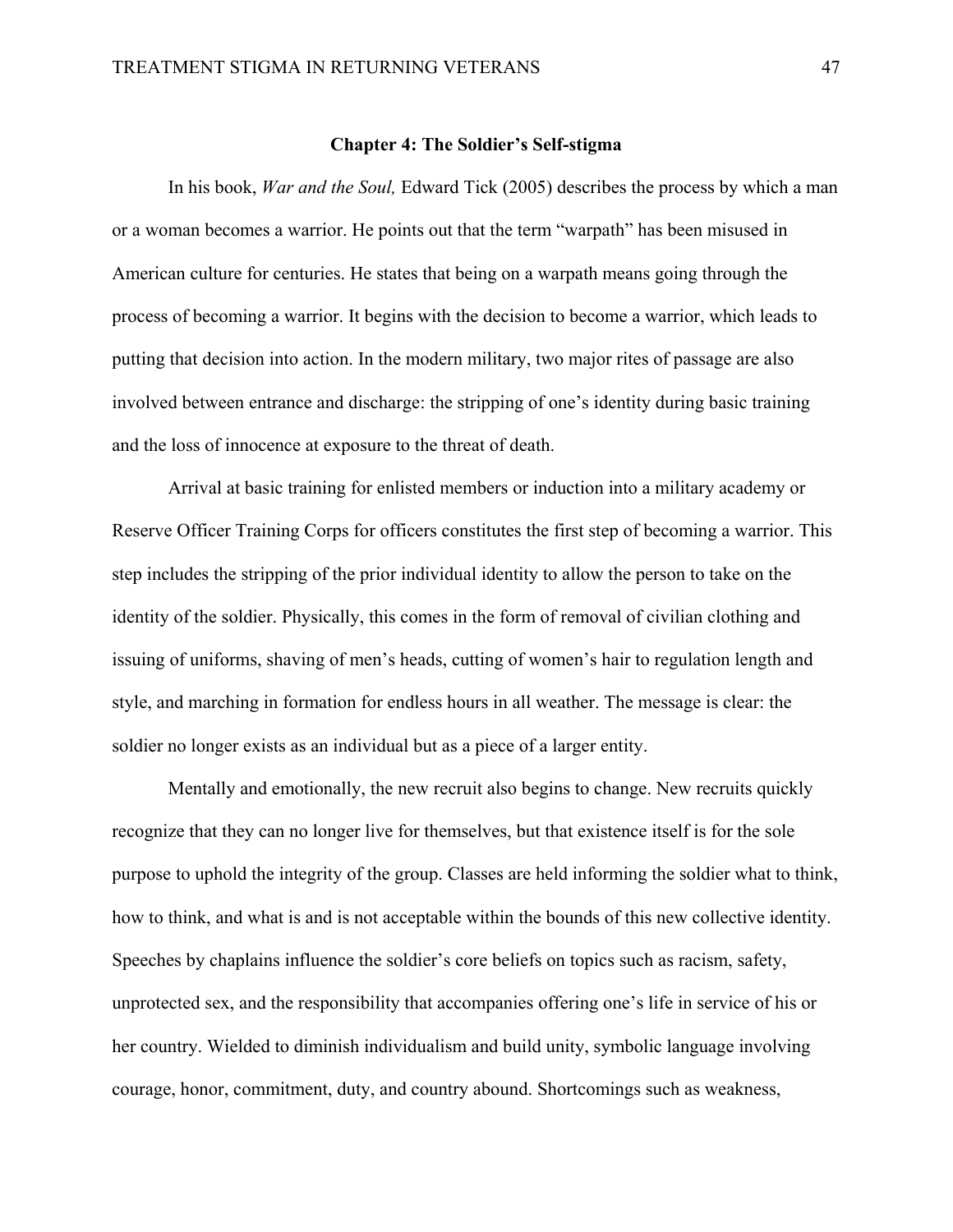self-centeredness, disobedience, and lethargy take on negative connotations, conditioning the soldier further in understanding that he or she is no longer an individual.

The removal of individual identity is not for malicious gain. It becomes essential for the members of the military to lose their individualism to become an integral part of a team. Furthermore, this removal of individual identity does not necessarily leave a gaping hole within the person. Ideally, the soldier begins to assimilate a new, communal identity, and his or her new identity of being a warrior grows. As this transition takes place, the soldier draws from these influences to create and expand core beliefs. For those who do not adapt to this change, becoming a warrior is a painful and dysfunctional process, and serving often becomes a burden.

 In terms of the stigma associated with seeking treatment, many of the forces that influence the soldier to stereotype treatment are not intended to do so. Rather, it is the individual's interpretation of what makes a soldier "weak" or "flawed" that enacts individual stigma. If weakness is not associated with mental illness, there will be little or no stigma, but if it is seen as weakness, which is an unacceptable value to the warrior, stigma will exist on higher levels. For example, if two soldiers leave the frontlines because of inability to perform their duty, they may be seen differently. If the first has a broken leg, which he or she perceives as an injury rather than a flaw, that soldier will undoubtedly enter treatment to be returned to full capacity. However, if the soldier leaves the front because of symptoms of mental illness, such as depression, anxiety, or psychosis, and these symptoms are seen as flaws rather than injuries, the soldier may attempt to minimize them and avoid treatment. On the contrary, if the second soldier's symptoms are seen as injuries from engaging in the unit's mission, stigma will not play as much of a factor in his or her decision to enter treatment.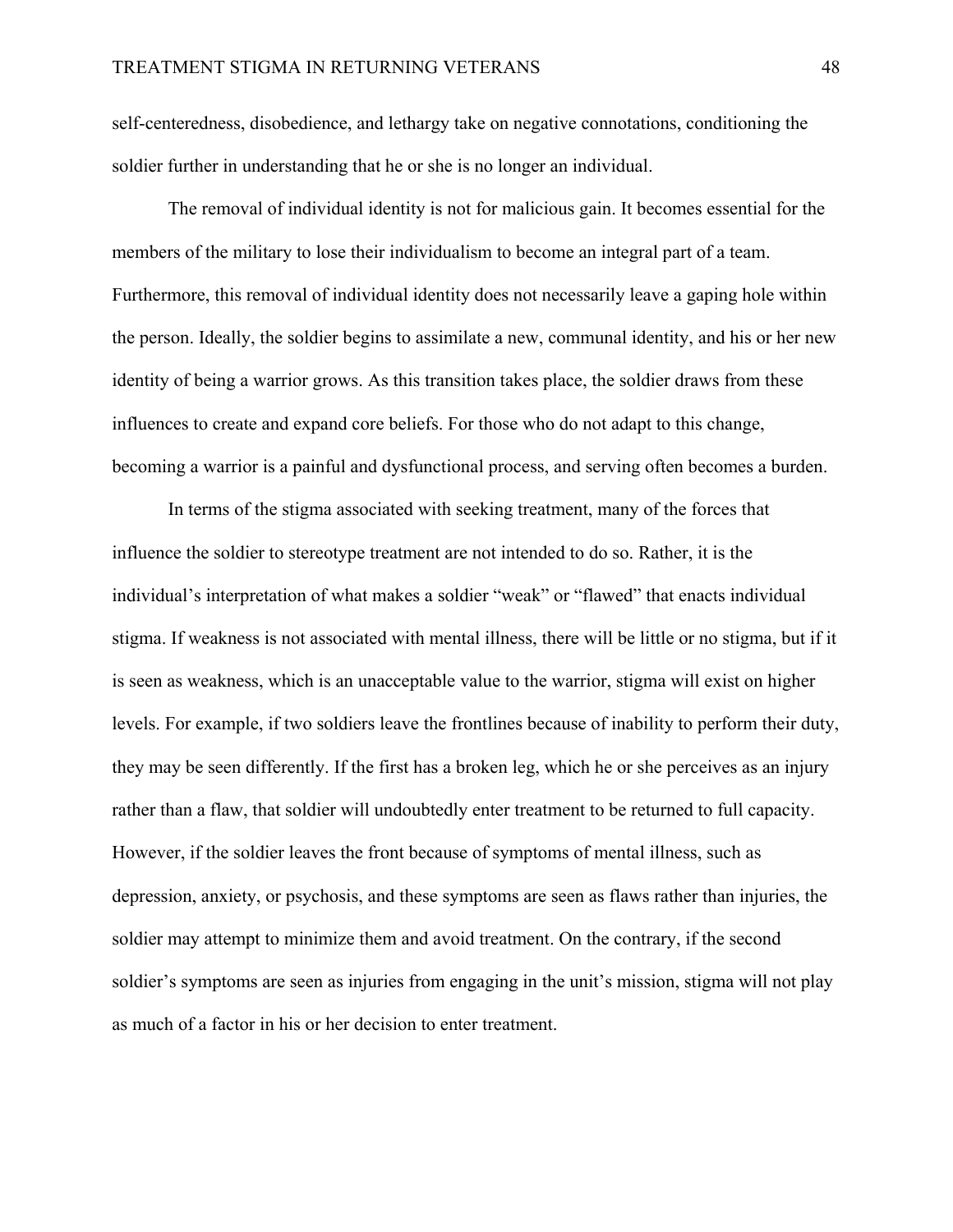## **Cognitive-behavioral Model**

 This chapter includes the application of the third element of the integrative lens: the Cognitive-behavioral Model (CBM). Applying the CBM involves the use of discriminative stimuli leading to cognitive mediators that evoke emotionality and incite behavior. Doing so allows a forum for understanding the process through which individuals use core beliefs to shape thoughts, feelings, and behaviors. The CBM describes how one's thoughts on a certain situation elicit the feelings or emotions that the person experiences and ultimately influences his or her behavior. These thoughts, known as automatic thoughts, happen so quickly that many consider them to be instant. Automatic thoughts build from core beliefs developed over a lifetime of interactions with the world. With these core beliefs being the ultimate target for change in cognitive-behavioral therapy, it is understandable that they hold immense sway over maladaptive thought, feeling, and behavior cycles. The cycle of stigma is no different. Therefore, it is essential that the core beliefs that produce the stigma of seeking treatment be targeted for change if this stigma is to be reduced.

 Components of the CBM include stereotype, prejudice, and discrimination. Discriminative stimuli exist in the form of signals from either the external world or from within the person who acts as the stigmatized object (including the self). An example of this is a soldier suffering from depression who is understood to be lethargic or lazy. Next, cognitive mediation comes in the form of stereotypes. The stereotype in this case may be that lazy soldiers are worthless. In the next part of the cycle, an emotional reaction to either the acceptance or rejection of the stereotype may occur. If the soldier rejects the idea that all lazy soldiers are worthless, he or she avoids stigma. However, if he or she does endorse the stereotype, an emotional reaction is likely to follow. In this case, it may be that of disgust or anger. Finally, the behavior component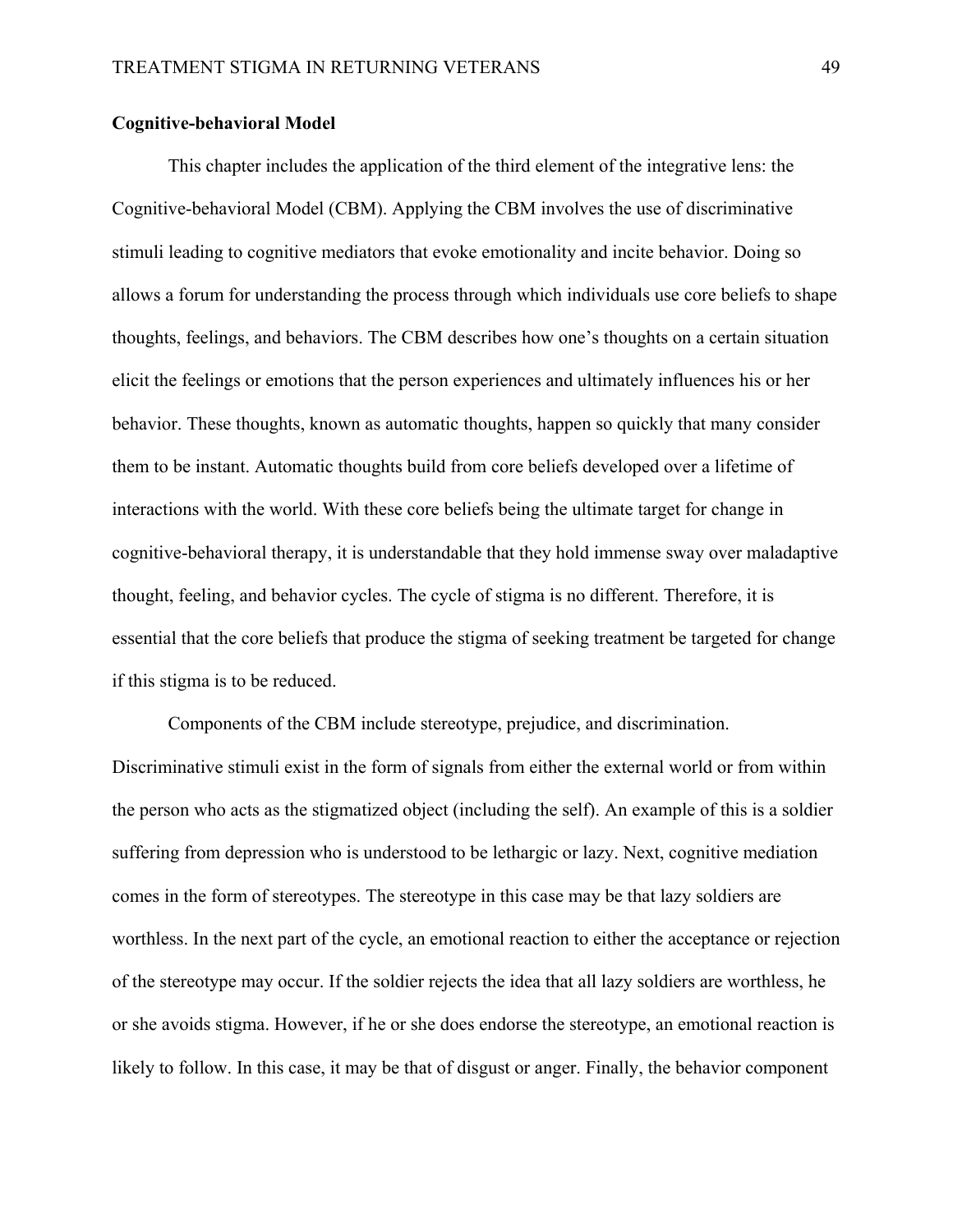of the model comes in the form of discrimination. This is a behavioral response to the acceptance of the stereotype and may take the form of passive or active action against the stigmatized entity (Corrigan & Kleinlein, 2005).

**Stereotypes.** As mentioned above, stereotypes are categorizations that created from the knowledge that one accumulates throughout life. These thoughts have the potential to evoke emotions and cause behaviors. Although stereotypes have a negative connotation because of the tendency to generalize complex entities based on arbitrary factors, in their purest form they are often helpful and allow people to get through life. Stereotypes in and of themselves are relatively harmless until either endorsed or discarded. Recall that most people have encountered the stereotype that *all* persons with mental illnesses are dangerous at one time or another. The difference in this stereotype's effectiveness lies in the decision about whether or not the stereotype is true.

From the example above, the stereotype "lazy soldiers are worthless" had no power until it was accepted. Once accepted, however, the person who accepted it is likely to have experienced an emotional reaction. The prejudice that follows may be a powerful emotional reaction such as disgust, anger, or spite, which could lead to avoidance or other negative behaviors toward that person (Corrigan & Kleinlein, 2005).

**Prejudice.** As mentioned, prejudice is the acceptance or denial of a stereotype. This comes with the acceptance or denial of two basic ideas. First, is whether the person, thing, or idea falls into a stereotype. For example, the depressed soldier in the example might not be seen as lazy. The perception might be that he or she is resting after a particularly hard mission or, more accurately, as experiencing depressive symptoms. If the perception of the person is not such that he or she falls into the category, the cycle stops. When the decision is made that he or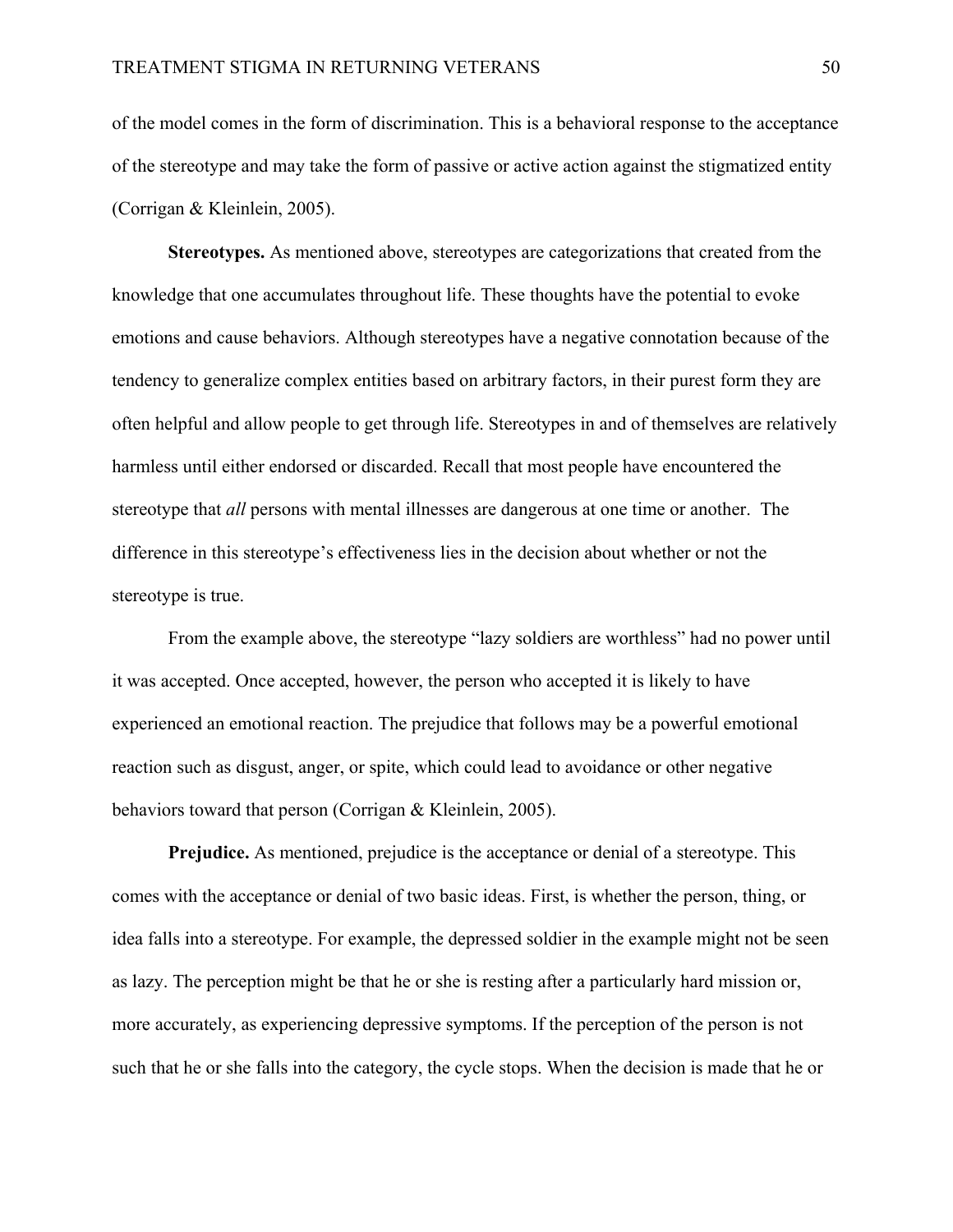she does fall into the category (e.g. the soldier is lazy), the person considers whether or not the stereotype is true. The acceptance of the stereotype as true or not dictates the response to it. This acceptance or denial also evokes a certain emotional response (e.g. fear, disgust, anger). These are often strong and can influence the decision-making process heavily (Corrigan & Kleinlein, 2005). To continue the example, if the perception of the soldier is *lazy*, the question becomes whether or not *lazy soldiers are worthless*. If accepted, the emotional reactions of disgust or anger are likely to follow. It is important to note that such a reaction aimed at the self can produce negative self-perceptions such as helplessness, hopelessness, and worthlessness often associated with depression, and are known as risk factors for suicidal ideation.

**Discrimination.** When one acts upon these stereotypes and prejudices, stigma becomes outwardly problematic and leads to the third and most destructive part of stigma. Discrimination is an action against a person or group because of an association with the stigmatized category. Discrimination is the behavior produced by the thoughts and emotions that preclude it. Corrigan and Kleinlein (2005) describe discrimination as the behavioral reaction to prejudice.

For example, if a stereotype describes the mentally ill soldier as *lazy* and states that *lazy soldiers are worthless*, and the person agrees with the stereotype and experiences anger or disgust, the logical result involves negative behaviors toward that soldier. The soldier may find himself or herself relieved of duty, passed over for advancement, or even removed from the military altogether. Again, this is a place in the equation in which overly generalizing one's prejudices to equal that of a stereotype is a harmful and anti-productive pursuit that leads to the exclusion of people from situations based on arbitrary perceptions (Corey, 2005; Corrigan & Kleinlein, 2005).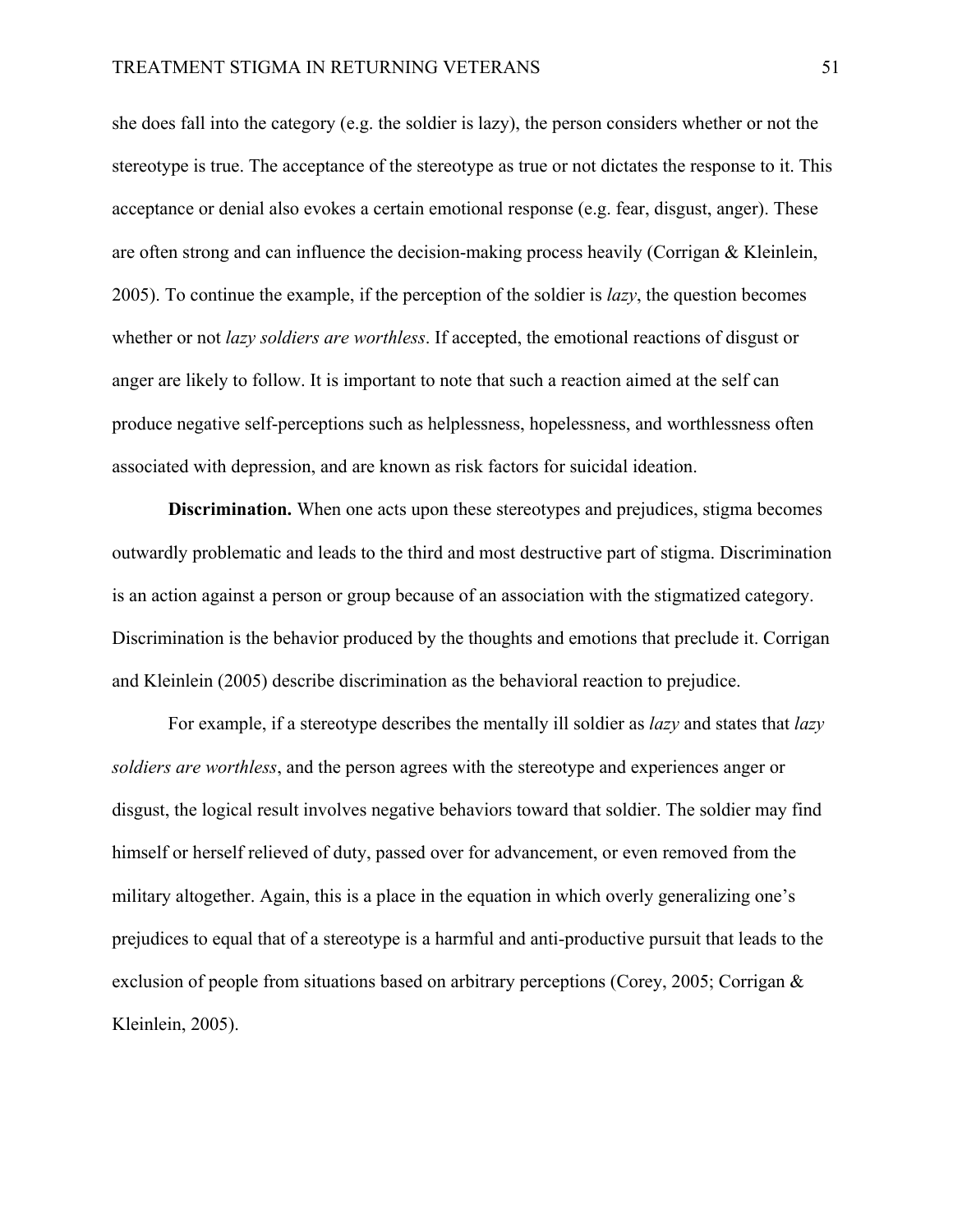# **Summary**

As a soldier progresses through the path of the warrior, he or she finds that much of his or her individual identity has been replaced with a collective identity. As the warrior exchanges this autonomous self to become part of the larger entity of the military, the consideration of personal wants and needs become secondary to that of the group. The influences of the military culture upon core beliefs mentioned in the previous chapter produce stereotypes. When the soldier accepts stereotypes involving negative reactions to the idea of entering therapy, strong emotional prejudices are likely to follow. This cycle may culminate in active discrimination against seeking treatment or negative behaviors against those who do enter therapy. Repetition of this cycle is also likely to reinforce the core beliefs that feed treatment stigma.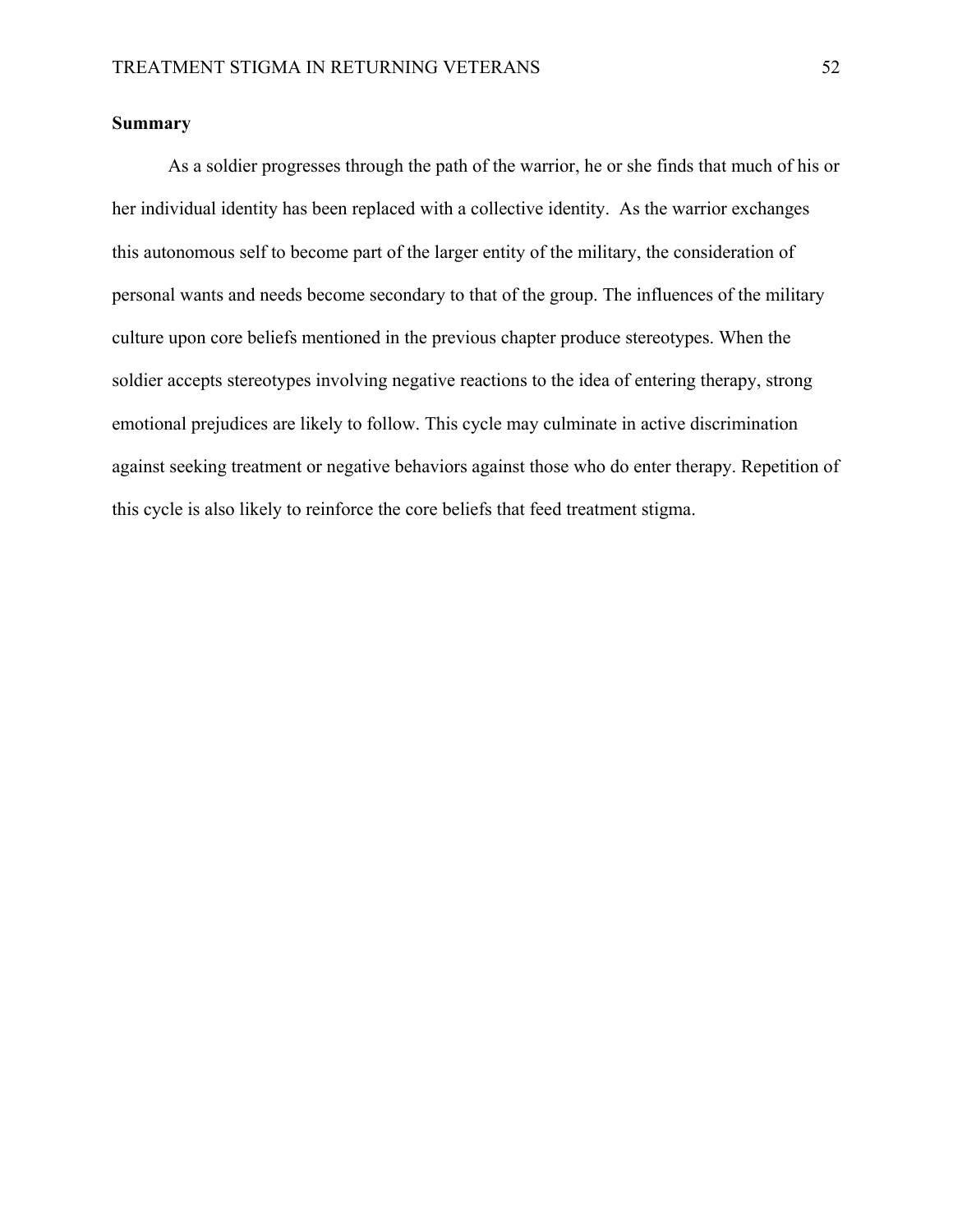## **Chapter 5: Strategies to Reduce Treatment Stigma**

Viewed through the integrative lens, the stigma of soldiers toward seeking mental health treatment involves a complex array of factors. As the creation and maintenance of treatment stigma has so many factors, the tactics and strategies that yield successful intervention strategies must take these factors into account. This chapter describes three cultural strategies implemented with the intention to dispel cultural stigma. The chapter concludes with a description of the use of empowerment as an intervention for individual stigma.

## **Cultural Interventions**

 Watson and Corrigan (2005) describe three intervention strategies for lessening the cultural stigma of mental illness and seeking treatment: protest, education, and contact. Each of these strategies brings with it a different level of investment as well as different results. Generally recognized as the least effective, the protest strategy tends to carry with it less investment by the intervening party. The strategy of providing education for a stigmatizing culture yields more positive results but involves great investment of both money and time. The strategy that encourages direct contact between those who stigmatize and members of the stigmatized population typically gives the highest level of reduction of stigma, but the logistics of providing that contact is often expensive and in the case of the military may prove to be dangerous.

**Protest.** The protest strategy of stigma reduction involves the use of moral appeal to dissuade people from thinking a certain way with the hope that they will assimilate to the protester's line of thinking. Contrary to the label placed on it, the protest strategy does not necessarily entail a band of people chanting and holding picket signs, though outside the military, this form is popular. Protest strategy attempts to make an appeal to change values to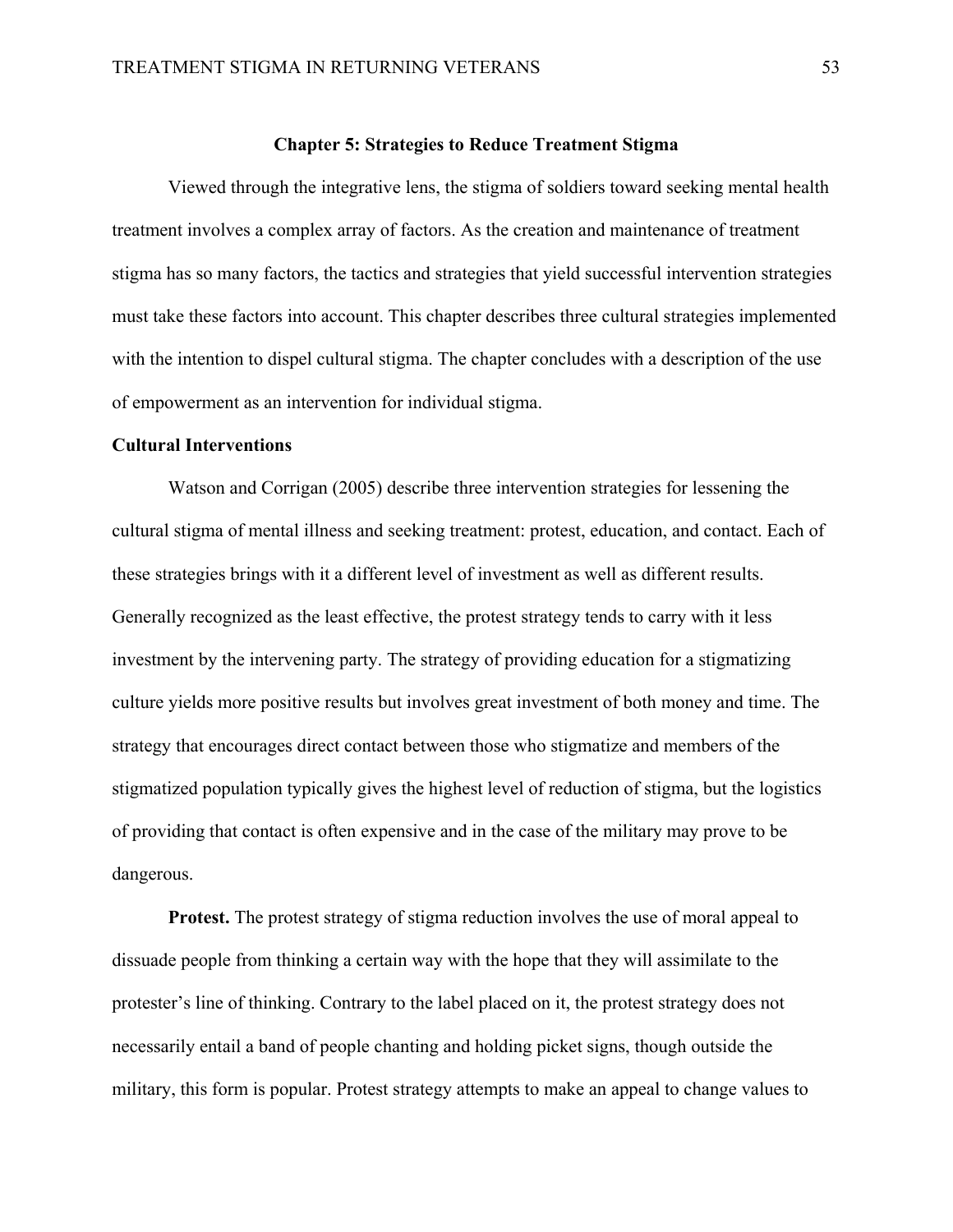what could or should be seen as morally correct. Often it uses a "shame on you" attitude and portrays what "should be done" in the hopes that those targeted by the protest will recognize the flaws in their ideals. Other times, it uses symbolism and language aimed at stirring strong emotions within the person to which the message can attach itself (Watson & Corrigan, 2005).

 A downside to the protest strategy of change is its relatively short half-life. Although the use of protest can sometimes grasp the masses of a culture in a powerful way, these effects tend to be temporary. Wielding slogans and images aimed at stirring powerful emotional responses can also backfire drastically. Resistance such as "I believe differently" or "who are you to tell me how to think" can develop into negative reactivity. This reactivity, for example as "I will not allow you to change my mind," simply entrenches the beliefs, causing them to be stronger. Another serious problem with the protest strategy of stigma reduction is that it can find its way into the other two strategies. If enacted from the motivational standpoint of taking the moral high ground against those who engage in stigmatizing behaviors, the embodiment of the education or contact strategies could create the same stigma-entrenching reactions (Watson & Corrigan, 2005).

 The military manifestation of this strategy typically involves coupling with the education strategy. Educational media, such as videos, shown during stand down trainings often involves the use of emotion-driven symbolism. For example, a video designed to educate troops about suicide while deployed may begin by zooming out from an American flag while the background music plays "My Country 'Tis of Thee" and the announcer speaks about how it is the duty of the soldier to be safe. Although many of the soldiers who watch such a video may feel a burst of patriotic pride while watching the video, this does not mean that it will continue into the desired action of avoiding suicide. Some may even find such a ploy to be manipulative.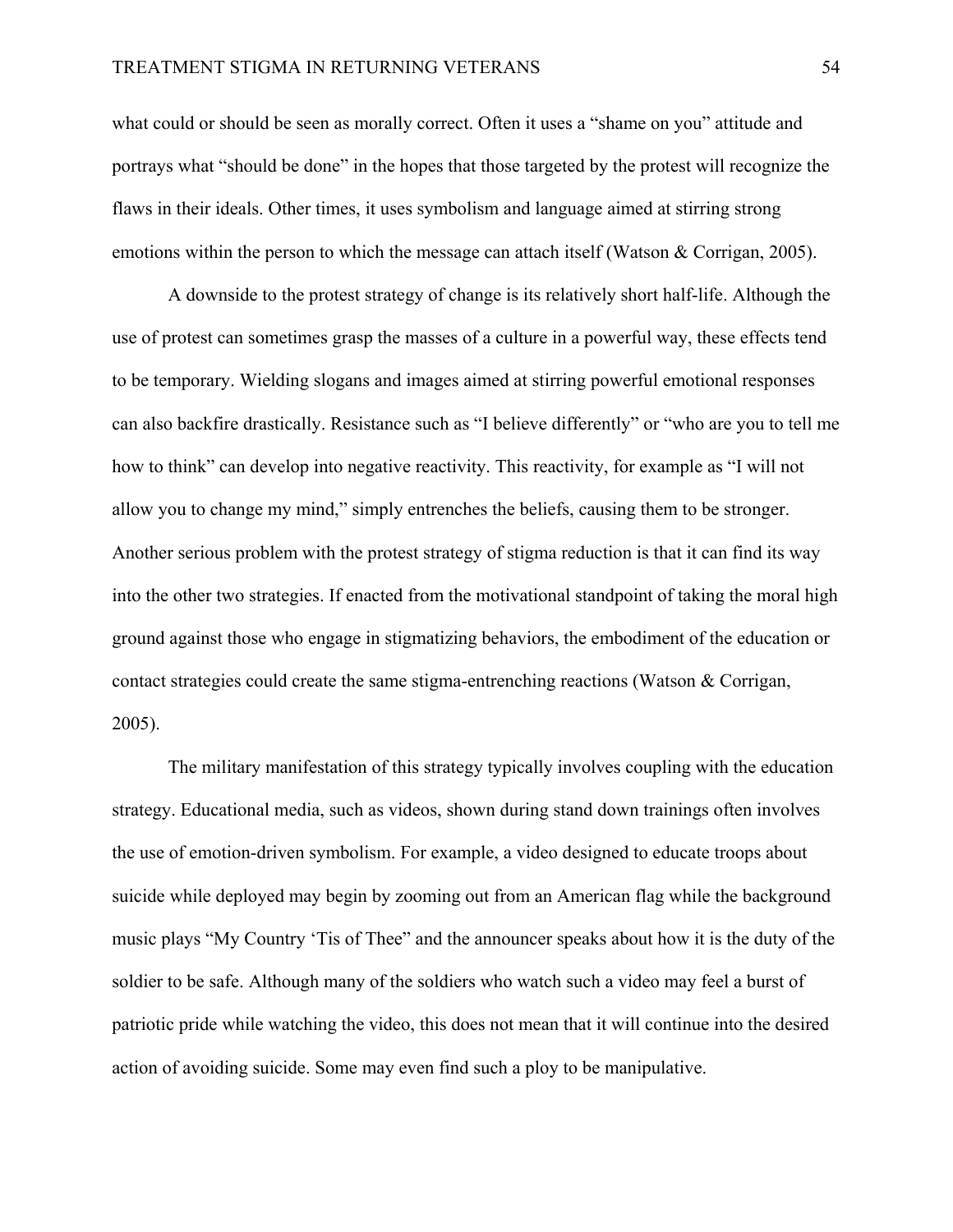**Education.** The strategy of education is the most employed strategy for cultural stigma reduction. This is because it finds a balance between effectiveness and cost. Contrary to the protest strategy's tactic of making a moral appeal to change the minds of those enacting stigma, the education strategy looks to provide information and allow the target audience to recognize discrepancies in logic on their own. The education strategy attempts to replace inaccurate stereotypes with more accurate information, providing more complete and comprehensive details about the stigmatized group, and contrasting myths with these facts. Invited rather than pressured by the offering of information, those who engage in stigmatizing behaviors come to see a viewpoint different from their own (Watson & Corrigan, 2005).

 The manifestation of the education strategy in the military comes in the form of stand downs and trainings. Information sanctioned by the chain of command passes down through the ranks and presents on many levels to deal with different problems or to head off potential tribulations in the future. For example, during basic training, many forms of education inform troops. Chaplains often provide company-sized preventative trainings on racism, and medical officers give graphic lectures on maintaining one's medical health and safety. Prior to leaving for deployments to Iraq and Afghanistan, soldiers attend pre-mobilization events where they receive an education on what to expect on deployment. After returning from a deployment, these soldiers attend post-mobilization events where debriefing about such topics as recognizing mental illness symptoms and reintegrating into society occur.

 Several limitations to the education strategy of stigma reduction exist. First, the tone of the education must remain free of moral bias. Otherwise, the distribution of information used to "prove" the moral standpoint taken in the protest strategy becomes lost. Doing so is not the education strategy, but a perversion aimed at making the protest strategy appear more legitimate.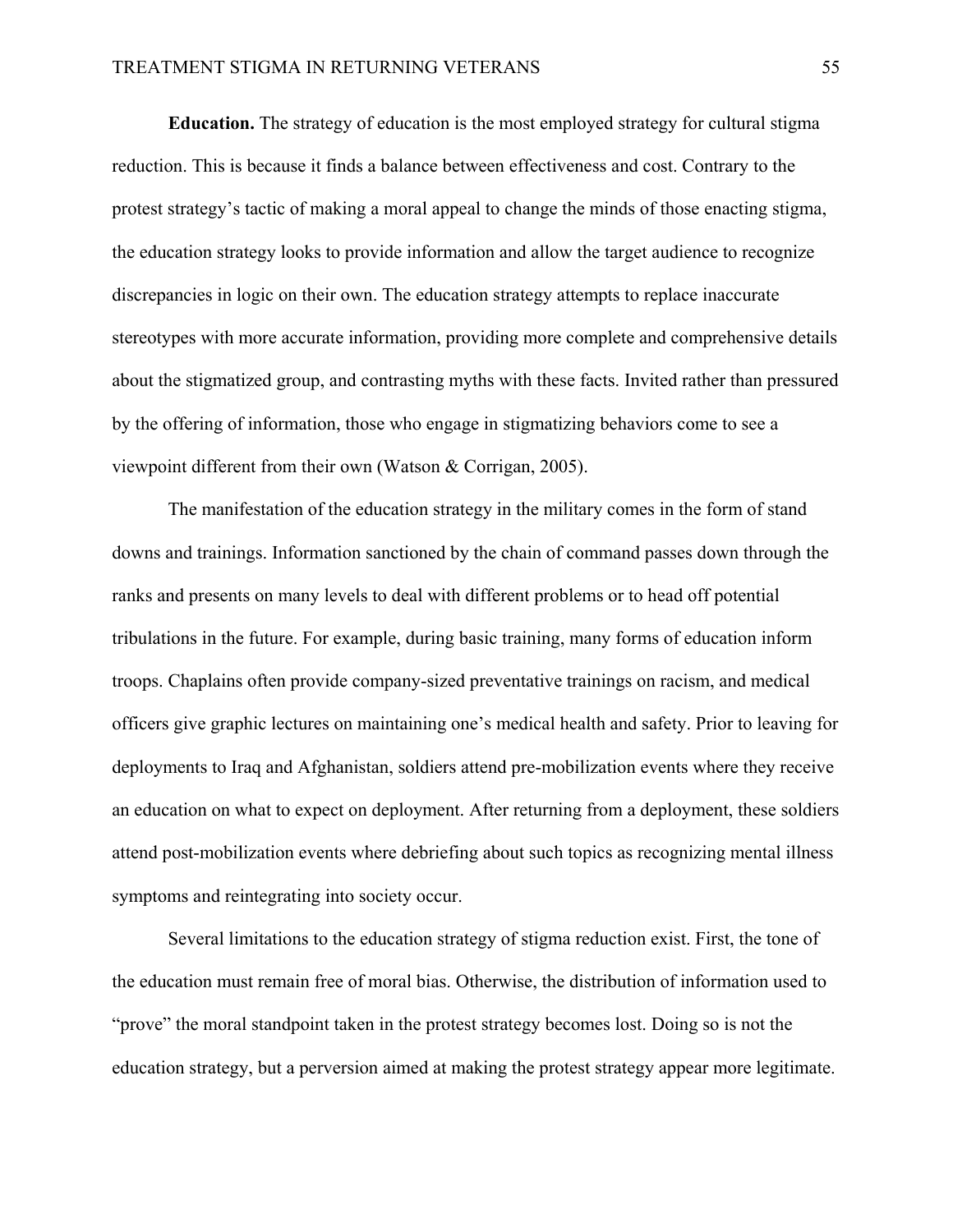The disadvantage of using education in this way is that the strategy becomes susceptible to the resistance mentioned above. Those targeted for stigma reduction may feel manipulated by the strategy and react with resistance. If such resistance includes the reaction of not wanting to be told how to think, stigma might become more entrenched and harder to reduce in the future. For example, a training video that ends by protesting to soldiers how to think on the subject of stigma of mental health may be met with resistance as mentioned above (Watson & Corrigan, 2005).

 Because the education strategy involves leading the proverbial "horse to water," one still cannot make the horse drink. What this means in the context of using education as a strategy for the reduction of stigma is that it becomes extremely difficult to teach a culture something that they perceive to already know. Less attention might be paid to the information if the person receiving it perceives it as something of which he or she is already aware (Watson & Corrigan, 2005).

 **Contact.** The strategy that appears to yield the greatest level of success and the longest lasting effects is that of direct contact (Watson & Corrigan, 2005). In implementing this strategy, those who stigmatize a population are put into situations in which they come into direct contact with members of the stigmatized population. This interpersonal contact, if properly executed, allows for the dispelling of stigma through the recognition that prior stereotypes are not supported.

 Considered one of the classic studies on enacted stigma and prejudice, Allport (1979) outlines four elements that the employment of the contact strategy for stigma reduction should include for optimal effectiveness. First, he states that equal status must exist between groups. In other words, neither the stigmatizing or stigmatized group can be in a position in which they are submissive to the other group. Allport notes that this is fundamentally different from other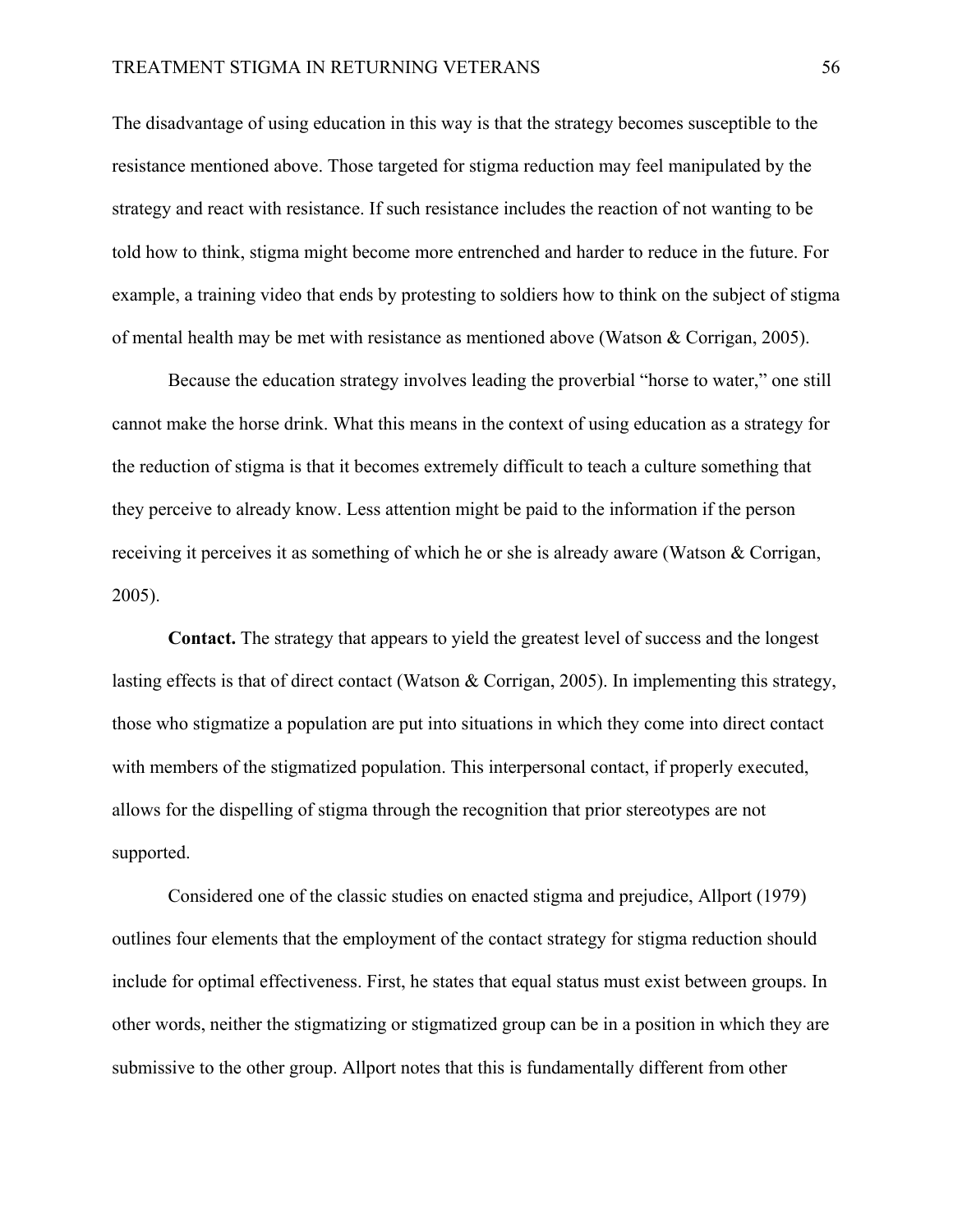relationships where a power differential must exist. He uses the examples of employer-employee and doctor-patient relationships as not being appropriate as there is a distinct power differential between those involved. Next, Allport states that the two groups must share a common goal or goals. In order for true contact to happen, members of the two groups have to work together to achieve a common goal, such as solving a problem or working together to accomplish a task. It is important that during this interaction, the members work together and are not segregated. Segregation could cause the problem that constitutes Allport's third point, which is the removal of competition. He points out that competition between the two entities would be likely to drive stigma, rather than lessen it. He states that the tone of the contact should be that of a concerted effort where members of both the stigmatizing and stigmatized group must rely on each other. Allport's final point is that the interaction above must be done under a common authority. In other words, sanctioning by an authority to which members of both entities subscribe must occur. This sponsorship from above offers both parties a common bond and a shared interest in the outcome of the contact.

Although Allport (1979) describes contact as direct exposure between those stigmatizing and those being stigmatized, such a feat would prove to be unsafe for many reasons in an active theater of war. However, a surrogate for those being stigmatized could include mental health professionals that could work and serve alongside soldiers in the field. The Marine Corps' Operational Stress Control and Readiness (OSCAR) program involves such contact. The program embeds Marine officers who are trained as mental health providers into infantry units to make treatment situations commonplace and dispel treatment stigma. Further information on this program and others provided by all branches of the military are available in Appendix B.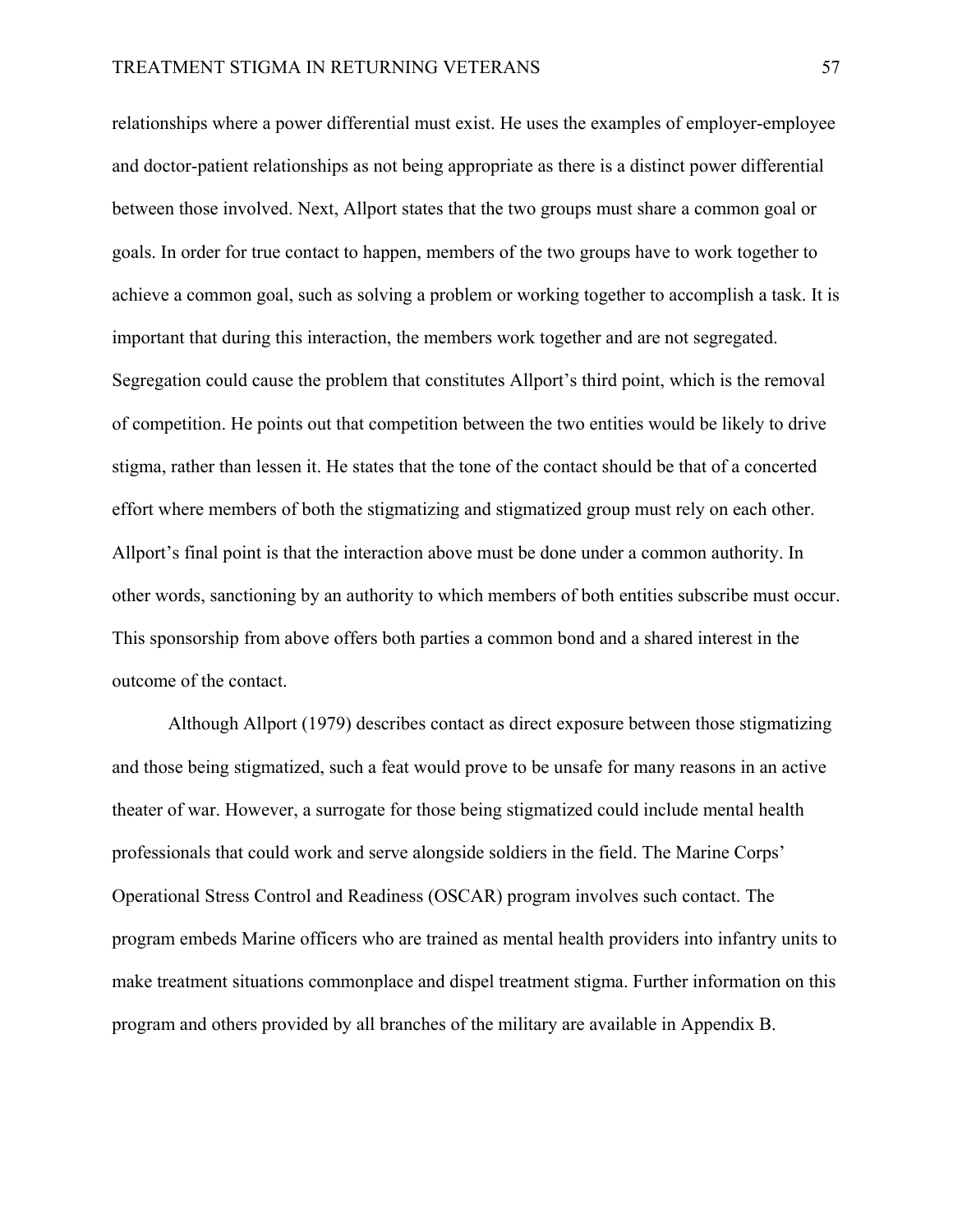As mentioned above, direct contact proves to be the most effective of the strategies for lessening stigma. The major hurdle to its implementation is that it tends to be impractical to create a situation in which all four elements mentioned above are present, yet the members of both parties become invested in the outcome if done correctly.

## **Individual Intervention**

 With the vast size of the military, individual intervention for the reduction of stigma presents a problem. Because the nature of self-stigma prevents the individual from seeking intervention, such an endeavor would need to be enacted by the soldier, rather than those doing the intervention. If those hosting the intervention were to attempt to reach out, such an action would need to envelop all members of the military to be completely effective. Therefore, cultural interventions could act as baseline tools for promoting stigma reduction. However, strategic placement of individual interventions for stigma-vulnerable soldiers could supplement the cultural interventions. Such places may include chaplains' offices, medical facilities, legal departments, and psychiatric settings. Although the same basic strategies of protest, education, and contact used for cultural intervention would still be employed, one other element is crucial to individual intervention: empowerment.

 Although the relationship between cultural stigma and the individual's stigma is bi-directional, the cultural influences on stigma are numerous and of a powerful nature. Much of the influence on self-stigma comes from strong emotional reactions to how that individual is seen by the culture and its members. The soldier may feel trapped by these forces and powerless to challenge them. Watson and River (2005) write that the most important facet to lessening self-stigma in the individual is the fostering of empowerment. Watson and River believe that empowerment is the opposite of self-stigma and that self-stigma robs the person of the power to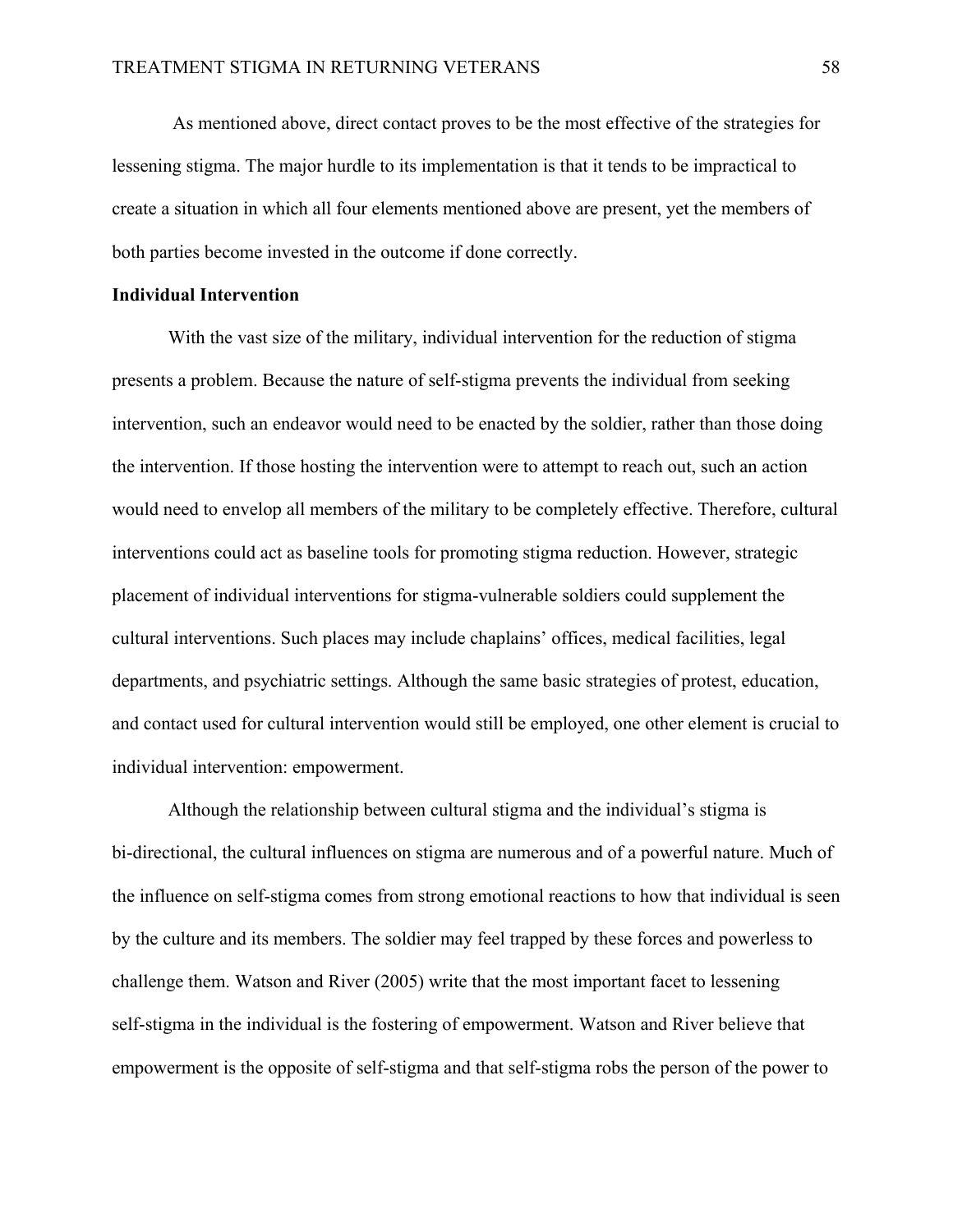act on his or her own behalf.

Higher levels of empowerment are not only associated with higher levels of seeking treatment but with higher levels of success in that treatment (Anthony, 2000). Fostering empowerment that leads to greater recovery involves providing more choices. Anthony points out that "recovery demands that a person has choices" and states that "the notion that one has options from which to choose is often more important than the particular option one initially selects" (p. 164). He reasons that this happens because the person who has choices perceives himself or herself to be more in control of his or her own fate. From this perception builds the initiative to engage in treatment for the sake of improving.

 The following example displays how a soldier may navigate the strategic placement of information about choices aimed at empowering him. A combat soldier who has spent several months in the mountains of Afghanistan returns to a FOB that houses medical, legal, spiritual, and psychological services. During his time in the mountains, he contracted a medical condition and had become injured. He fought through the pain of these ailments for the second half of his time out, but spent the entire time in mental torment about his impending divorce upon returning home. As the weeks wore on, he realized that his sleep had dwindled and that he was not eating all of his rations. Any time not spent actively engaged with his unit was spent alone. He no longer railed about his belief in the political motivations for their presence in the country as he used to because he was just no longer interested. When he thought of his impending divorce and the possibility of no longer seeing his daughter when he went home, the soldier found a secluded spot so that his comrades would not see him cry.

 Upon arrival at the FOB, the soldier planned to go to medical. His medical condition and injury were beginning to affect his performance, so they were of the highest priority. As the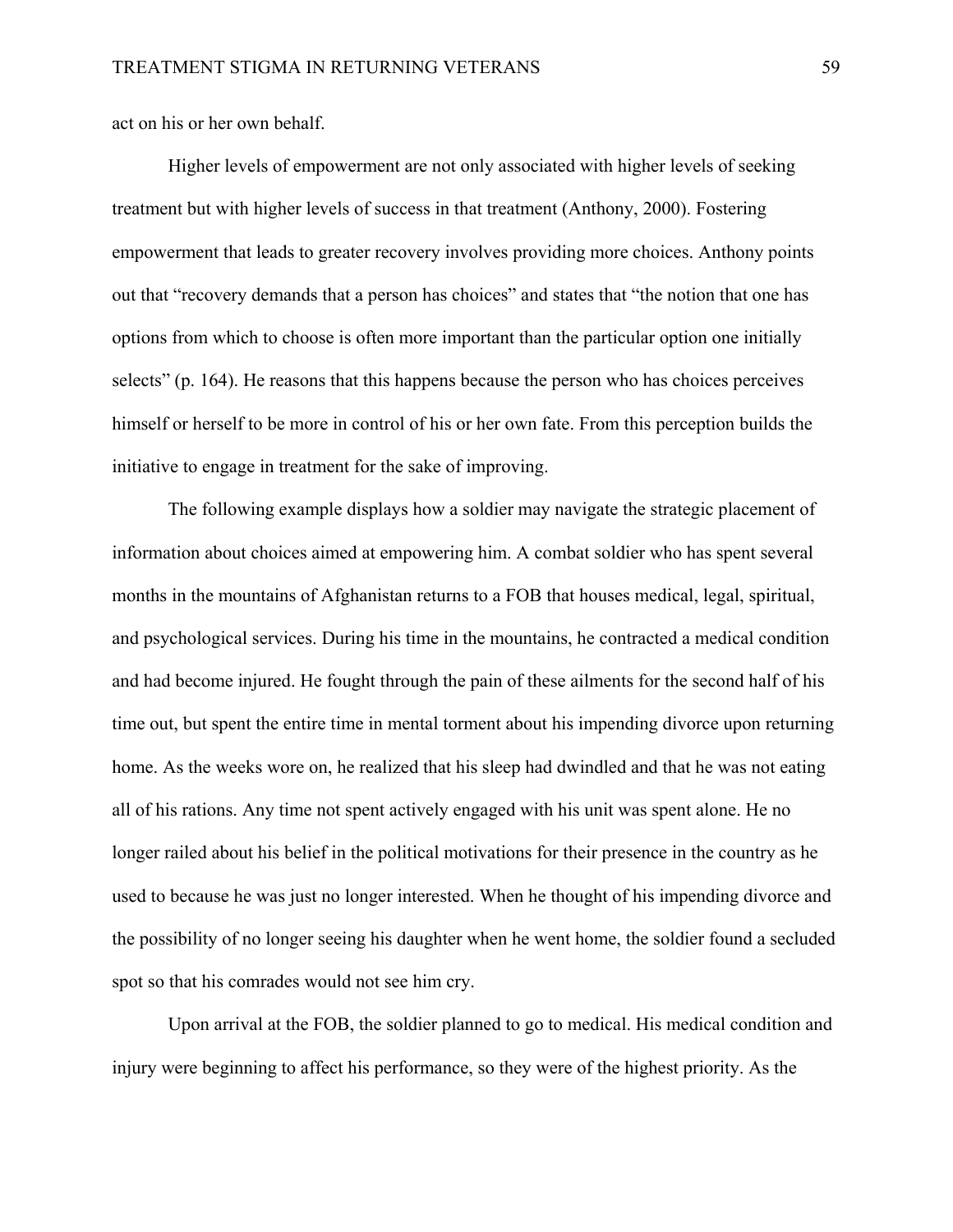medical doctor treated him, she asked him about symptoms of depression, which he endorsed. She explained that the chaplain and psychology department offered a plethora of services and explained what each entailed. He thanked her and went to the legal department to tend to his impending divorce. The clerk, trained to do so, mentioned that soldiers dealing with such things as divorce are encouraged to encounter some form of intervention because of the high rate of depression. He also said that many soldiers choose not to do so because of the perception of others, but that this sometimes led to worsening symptoms leading to problems in the field. Still, the legal clerk gave him information on medical interventions, the chaplain, the psychology department, and a support group for deployed soldiers encountering divorce.

 As the soldier walked out of the legal outpost, he considered the clerks comments and how much his spirituality had suffered since his arrival in Afghanistan. He decided that going to the chaplain for his counsel would benefit him. During his interaction with the chaplain, he explained his depressive symptoms. Again, the chaplain provided options available to the soldier: medication, counseling, individual therapy, group therapy, and support groups. He also emphasized to the soldier that the decision to engage in any of these interventions was his. Because the soldier was presented with different treatment options and reminded that he also had the option not to engage in any of the treatments, his level of empowerment rose. He found himself in control, making it easier to choose one of these interventions.

#### **Summary**

 The use of the strategies of protest, education, and contact for the reduction of cultural stigma becomes a balancing act between practicality, level of expense, and effectiveness. Possible negative reactions are also considerations in the decision of which of these strategies to use for a specific population, setting, or problem. Protest appears to involve the lowest levels of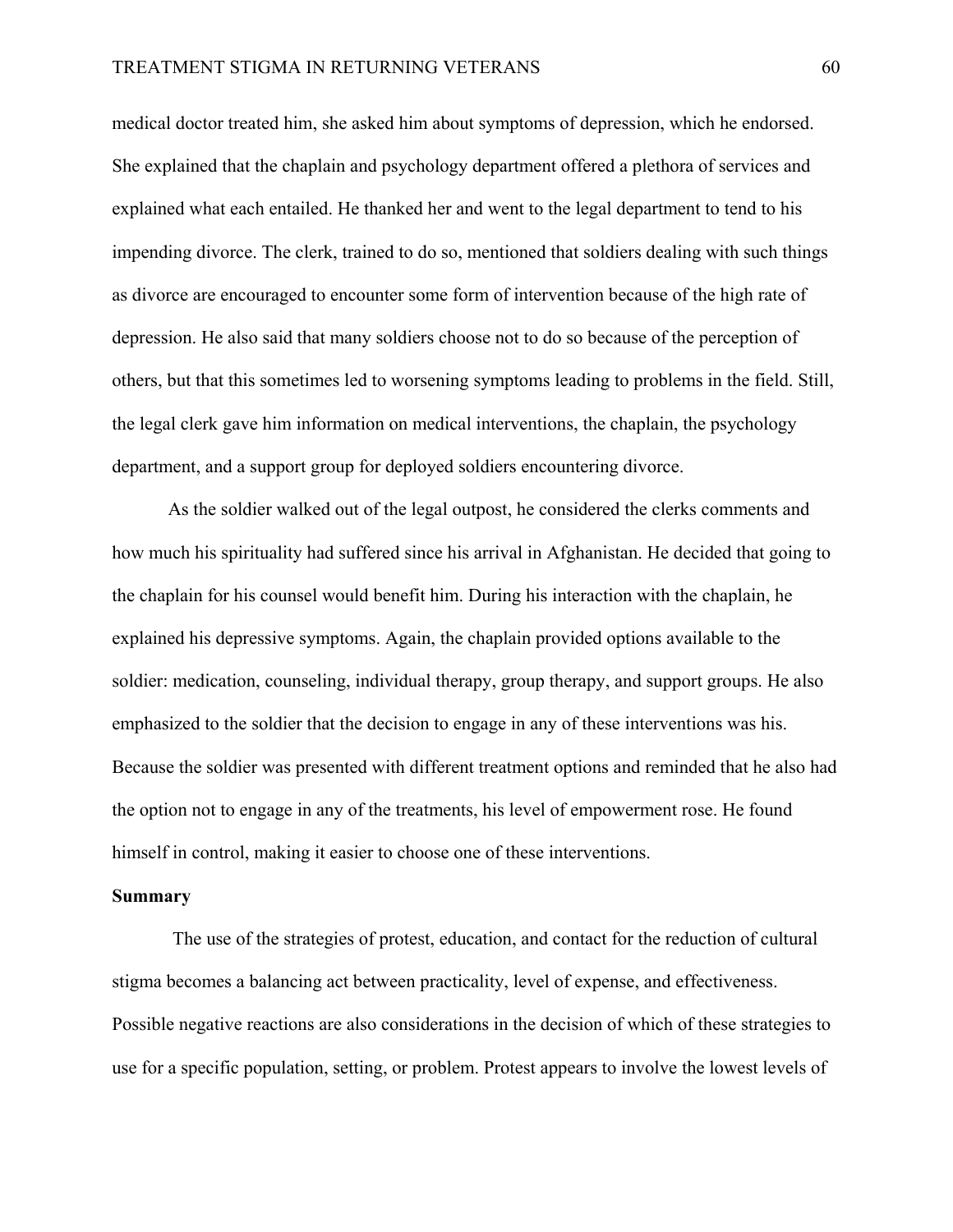cost but houses the potential to backfire if the person receiving the message rejects it. Use of this strategy can cause that person to be more entrenched in his or her prior beliefs, causing future intervention to be harder. Education, as the next chapter will describe in further detail, is typically the chosen strategy of stigma-reduction in the military. This is due to its avoidance of protest's dangers as well as the cost and practicality issues of the contact strategy. Direct contact displays promising results, but it is both expensive and often unpractical.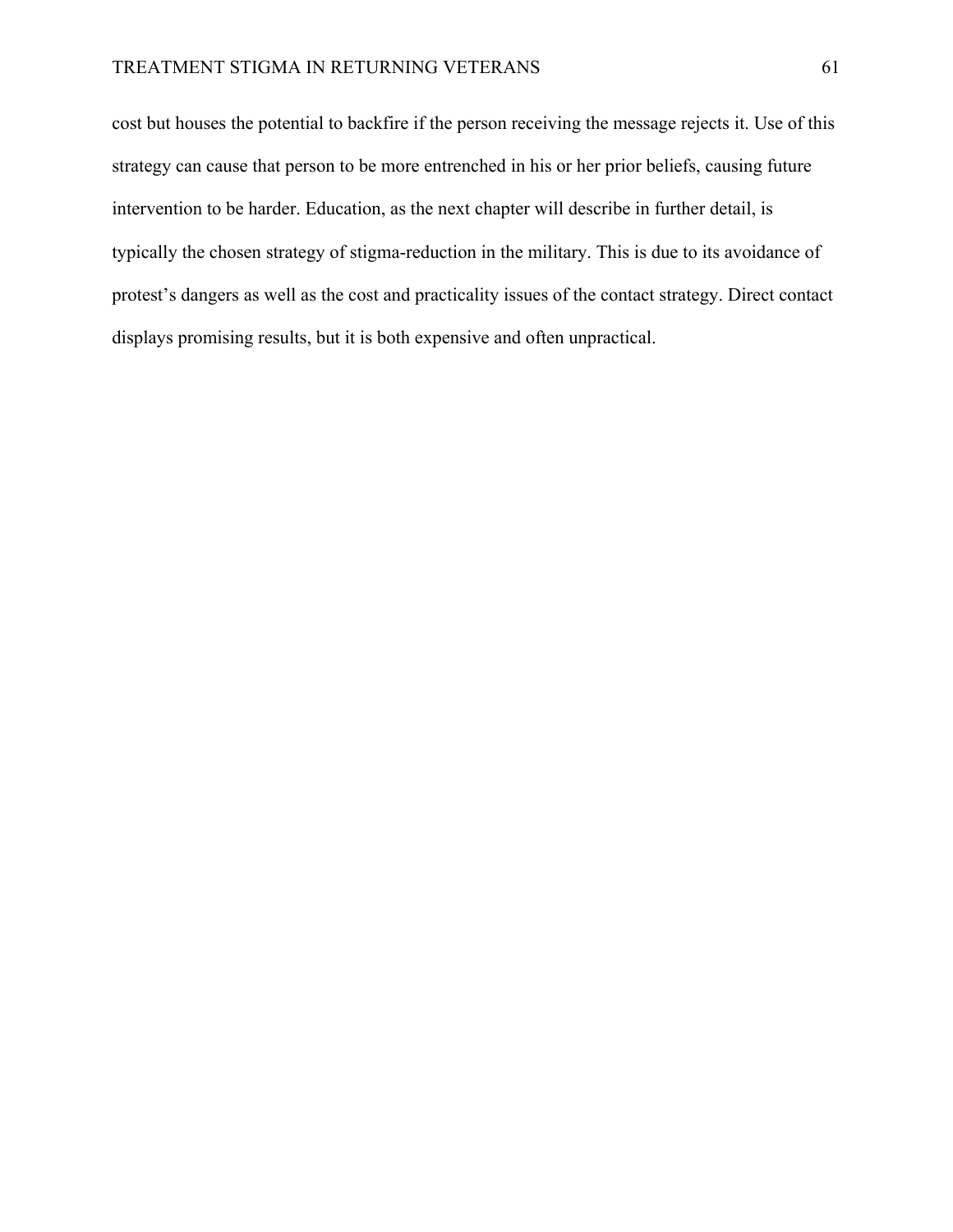## **Chapter 6: Future Directions and Conclusion**

The purposes of creating an integrative conceptual lens for understanding treatment stigma include providing a foundation for future research, influencing current interventions, informing treatment, and affecting public policy. With these purposes in mind, this chapter will discuss the implications for the uses of the lens.

# **Future Directions**

The integrative lens purposely took on a general tone so that its usefulness could cross multiple cultural contexts, systems, groups, and populations both within and outside of the military. This chapter is not an exhaustive list of possibilities. In fact, it is possible that some of the populations for which this lens may be applied in the future do not yet exist. As the world evolves and specific cultures and subcultures arise, the generalist nature of this lens will allow it to be used across multiple settings, with different populations, and for a multitude of specific psychiatric disorders.

**Settings.** Although this project applied the integrative lens to members of the military, its global nature allows for generalization to other settings. Prisons could benefit from using this lens because of the high rate of stigma attached to appearing weak to other inmates. Another setting in which cultural stigma and individual stigma might combine to prevent the individual from seeking treatment is that of emergency personnel. Emergency medical technicians, police officers, and fire fighters all live within a specific sub-culture and work in jobs that involve exposure to high stress situations and trauma. The application of the integrative lens in these settings could help to understand how the cultural values of the settings affect the individual's personal stigma of seeking treatment. This knowledge could influence public policy that would help to alleviate these effects, increasing the chance of treatment the individuals in these settings.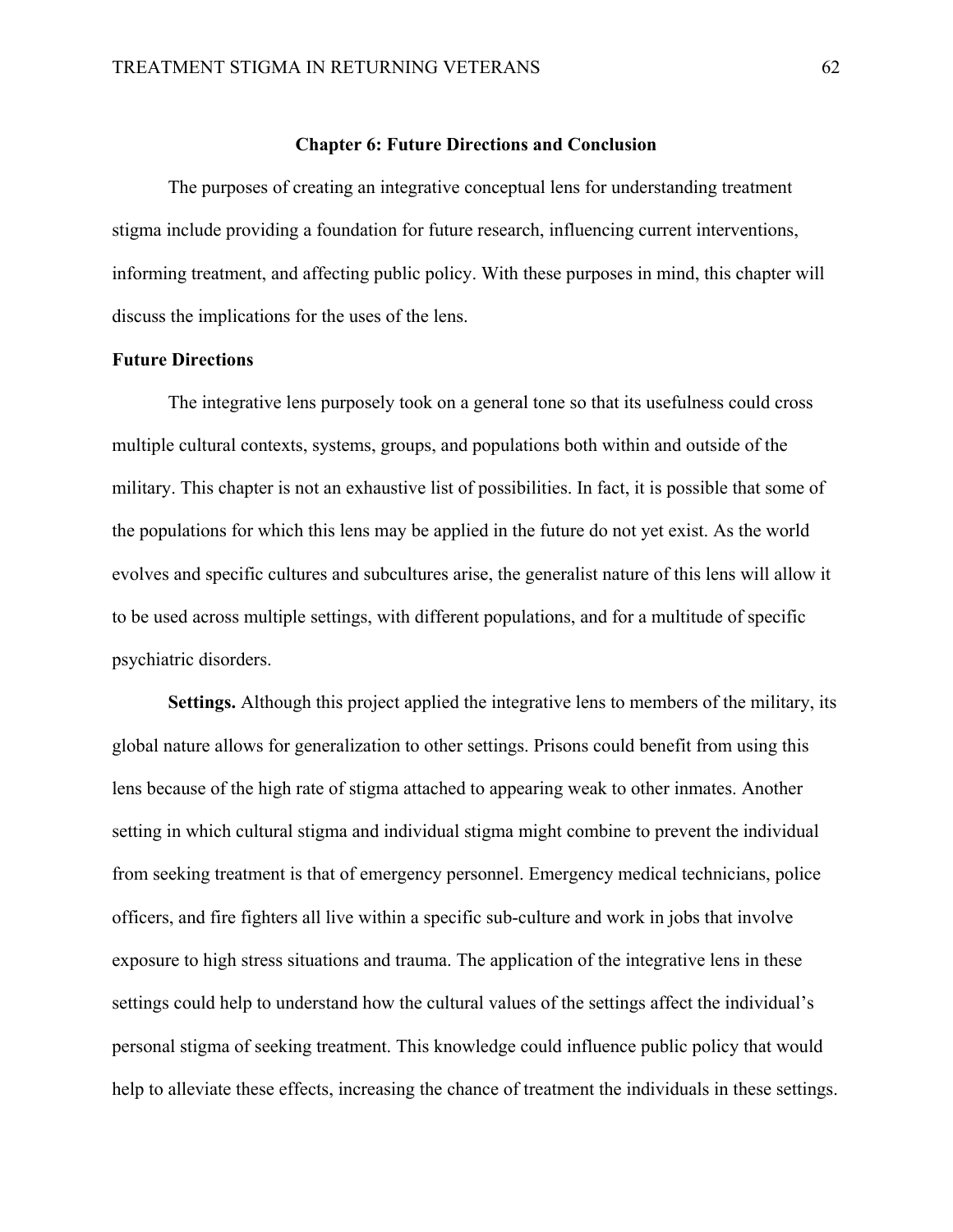**Populations.** Although the integrative lens has been used to view treatment stigma in OIF/OEF veterans in this dissertation project, the nature of the lens allows its utilization across many populations, both within and outside of the military. Specific populations in which the lens could be most useful include those most vulnerable to symptoms of mental illness and those most likely to be motivated to prevent disclosure of these symptoms. However, the population needs might dictate specific parameters that arise in the future.

For example, the descriptions of current interventions listed in the last chapter placed an emphasis on suicide prevention. Because suicide rates among those who served in Iraq and Afghanistan remain high, this issue warrants specific attention. As this may not always be the most important issue, future research, public policy, and intervention strategies may need to adjust specifically to the needs of future soldiers. What this lens could provide in this case would be an understanding of the cultural context and individual factors that led to the soldier avoiding psychological treatment. This information would add a deeper understanding of the soldier's struggle and help the developers of future stigma-reducing programs to design more effective means of intervention for future soldiers likely to confront the same plight.

**Diagnoses.** As with different populations, different symptoms carry distinctly different flavors for the study of treatment stigma. Future directions in research, public policy, and intervention could include placing the specific symptomology patterns associated with specific diagnoses within each population. The global integrative lens produced during the creation of this dissertation forms a foundation upon which future treatment stigma research can attain understanding. However, adding a specific set of symptoms to a specific population within a specific culture would produce much finer brush strokes for the understanding of the plight of that specific group of people. That information will help build more effective strategies for both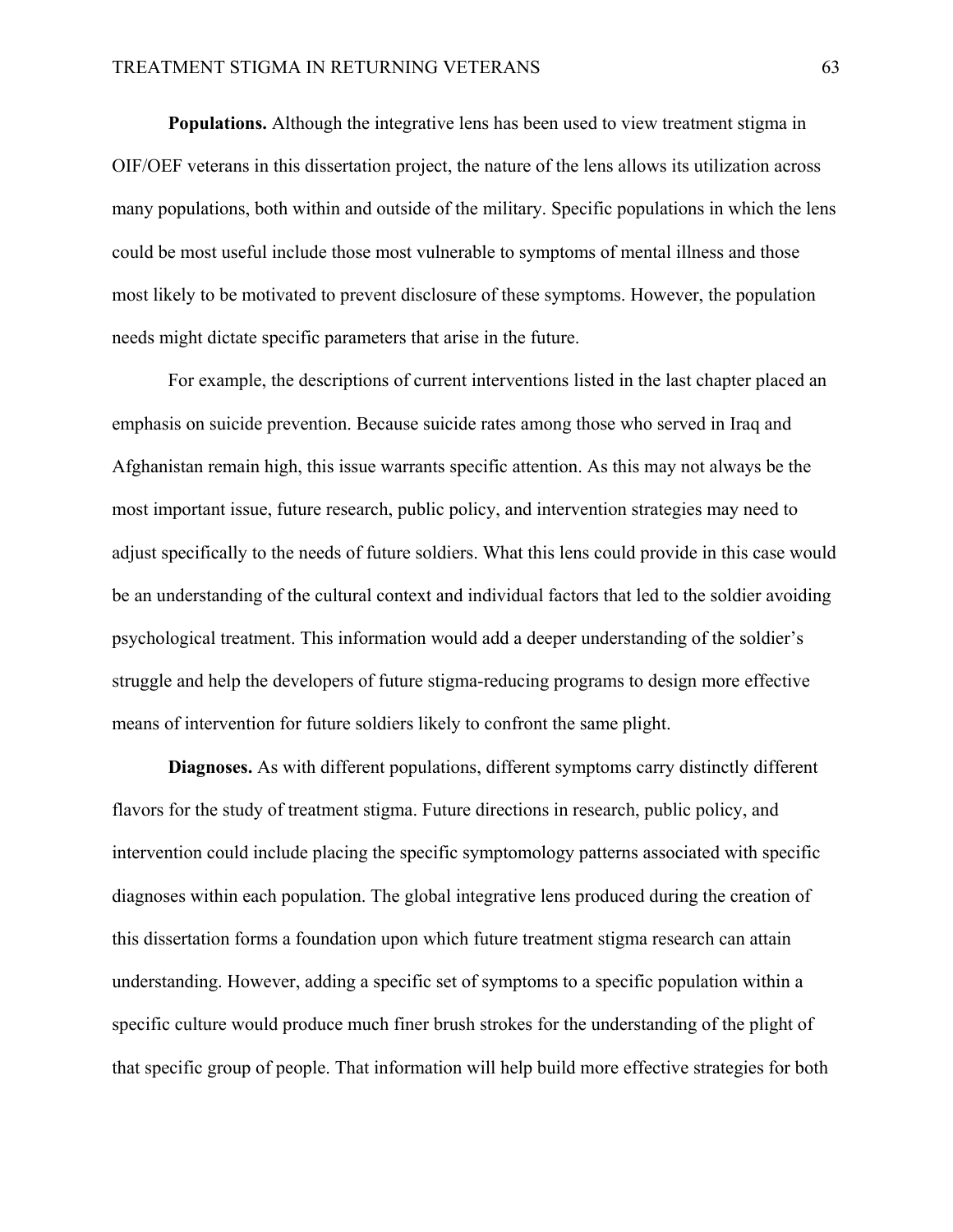treatment stigma reduction and treatment.

 As the basis for psychiatric diagnosis undergoes new changes with the highly anticipated fifth edition of the Diagnostic and Statistical Manual of Mental Disorders (DSM-V), the importance of understanding the nuances of stigma in terms of specific diagnoses becomes more crucial. With each diagnosis perceived differently by members of different cultures, the concept of treatment stigma becomes more complex.

 In future applications, the integrative lens can focus on the stigma of seeking treatment by members of a specific culture, in a specific setting, and regarding a specific diagnosis. Understanding such pinpoint information could inform specialized interventions aimed at reducing stigma. Hopefully, this knowledge will also inform public policy in ways that will prevent or diminish stigma as well as inform current practitioners of what role stigma affects the treatment of clients.

#### **Conclusion**

 Military life is not an easy prospect. Stress, ranging from the physical demands of service to rigors of placing oneself in mortal danger, houses the potential to affect the soldier's psychological well-being. At the same time, cultural and internal forces combine in an attempt to dissuade the affected soldier from seeking treatment that would alleviate some of the effects of this stress. The purpose of this avoidance stems from a desire to project strength, both to the self and to others.

 Stigma is a powerful force that has the potential to prevent those who need treatment from considering it as an option. The study of the stigma of seeking mental health treatment is a complex, but necessary endeavor for the improvement of the lives of those who are avoiding treatment because of its influences. Because both cultural and individual factors feed stigma's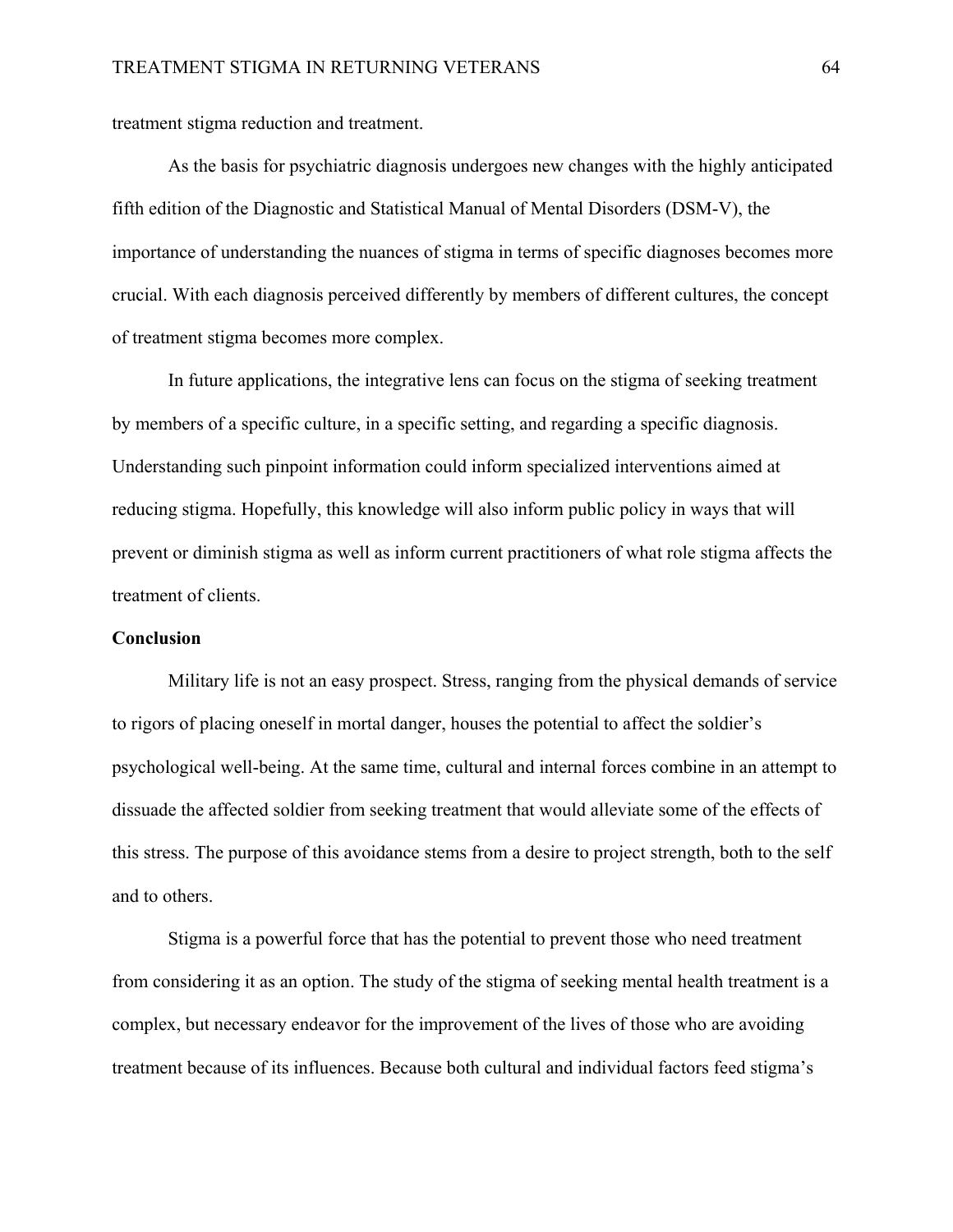power over the decision-making process, the strategies for understanding stigma and intervening to alleviate its effects must be equally complex.

The integrative lens formulated and applied to the military culture and the individual soldier in this dissertation project provides a glimpse into the stigmatization of mental illness in the military. This project takes a step in the direction of understanding the influences of stigma. As the integrative lens is applied and study shifts to more specific populations, settings, and problems, it will undoubtedly evolve to integrate new and different ways of understanding treatment stigma and the forces that create and support it.

Upon donning the identity of a warrior, changes occur within the soldier. Elements such as misattribution of affect, "Just World Thinking," and social dominance, exercised through classical conditioning and the use of labels, transform the soldier's core beliefs. Many of these core beliefs are essential for the success of the mission of the military, but some of them stand to promote the stigmatization of the mentally ill and the idea of entering treatment for mental illness. Once established, those core beliefs affect the soldier's thoughts, emotions, and behaviors in the form of stereotypes, prejudices, and discriminations. This dissertation project centered on a single discrimination: the avoidance of mental health treatment.

Several strategies discussed in this dissertation outlined possible ways to prevent and negate cultural stigma. The use of protest, education, and direct contact were shown to each have certain values as well as certain costs. Although the protest strategy was shown to have short-term effects, the education and contact strategies appeared to be feasible for the reduction of cultural stigma in the military culture. The project displayed the usefulness of offering multiple choices as a means to encourage empowerment for the self-stigmatized soldier. Different programs that employ these two strategies were also listed and analyzed. The resulting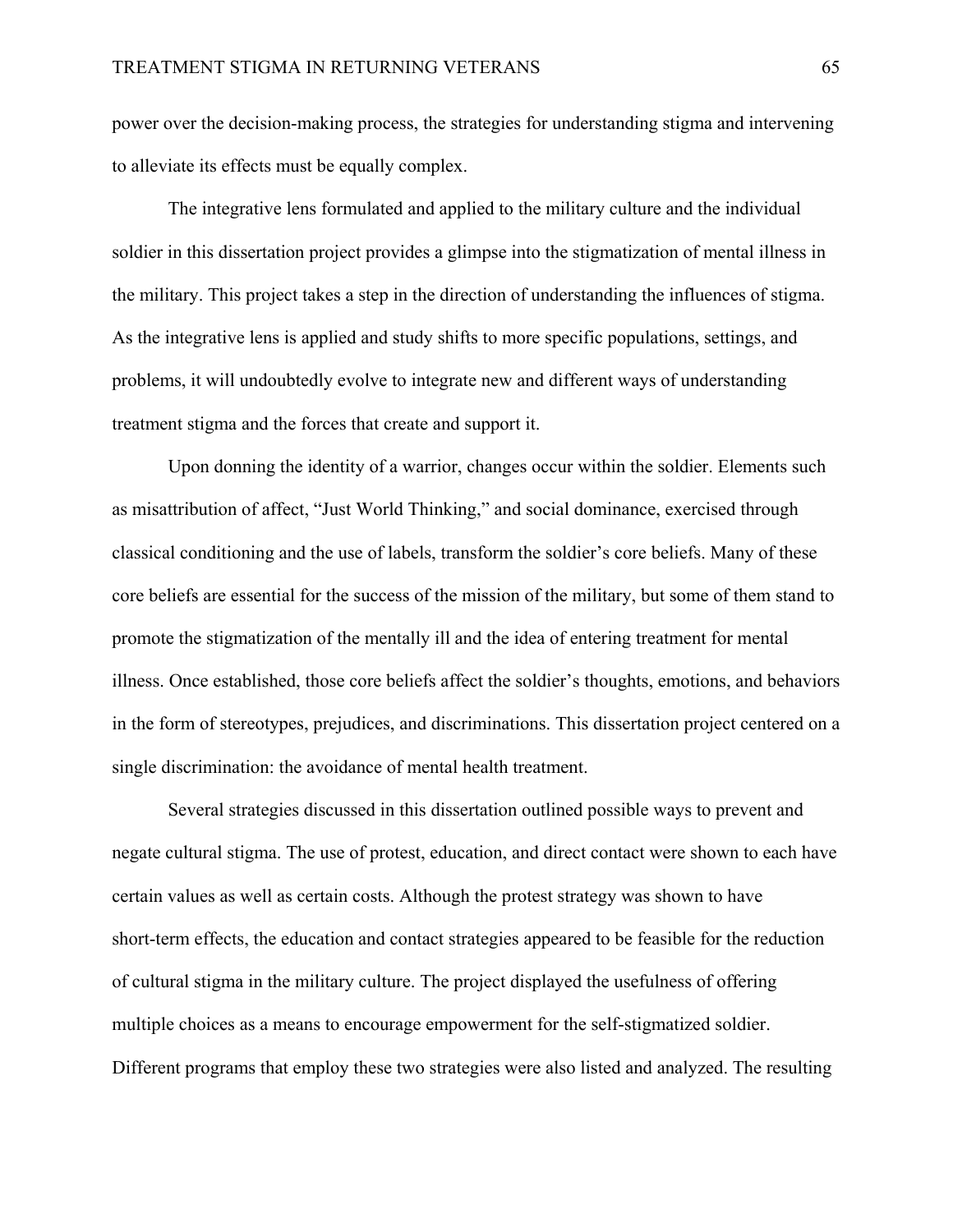commentary showed that each military branch has made strides in countering treatment stigma's effects.

The project listed future applications of the integrative lens and the stigma reducing strategies across a broad spectrum of cultural settings, populations, and diagnoses. This specific information could lead to better understanding of a culture's stigma patterns at both the macro and micro levels. Hopefully, this understanding of treatment stigma will help inform the various mechanisms in place for stigma reduction. The appreciation of treatment stigma from the viewpoint of the soldier regarding its cultural and individual influences is crucial to reducing it. The application of the integrative lens provides a view of influences such as misattribution of affect, just world thinking, social dominance, and the use of language on the soldier's core beliefs about mental illness. The integrative lens also displays how the individual translates these core beliefs into thoughts, emotions, and behaviors. This knowledge is a stable foundation for the evaluation of current interventions, the planning of future interventions and research, and the enactment of public policy aimed at alleviating the cultural and individual mechanisms that propagate treatment stigma.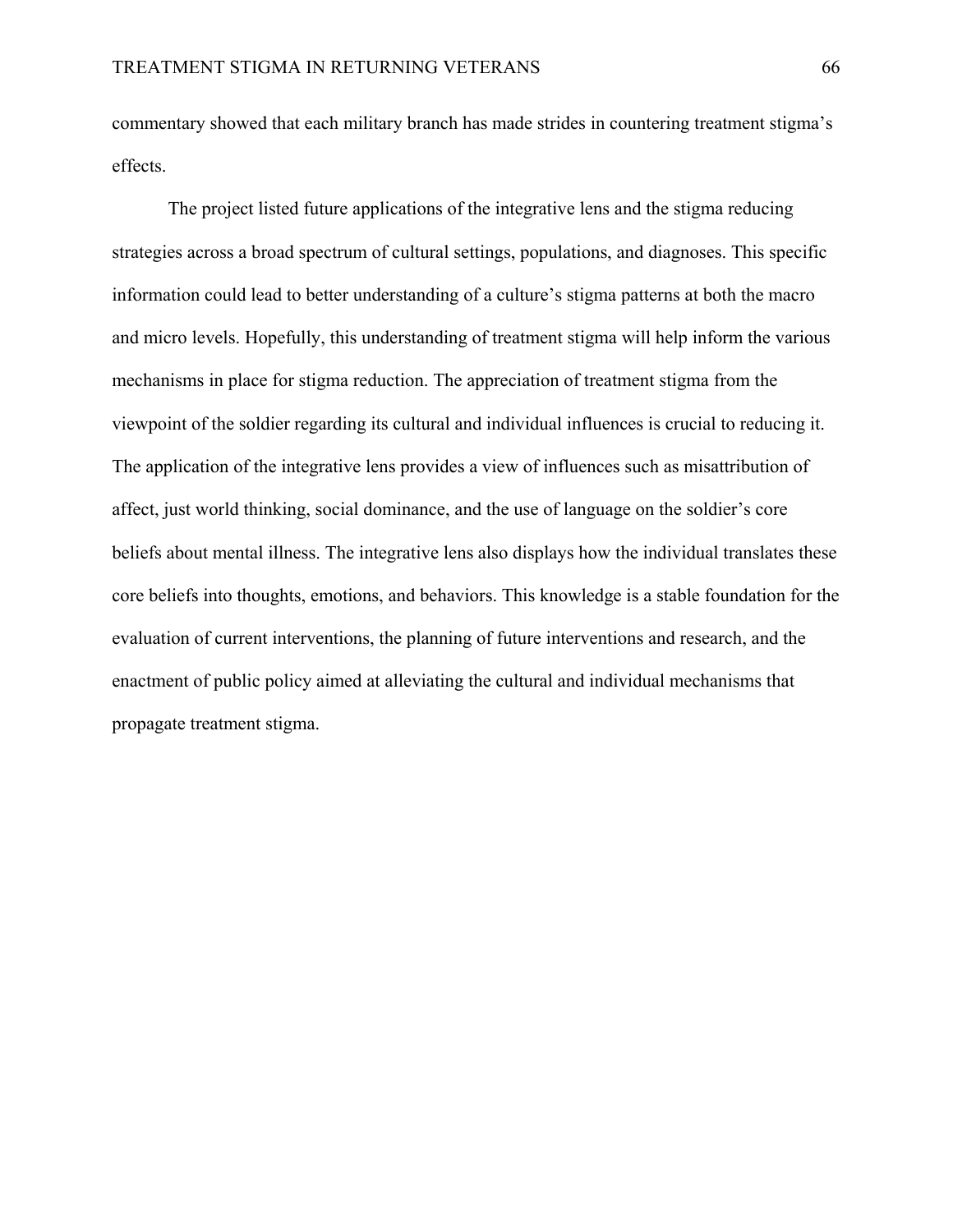#### References

Allport, G.W. (1979). *The nature of prejudice*. New York: Doubleday.

Anthony, W.A. (2000). A recovery-oriented service system: Setting some system level standards. *Psychiatric Rehabilitation Journal, 24,* 159-168.

Brown, R.J. (1998). *Life of Henry V.* New York: Penguin Group.

- Corey, G. (2005). *Theory and practice of counseling and psychotherapy*. Belmont, CA: Brooks/Cole – Thomson Learning.
- Corrigan, P.W. & Kleinlein, P. (2005) The impact of mental illness stigma. In Corrigan, P.W. (Ed.), *On the Stigma of Mental Illness* (pp. 11-44). Washington, DC: American Psychological Association.
- Dobie, K. (2010, March). The few, the proud, the broken. *Gentleman's Quarterly,* 217-220.
- Hefling, K. (2009). Gates: Wounded troops face too much bureaucracy. *The Army Times, 60*(10). Retrieved from http://www.armytimes.com/news/2009/10/ap\_wounded\_gates\_102609/
- Jakupcak, M. & Varra, E.M. (2011). Treating Iraq and Afghanistan War veterans with PTSD who are at high risk for suicide. *Cognitive and Behavioral Practice, 18.* 85-97.
- Link, B. G., Phelan, J. C., Bresnahan, M., Stueve, A., & Pescosolido, B. A. (1999). Public conceptions of mental illness: Labels, causes, dangerousness, and social distance. *American Journal of Public Health, 89.* 1328-1333.
- Lurie, J. (2001). *Military Justice in America: The U.S. Court of Appeals for the Armed Forces, 1775-1980.* Lawrence, Kansas: University Press of Kansas.
- Markowitz, F.E. (2005) Sociological models of mental illness stigma: Progress and prospects. In Corrigan, P.W. (Ed.), *On the Stigma of Mental Illness* (pp. 129-144). Washington, DC: American Psychological Association.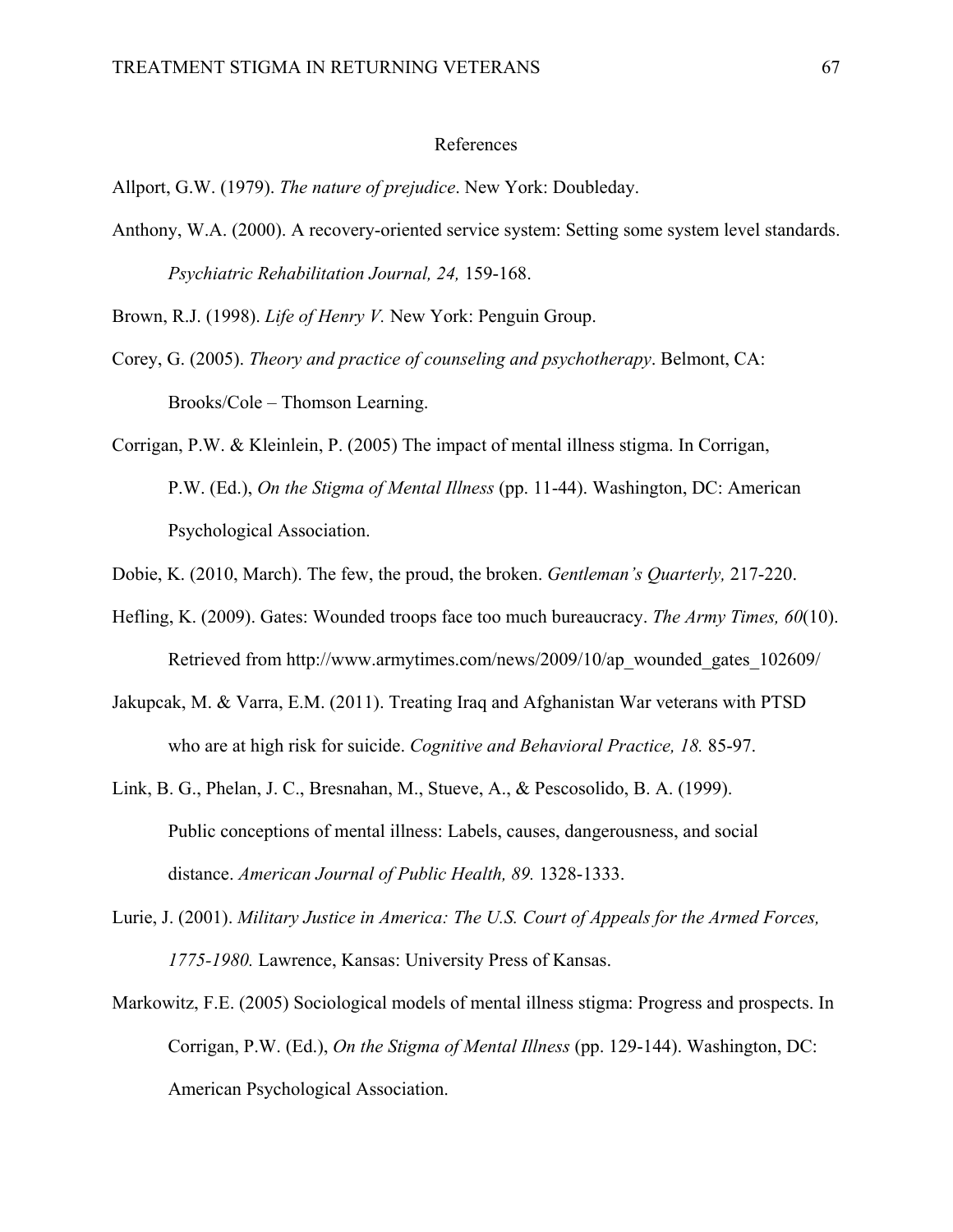- Maze, R. (2010, April). 18 veterans commit suicide each day. *The Navy Times, 60*(4). Retrieved from http://www.navytimes.com/news/2010/04/military\_veterans\_suicide\_042210w/
- Ottati, V., Bodenhausen, G.V., & Newman, L.S. (2005). Social psychological models of mental illness stigma. In Corrigan, P.W. (Ed.), *On the Stigma of Mental Illness* (pp. 99-128). Washington, DC: American Psychological Association.
- Pietrzak, R.H., Johnson, D.C., Goldstein, M.B., Malley, J.C., & Southwick, S.M. (2009) Psychological resilience and post-deployment social support protect against traumatic stress and depressive symptoms in soldiers returning from Operations Enduring Freedom and Iraqi *Freedom. Depression & Anxiety, 26*. 745-751.
- Thomson, M. (2010). Is the U.S. Army losing its war on suicide? *Time Magazine, 175*(15). Retrieved from http://www.time.com/time/nation/article/0,8599,1981284,00.html

Tick, E. (2005). *War and the soul.* Wheaton, IL: Quest Books.

Watson, A.C. & River, P. (2005). A social-cognitive model of personal responses to stigma. In Corrigan, P.W. (Ed.), *On the Stigma of Mental Illness* (pp. 145-164). Washington, DC: American Psychological Association.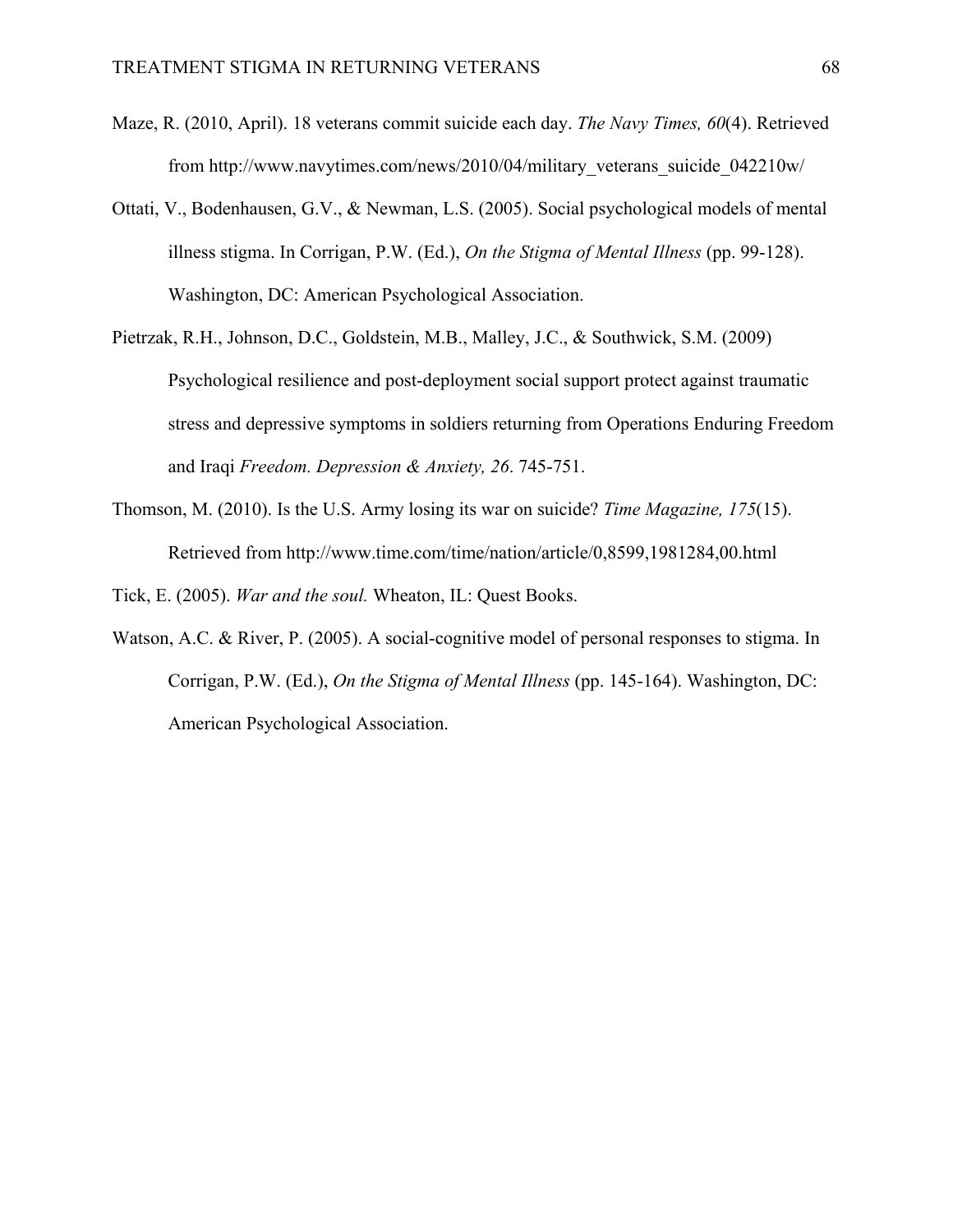# Appendix A

Glossary of OIF/OEF Specific Slang

| Afghanization                           | Afghan-led development, often refers to the training of Afghan soldiers<br>and police to take over security responsibility from foreign troops.                                                                                          |
|-----------------------------------------|------------------------------------------------------------------------------------------------------------------------------------------------------------------------------------------------------------------------------------------|
| Air jockey                              | Fighter pilot or a fixed-wing pilot. On rare occasions, might refer to a<br>helicopter pilot.                                                                                                                                            |
| Ali Baba                                | Slang for enemy forces. (Actually originated in the Persian Gulf War).                                                                                                                                                                   |
| Angel                                   | A soldier killed in combat, used among some US medical personnel as a<br>euphemism for KIA.                                                                                                                                              |
| <b>Back in the World</b>                | Back in the United States, as they remember it. An expression that<br>actually began in the Vietnam War, it denotes that from the warzone,<br>home feels like a different planet.                                                        |
| <b>Battle rattle</b>                    | Slang for combat gear. "Full battle rattle" means wearing and carrying<br>everything (helmet, body armor, weapons).                                                                                                                      |
| <b>Beltway clerk</b>                    | A derisive term for a Washington political operative or civilian politician.                                                                                                                                                             |
| <b>Blackwater</b>                       | Specifically, a private security firm operating in Iraq. Used as slang, can<br>mean any private security firm. "Gone to Blackwater" indicates that a<br>soldier quit the armed services and went to work for a private security<br>firm. |
| <b>Bombaconda</b>                       | Slang for Logistics Support Area Anaconda, a major supply base near<br>Balad, Iraq. Balad is also called "Mortaritaville."                                                                                                               |
| Casper                                  | Slang for someone who always disappears when there's work to be done.                                                                                                                                                                    |
| <b>Echelons Above</b><br><b>Reality</b> | Higher headquarters where no one has an idea about what is really<br>happening.                                                                                                                                                          |
| Fobbit                                  | Derogatory term for soldiers who never leave an FOB (Forward<br>Operations Base).                                                                                                                                                        |
| Geardo                                  | Derogatory term for the soldier who has to have all the latest and greatest<br>gear on his uniform, even though he does not know how to use it.                                                                                          |
| <b>Groundhog Day</b>                    | Every day of your tour in Iraq.                                                                                                                                                                                                          |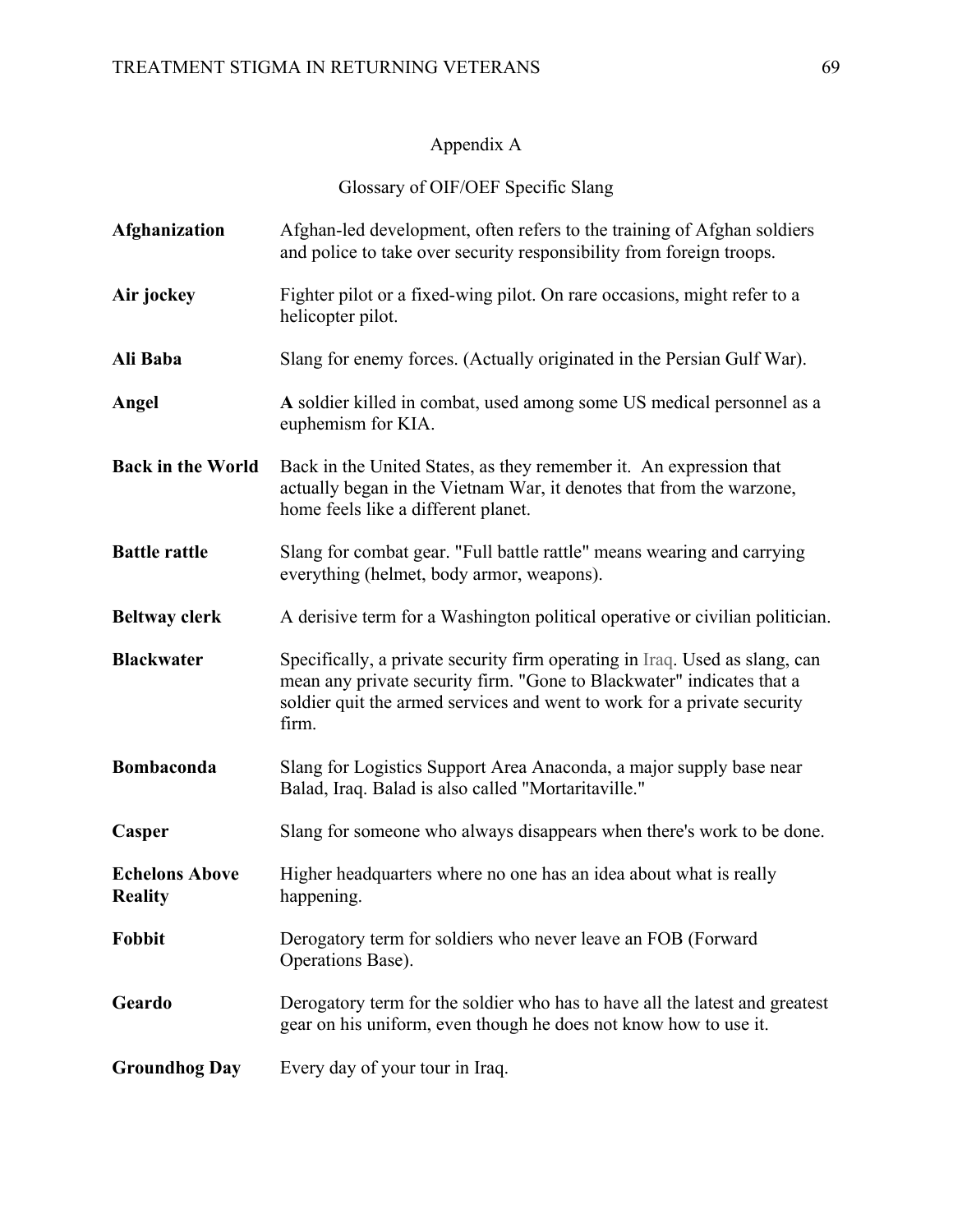# TREATMENT STIGMA IN RETURNING VETERANS 70

| Grunt-proof               | Unbreakable, resistant to being done or used incorrectly, idiot-proof.                                                                                                                                      |
|---------------------------|-------------------------------------------------------------------------------------------------------------------------------------------------------------------------------------------------------------|
| Haji                      | Derogatory slang for an Iraqi or Afghani, but may mean any Middle<br>Easterner who hails from a predominantly Muslim country.                                                                               |
| Haji Armor                | Improvised armor, installed by troops hiring Iraqis to update the vehicles<br>by welding any available metal to the sides of Humvees                                                                        |
| Haji Mart or<br>Haji shop | Any small store operated by Iraqis to sell small items to Americans.<br>Frequently found near the PX, the "Haji" shop would sell everything from<br>cigarettes to knockoff sunglasses to pirated DVDs.      |
| Haji patrol               | 1: An escort detail involving protecting one or multiple locals<br>2: Local National unit is also referred to as the Haji patrol, with all the<br>projects that are being performed by the local nationals. |
| <b>Idiot stick</b>        | Slang for an M16 (or any weapon).                                                                                                                                                                           |
| <b>Johnny Jihad</b>       | Slang for a Muslim or Muslim combatant.                                                                                                                                                                     |
| <b>Mookie</b>             | Nickname for Iraqi Shiite leader Muqtada Sadr.                                                                                                                                                              |
| Oz                        | Australia. Hence "Ozzies" — Australians.                                                                                                                                                                    |
| <b>POG</b>                | People Other than Grunts. Pronounced like "rogue." Used by grunts as a<br>derogatory word for everyone else.                                                                                                |
| <b>PUC</b>                | Person Under Custody, this term replaces POW. (Pronounced like "puke")                                                                                                                                      |
| <b>Red Zone</b>           | The area outside the Green Zone. "Haifa Street" is a main drag in the Red<br>Zone.                                                                                                                          |
| <b>RUMINT</b>             | Rumor level intelligence. A variant is BOGINT — bogus intelligence.                                                                                                                                         |
|                           | <b>Rummy's Dummies</b> A derogatory name for the U.S. military under the leadership of former<br>Secretary of Defense Donald H. Rumsfeld.                                                                   |
| <b>Semper I</b>           | Pejorative Marine lingo for being overly concerned with one's own<br>personal interests.                                                                                                                    |
| Single-digit midget       | A member of the armed services who has nine days or less remaining on<br>his tour of duty.                                                                                                                  |
| <b>Slackman</b>           | Nickname for the team heavy machine-gunner (Typically carrying the<br>Squad Automatic Weapon (SAW) machine gun). The name comes from                                                                        |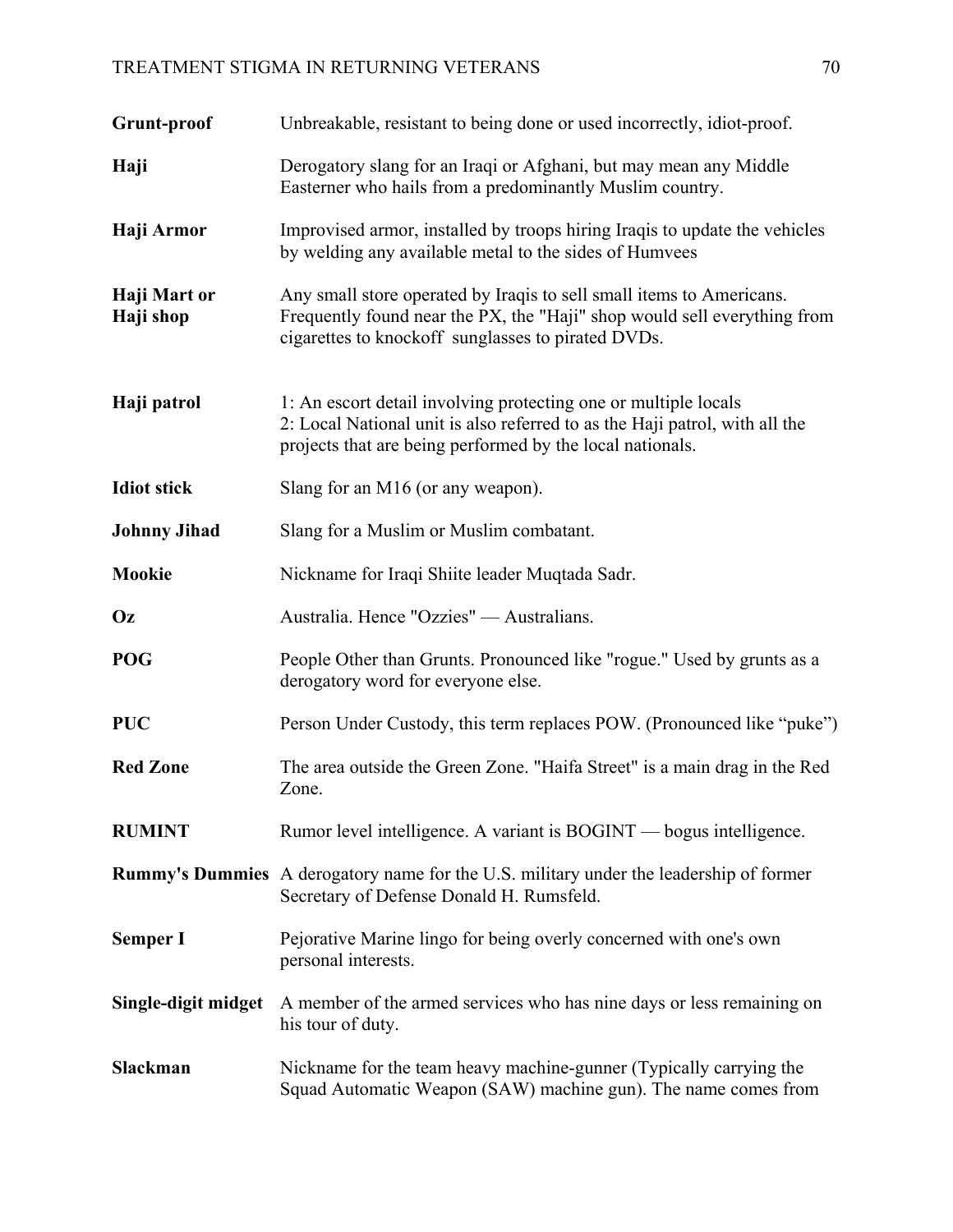the American Idiom "taking up the slack."

- **Speed bumps** A tanker's derogatory term for infantry soldiers. Operation Desert Stormera slang still occasionally used.
- **Tread head** A soldier serving in an armor (tank) or armored cavalry (armored recon) unit.
- **Waxed** To get hit hard or get killed.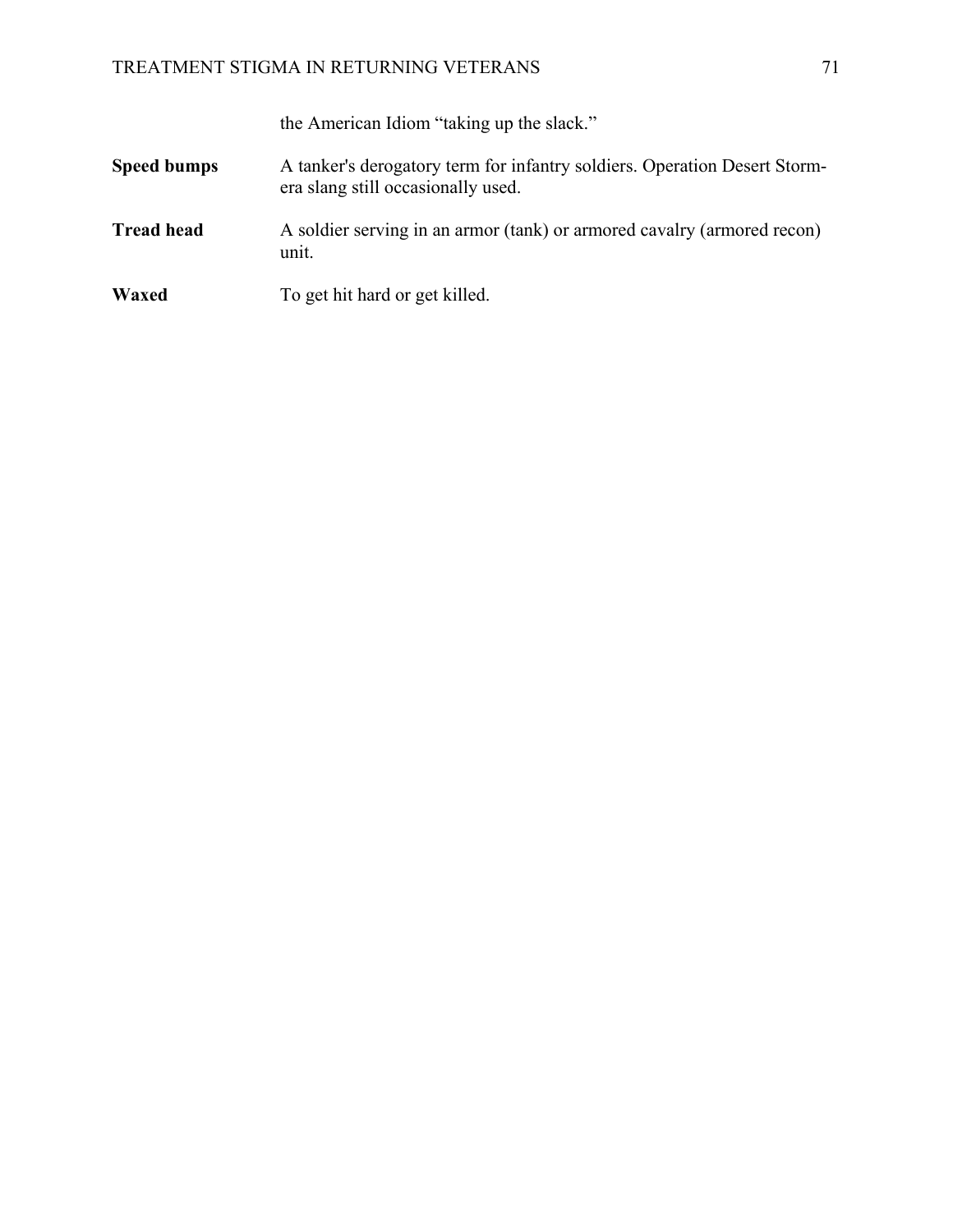### **Appendix B: Suicide-focused Stigma Lessening Programs Currently Used by the Military**

Derived from: Ramchand, R., Acosta, J., Burns, R.M., Jaycox, L.H., Pernin, C.G. (2011). *The war within: Preventing suicide in the U.S. Military.* Santa Monica, CA: Rand Corporation.

| <b>Branch</b> | <b>Program Name</b>                   | <b>Description</b>                                                                                                                                                                                                                                                                                                                                                                                           | <b>Evaluation</b>                                                                                                    |
|---------------|---------------------------------------|--------------------------------------------------------------------------------------------------------------------------------------------------------------------------------------------------------------------------------------------------------------------------------------------------------------------------------------------------------------------------------------------------------------|----------------------------------------------------------------------------------------------------------------------|
| Army          | Army Suicide<br>Prevention<br>Program | Mandatory training for the prevention of suicide,<br>required for all soldiers                                                                                                                                                                                                                                                                                                                               | No Data<br>Available                                                                                                 |
|               |                                       | Goal: minimize suicidal behavior among soldiers<br>Strategy:<br>Targeted Outcomes: Learn coping skills,<br>encourage help-seeking behavior, lower stigma of<br>seeking treatment, conduct suicide investigations                                                                                                                                                                                             |                                                                                                                      |
|               | Three-part<br>Training                | Annual training using existing training resources<br>Goal: Booster to other suicide prevention<br>programs<br><b>Strategy: Education</b><br>Targeted Outcomes: Understand risk factors,<br>recognize warning signs, learn how to intervene,<br>reduce overall suicidal behavior                                                                                                                              | No Data<br>Available                                                                                                 |
|               | <b>Strong Bonds</b>                   | Chaplain-led weekend retreats for returning<br>deployed troops, spouses, and families<br>Goal: Stronger family and community bonds to<br>encourage holistic healing and restoration<br><b>Strategy: Education</b><br>Targeted Outcomes: Foster resilience, build<br>stronger family relationships, connect soldiers to<br>community health systems                                                           | Multiple<br>University-<br>based<br>evaluations<br>in progress                                                       |
|               | Ask, Care,<br>Escort                  | Relies heavily on the "Battle Buddy" system,<br>Peer-led interventions by trained NCOs<br>Goal: Implement platoon-based prevention and<br>intervention<br><b>Strategy: Education</b><br>Targeted Outcomes: symptom recognition,<br>reduce stigma, increase confidence to ask / tell<br>others about suicidal ideation, encourage contact<br>to chaplains, chain of command, or behavioral<br>health provider | Reviewed<br>by three<br>suicide<br>prevention<br>experts;<br>found to<br>meet<br>accuracy<br>and safety<br>standards |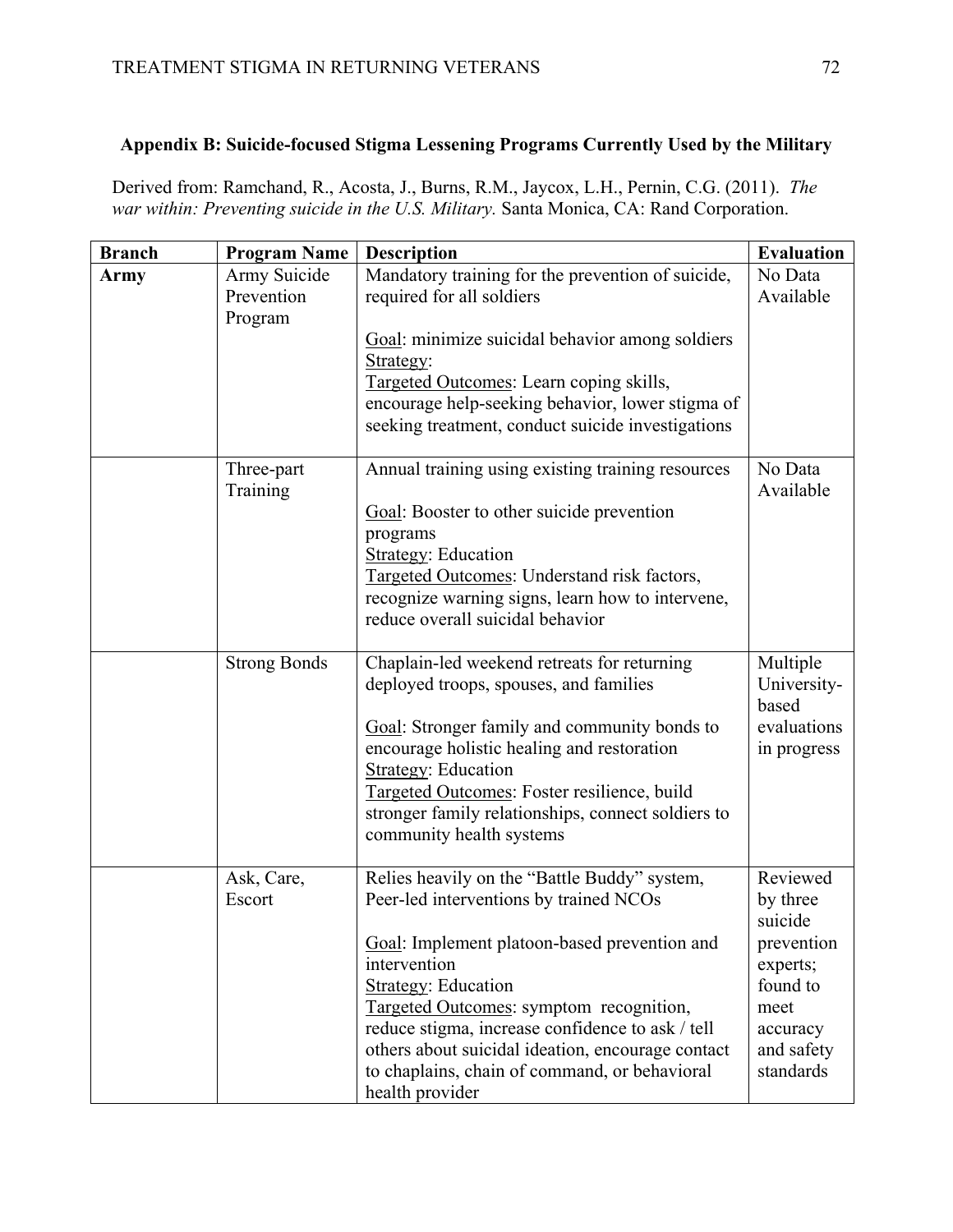| <b>Branch</b> | <b>Program Name</b>                                                                           | <b>Description</b>                                                                                                                                                                                                                                                                                                                                           | <b>Evaluation</b>                                                                         |
|---------------|-----------------------------------------------------------------------------------------------|--------------------------------------------------------------------------------------------------------------------------------------------------------------------------------------------------------------------------------------------------------------------------------------------------------------------------------------------------------------|-------------------------------------------------------------------------------------------|
|               | Army<br>Resiliency<br>Training<br>(formerly)<br>known as the<br><b>BATTLEMIND</b><br>program) | What to expect on and after deployment is trained<br>using multimedia curriculum<br>Goal: Greater resilience to stresses of deployment<br><b>Strategy: Education</b><br><b>Targeted Outcomes: Increased mental</b><br>preparedness for deployment, reduce PTSD,<br>depression, sleep problems, and reduce the stigma<br>of seeking treatment                 | 3 random-<br>ized<br>controlled<br>studies<br>found<br>fewer MH<br>symptoms<br>in theater |
| <b>Navy</b>   | Annual Suicide-<br>prevention<br>training                                                     | General Military Training (GMT) required of all<br>sailors via multimedia presentation<br>Goal: Educate sailors on warning signs and risk<br>factors of suicide<br><b>Strategy: Education</b><br>Targeted Outcomes: Recognize risk factors,<br>warning signs, and protective factors; Sailors<br>understand available resources and how to get<br>assistance | Assessed to<br>have<br>overall<br>self-<br>efficacy,<br>knowledge,<br>and<br>compliance   |
|               | Command<br>Level<br>Prevention<br>Program                                                     | Different commands are required to create and<br>implement tailored intervention plan<br>Goal: Suicide prevention<br><b>Strategy: Education</b><br><b>Targeted Outcomes: Develop standard operating</b><br>procedures for suicide prevention training $\&$<br>response                                                                                       | No Data<br>Available                                                                      |
|               | Reserve<br>Psychological<br>Health Outreach<br>Program                                        | Provides operational stress control awareness and<br>clinical assessments requested by reserve units<br>Goal: Recognize MH needs and implement<br>interventions<br><b>Strategy: Education</b><br>Targeted Outcomes: Identify MH needs, ensure<br>those reservists receive care, mitigate impact of<br>completed suicide on the affected command              | No Data<br>Available                                                                      |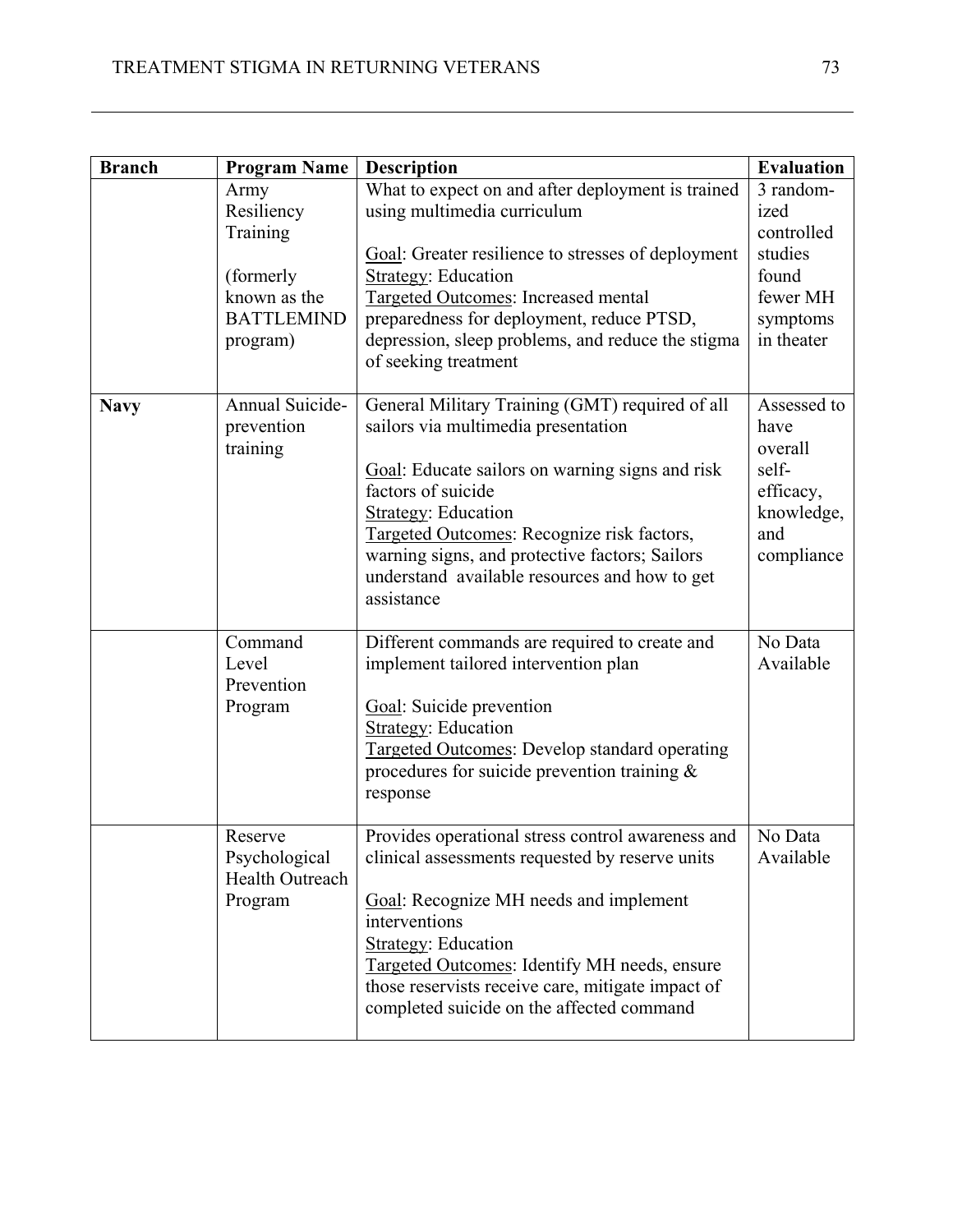| <b>Branch</b>          | <b>Program Name</b>                                      | <b>Description</b>                                                                                                                                                                                                                                                                                                  | <b>Evaluation</b>                                                                          |
|------------------------|----------------------------------------------------------|---------------------------------------------------------------------------------------------------------------------------------------------------------------------------------------------------------------------------------------------------------------------------------------------------------------------|--------------------------------------------------------------------------------------------|
|                        | Operational<br><b>Stress Control</b>                     | Provides training about the effects of stress for<br>sailors, leaders, and families                                                                                                                                                                                                                                 | No Data<br>Available                                                                       |
|                        |                                                          | Goal: Making sailors and families aware of stress<br>and provide counseling<br><b>Strategy: Education</b><br><b>Targeted Outcomes: Address stress through</b><br>training about its effects and available<br>interventions                                                                                          |                                                                                            |
| <b>Air Force</b>       | <b>Landing Gear</b>                                      | Standardized training program that acts pre and<br>post-deployment to prepare and reintegrate<br>Goal: Encourage use of services and facilitate<br>reunion to family<br><b>Strategy: Education</b><br>Targeted Outcomes: Facilitate use of services by<br>lowering treatment stigma                                 | No Data<br>Available                                                                       |
|                        | Air Force<br>Suicide<br>Prevention<br>Program<br>(ASFPP) | 11 initiatives use an inclusive, community-based<br>approach for suicide prevention<br>Goal: Reduce stigma and promote treatment-<br>seeking<br><b>Strategy: Education</b><br>Targeted Outcomes: Increase treatment-seeking,<br>decrease suicidal behavior, educate community                                       | Random-<br>ized study<br>found 33%<br>reduction<br>in suicide<br>after imple-<br>mentation |
| <b>Marine</b><br>Corps | Annual Suicide-<br>prevention<br>Awareness<br>Training   | Annual training for all Marines, intention is to<br>teach Marines to recognize symptoms and react to<br>suicidal ideation<br>Goal: Recognition and action strategies for<br>suicide<br><b>Strategy: Education</b><br>Targeted Outcomes: Definition of suicide, risk<br>factors, warning signs, and proper reactions | No Data<br>Available                                                                       |
|                        | Combat<br>Operational<br><b>Stress Control</b>           | Training to recognize and understand combat<br>stress-related injuries<br>Goal: Maintain fighting force<br><b>Strategy: Education</b><br><b>Targeted Outcomes: Protect Marines by</b><br>educating them on the effects of stress                                                                                    | No Data<br>Available                                                                       |